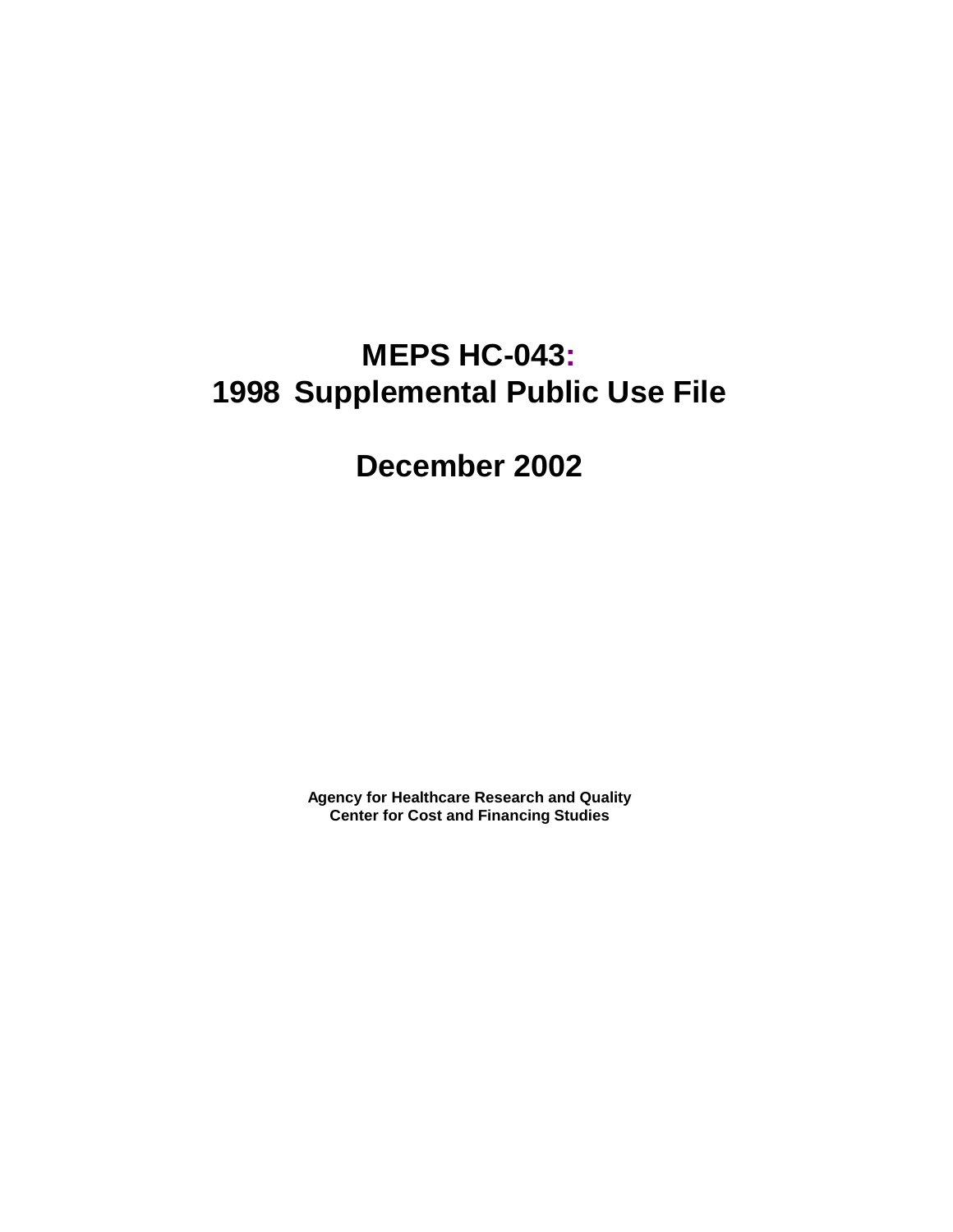| 2.5.1                                                                 |  |
|-----------------------------------------------------------------------|--|
| 2.5.2                                                                 |  |
| 2.5.2.1 Managed Care Variables (MCDHMO31, MCDHMO42,                   |  |
| MCDHMO98, MCDMC31, MCDMC42, MCDMC98, PRVHMO31,                        |  |
| PRVHMO42, PRVHMO98, PRVMC31, PRVMC42, PRVMC98)  C-5                   |  |
| 2.5.2.2 Unedited Health Insurance Variables (PREVCOVR-LIMITOT) C-9    |  |
| 2.5.2.3 Health Insurance Coverage Variables (CHAMP31X-STPRAT98)C-10   |  |
|                                                                       |  |
|                                                                       |  |
| Disability Days Indicator Variables (DDNWRK31-OTHNDD53) C-15<br>2.5.3 |  |
| 2.5.4                                                                 |  |
|                                                                       |  |
| 2.6.1                                                                 |  |
|                                                                       |  |
|                                                                       |  |

## **TABLE OF CONTENTS**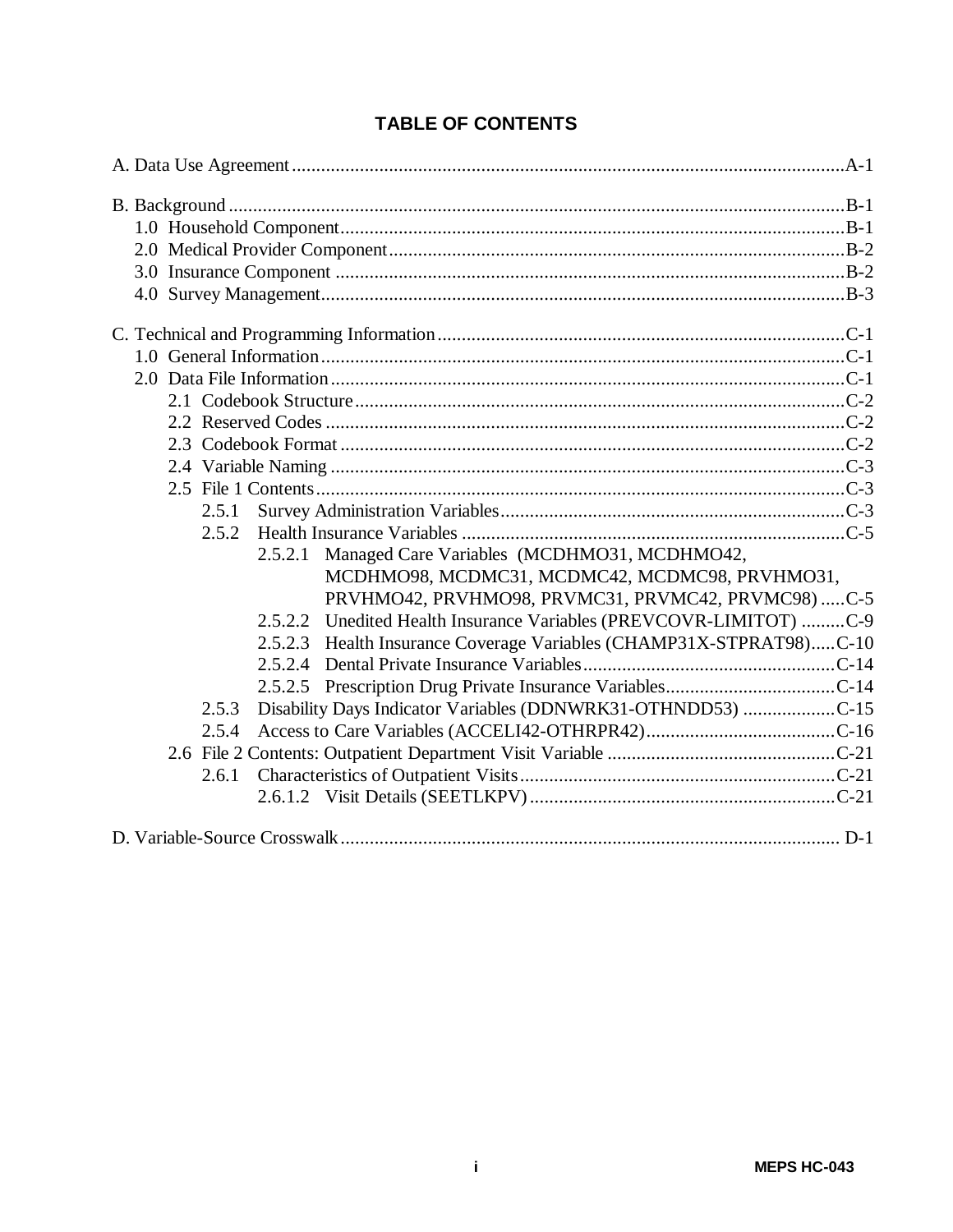#### **A. Data Use Agreement**

Individual identifiers have been removed from the micro-data contained in the files that are part of this Public Use Release. Nevertheless, under sections 308 (d) and 903 (c) of the Public Health Service Act (42 U.S.C. 242m and 42 U.S.C. 299 a-1), data collected by the Agency for Healthcare Research and Quality (AHRQ) and /or the National Center for Health Statistics (NCHS) may not be used for any purpose other than for the purpose for which they were supplied; any effort to determine the identity of any reported cases, is prohibited by law.

Therefore in accordance with the above referenced Federal Statute, it is understood that:

No one is to use the data in this data set in any way except for statistical reporting and analysis; and

If the identity of any person or establishment should be discovered inadvertently, then (a) no use will be made of this knowledge, (b) The Director Office of Management AHRQ will be advised of this incident, (c) the information that would identify any individual or establishment will be safeguarded or destroyed, as requested by AHRQ, and (d) no one else will be informed of the discovered identity.

No one will attempt to link this data set with individually identifiable records from any data sets other than the Medical Expenditure Panel Survey or the National Health Interview Survey.

By using this data you signify your agreement to comply with the above stated statutorily based requirements with the knowledge that deliberately making a false statement in any matter within the jurisdiction of any department or agency of the Federal Government violates 18 U.S.C. 1001 and is punishable by a fine of up to \$10,000 or up to 5 years in prison.

The Agency for Healthcare Research and Quality requests that users cite AHRQ and the Medical Expenditure Panel Survey as the data source in any publications or research based upon these data.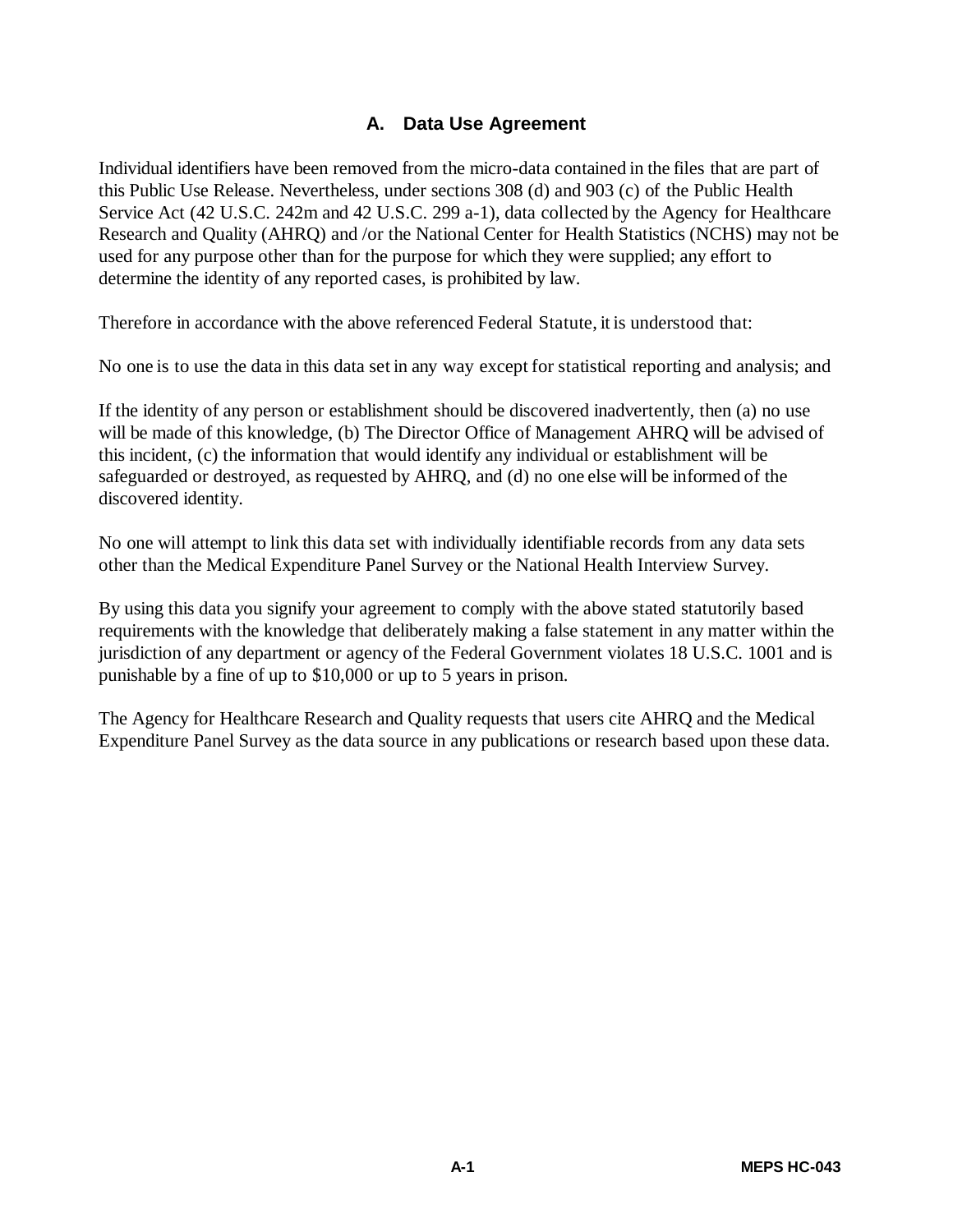#### **B. Background**

This documentation describes one in a series of public use files from the Medical Expenditure Panel Survey (MEPS). The survey provides a new and extensive data set on the use of health services and health care in the United States.

MEPS is conducted to provide nationally representative estimates of health care use, expenditures, sources of payment, and insurance coverage for the U.S. civilian non-institutionalized population. MEPS is cosponsored by the Agency for Healthcare Research and Quality (AHRQ) (formerly the Agency for Health Care Policy and Research (AHCPR)) and the National Center for Health Statistics (NCHS).

MEPS comprises three component surveys: the Household Component (HC), the Medical Provider Component (MPC), and the Insurance Component (IC). The HC is the core survey, and it forms the basis for the MPC sample and part of the IC sample. Together these surveys yield comprehensive data that provide national estimates of the level and distribution of health care use and expenditures, support health services research, and can be used to assess health care policy implications.

MEPS is the third in a series of national probability surveys conducted by AHRQ on the financing and use of medical care in the United States. The National Medical Care Expenditure Survey (NMCES, also known as NMES-1) was conducted in 1977, the National Medical Expenditure Survey (NMES-2) in 1987. Beginning in 1996, MEPS continues this series with design enhancements and efficiencies that provide a more current data resource to capture the changing dynamics of the health care delivery and insurance system.

The design efficiencies incorporated into MEPS are in accordance with the Department of Health and Human Services (DHHS) Survey Integration Plan of June 1995, which focused on consolidating DHHS surveys, achieving cost efficiencies, reducing respondent burden, and enhancing analytical capacities. To accommodate these goals, new MEPS design features include linkage with the National Health Interview Survey (NHIS), from which the sampled households for the MEPS HC are drawn, and continuous longitudinal data collection for core survey components. The MEPS HC augments NHIS by selecting a sample of NHIS respondents, collecting additional data on their health care expenditures, and linking these data with additional information collected from the respondents' medical providers, employers, and insurance providers.

#### **1.0 Household Component**

The MEPS HC, a nationally representative survey of the U.S. civilian non-institutionalized population, collects medical expenditure data at both the person and household levels. The HC collects detailed data on demographic characteristics, health conditions, health status, use of medical care services, charges and payments, access to care, satisfaction with care, health insurance coverage, income, and employment.

The HC uses an overlapping panel design in which data are collected through a preliminary contact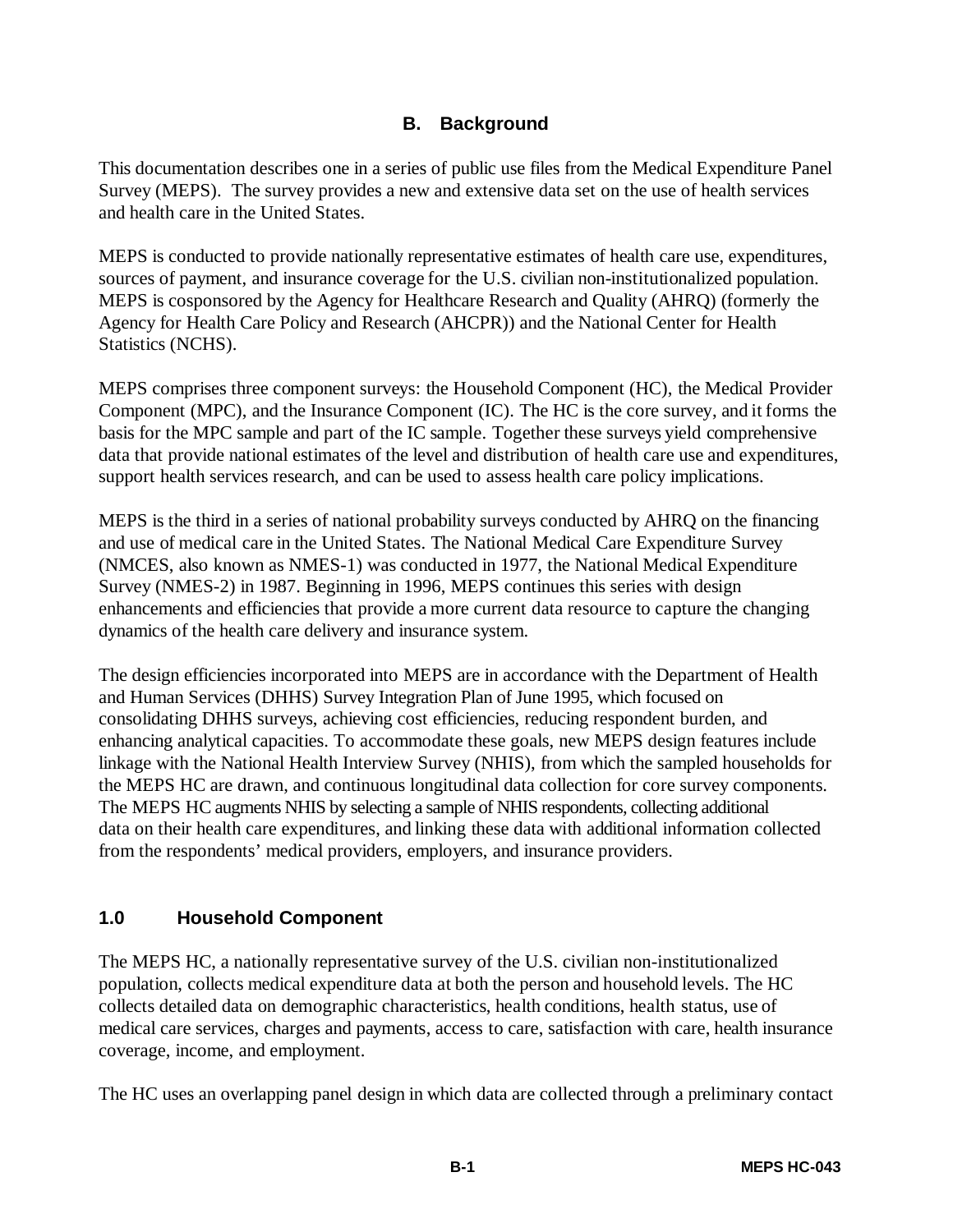followed by a series of five rounds of interviews over a 2½ - year period. Using computer-assisted personal interviewing (CAPI) technology, data on medical expenditures and use for two calendar years are collected from each household. This series of data collection rounds is launched each year on a new sample of households to provide overlapping panels of survey data and, when combined with other ongoing panels, will provide continuous and current estimates of health care expenditures.

The sample of households selected for the MEPS HC is drawn from among respondents to the NHIS, conducted by NCHS. The NHIS provides a nationally representative sample of the U.S. civilian non-institutionalized population, with oversampling of Hispanics and blacks.

#### **2.0 Medical Provider Component**

The MEPS MPC supplements and/or replaces information on medical care events reported in the MEPS HC by contacting medical providers and pharmacies identified by household respondents. The MPC sample includes all home health agencies and pharmacies reported by HC respondents. Office-based physicians, hospitals, and hospital physicians are also included in the MPC but may be sub-sampled at various rates, depending on burden and resources, in certain years.

Data are collected on medical and financial characteristics of medical and pharmacy events reported by HC respondents. The MPC is conducted through telephone interviews and record abstraction.

#### **3.0 Insurance Component**

The MEPS IC collects data on health insurance plans obtained through employers, unions, and other sources of private health insurance. Data obtained in the IC include the number and types of private insurance plans offered, benefits associated with these plans, premiums, contributions by employers and employees, eligibility requirements, and employer characteristics.

Establishments participating in the MEPS IC are selected through four sampling frames:

- A list of employers or other insurance providers identified by MEPS HC respondents who report having private health insurance at the Round 1 interview.
- A Bureau of the Census list frame of private sector business establishments.
- The Census of Governments from Bureau of the Census.
- An Internal Revenue Service list of the self-employed.

To provide an integrated picture of health insurance, data collected from the first sampling frame (employers and insurance providers) are linked back to data provided by the MEPS HC respondents. Data from the other three sampling frames are collected to provide annual national and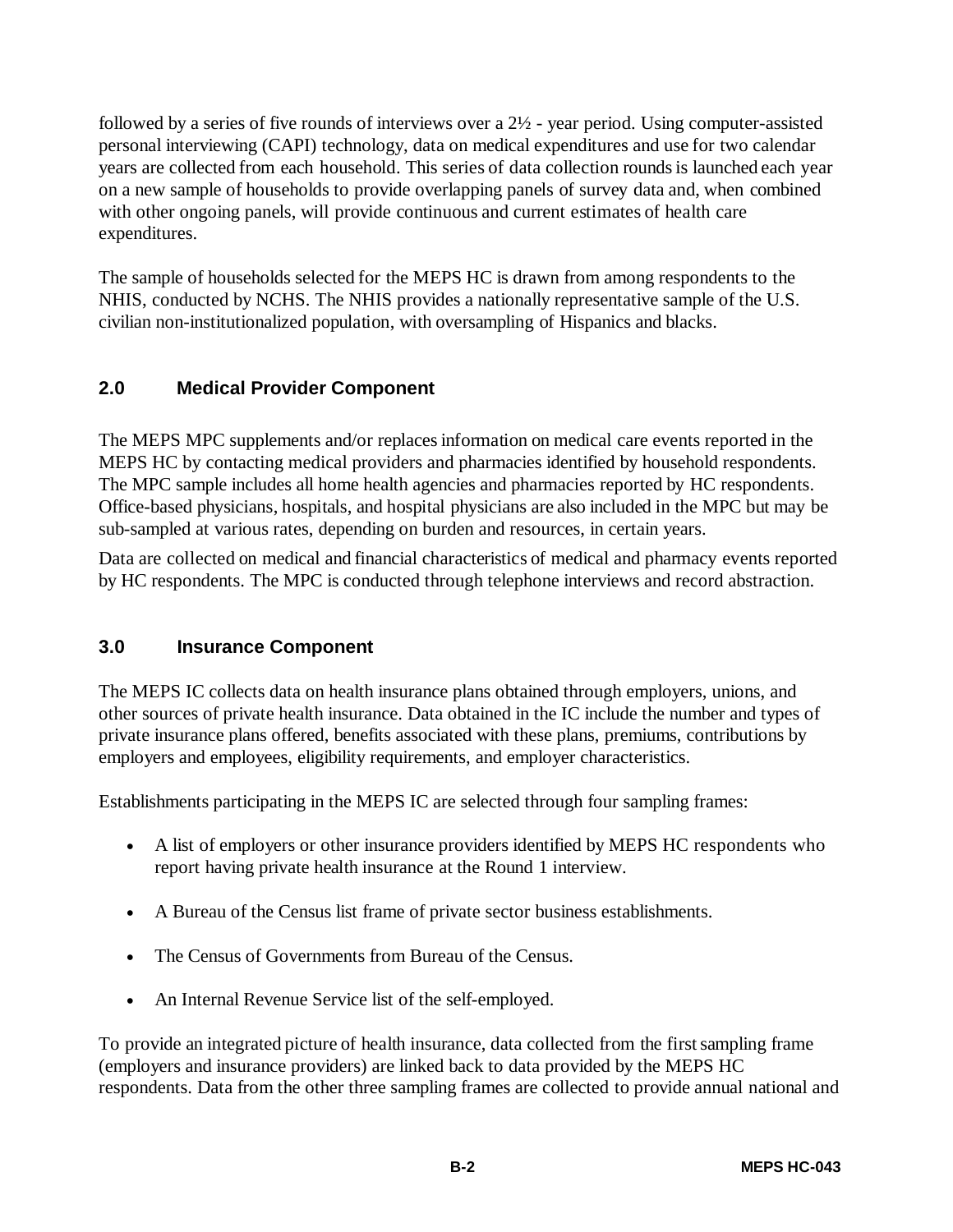State estimates of the supply of private health insurance available to American workers and to evaluate policy issues pertaining to health insurance.

The MEPS IC is an annual panel survey. Data are collected from the selected organizations through a prescreening telephone interview, a mailed questionnaire, and a telephone followup for nonrespondents.

#### **4.0 Survey Management**

MEPS data are collected under the authority of the Public Health Service Act. They are edited and published in accordance with the confidentiality provisions of this act and the Privacy Act. NCHS provides consultation and technical assistance.

As soon as data collection and editing are completed, the MEPS survey data are released to the public in staged releases of summary reports and microdata files. Summary reports are released as printed documents and/or electronic files on the MEPS web site (www.meps.ahrq.gov). All microdata files are available for download from the MEPS web site in compressed formats (zip and self-extracting executable files.) Selected data files are available on CD-ROM from the MEPS Clearinghouse.

For printed documents and CD-ROMs that are available through the AHRQ Publications Clearinghouse, write or call:

AHRQ Publications Clearinghouse Attn: (publication number) P.O. Box 8547 Silver Spring, MD 20907 800/358-9295 410/381-3150 (callers outside the United States only) 888/586-6340 (toll-free TDD service; hearing impaired only)

Be sure to specify the AHRQ number of the document or CD-ROM you are requesting.

Additional information on MEPS is available from the MEPS project manager or the MEPS public use data manager at the Center for Cost and Financing Studies, Agency for Healthcare Research and Quality.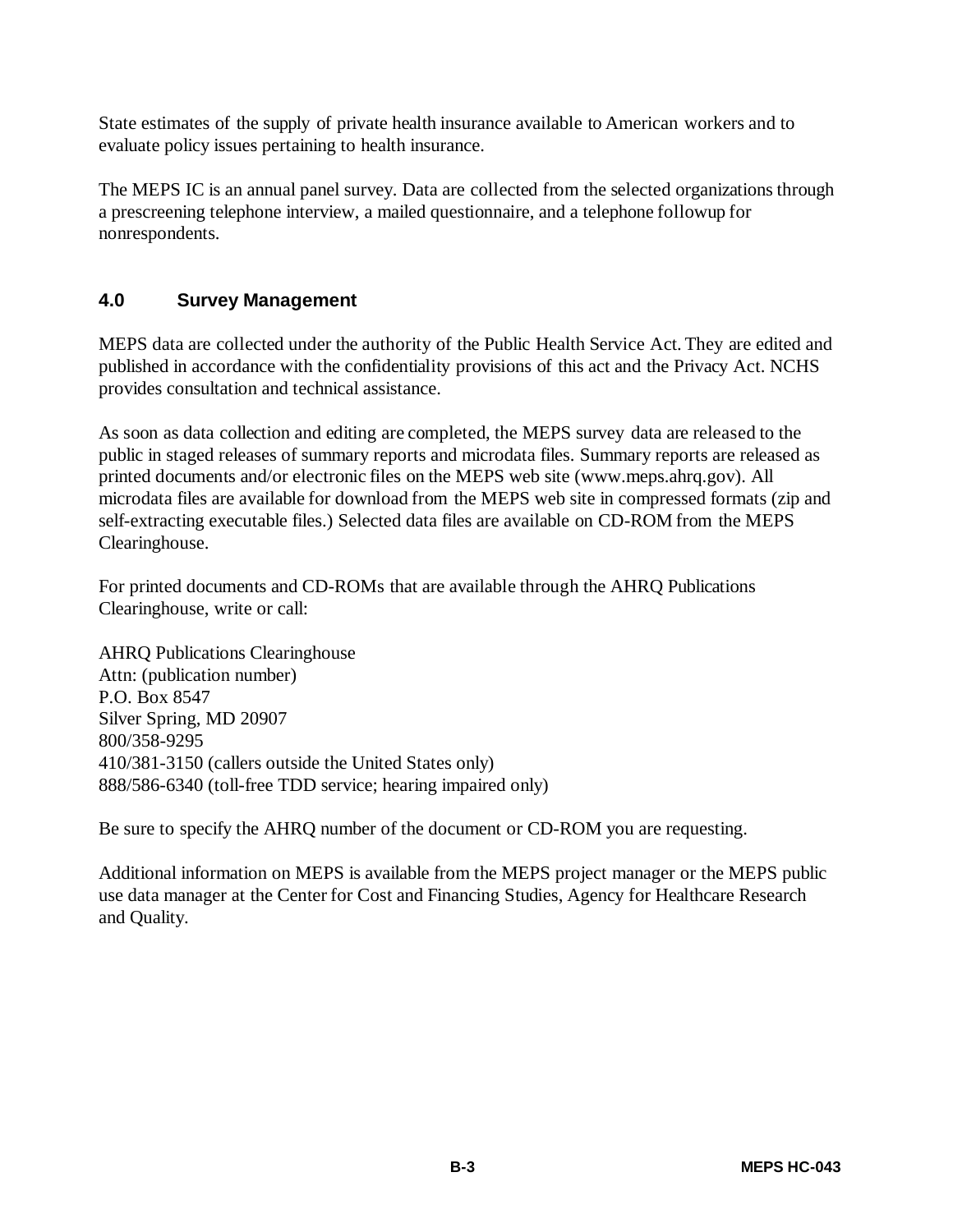#### **C. Technical and Programming Information**

#### **1.0 General Information**

This documentation describes a series of MEPS variables that were obtained for calendar year 1998. This data release is intended to supplement the MEPS variables previously released for 1998. In order to use these variables, researchers will need to link them to the 1998 Consolidated Full-Year Use and Expenditure File (HC-028) which contains all previously released 1998 person level data including demographic and socio-economic information. Please refer to the HC-028 documentation for further information.

The following documentation offers a brief overview of the types and levels of data provided the content and structure of the files, and programming information. It contains the following sections:

- Data File Information
- Variable-Source Crosswalk (Section D)

Codebooks of all the variables included in these 1998 Supplemental Files are provided in separate files (H43F1CB.PDF, H43F2CB.PDF). The person-level and event level variables will be in separate files.

A database of all MEPS products released to date and a variable locator indicating the major MEPS HC data items on public use files (including weights) that have been released to date can be found at the following link on the MEPS website: www.meps.ahrq.gov/.

#### **2.0 Data File Information**

This 1998 supplemental variable public use data set consists of one person-level file (File 1) and one event-level file (File 2). Unweighted frequencies are provided for each variable on the files. In conjunction with the weight variable (WTDPER98) provided on MEPS HC-028: 1998 Full Year Consolidated Data File, data for these persons can be used to make estimates for the civilian non-institutionalized U. S. population for 1998. The records on this data release can be linked to all other 1998 MEPS-HC public use data files by using the sample person identifier (DUPERSID). Panel 2 cases (Panel 98=2) can be linked back to the 1997 MEPS-HC public use data files. A longitudinal weight to facilitate Panel 2, 1997-98 analysis can be found on HC-035.

File 2 contains a variable (SEETLKPV) which was inadvertently omitted from the 1998 Outpatient Department Visits File (HC-026 F).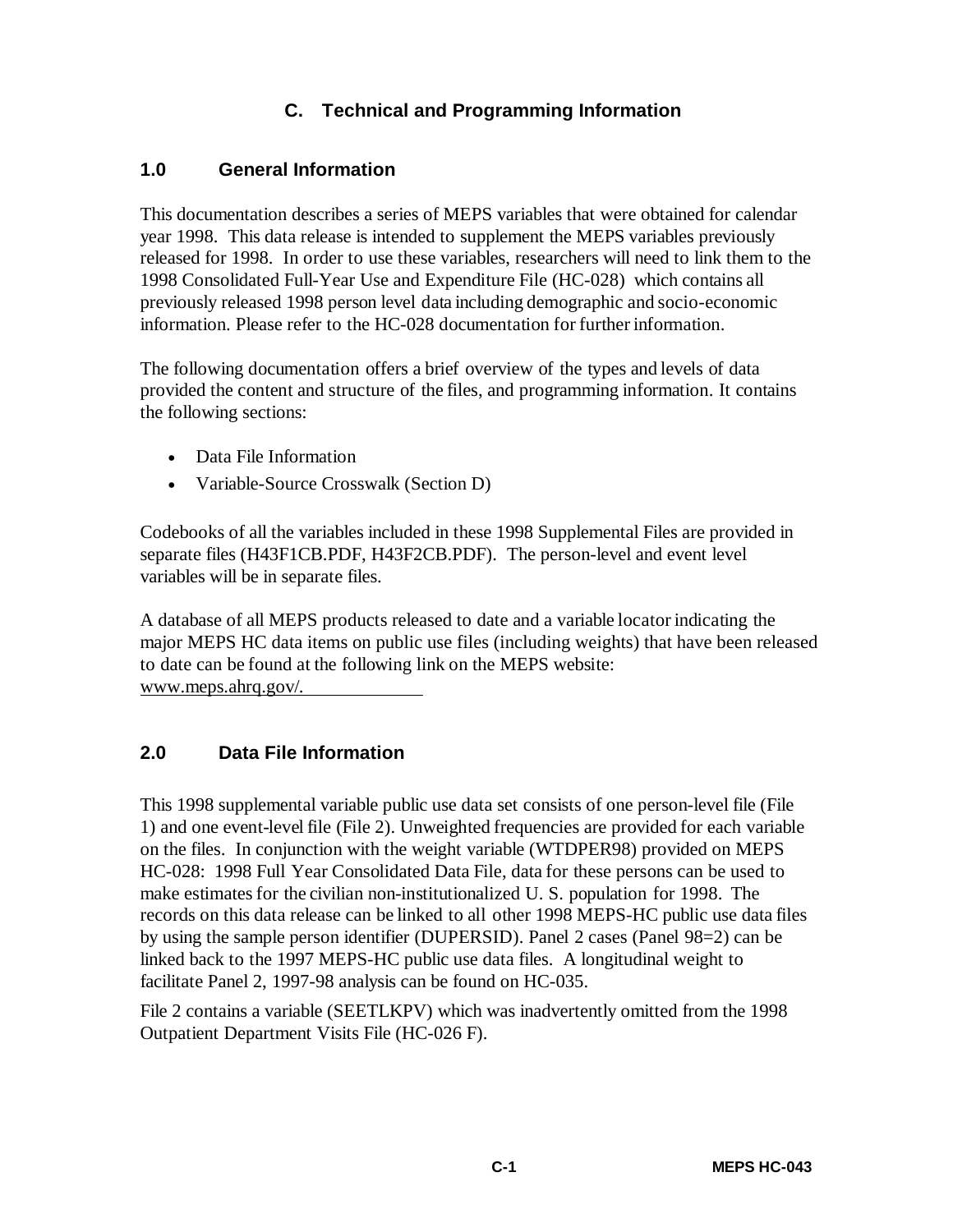#### **2.1 Codebook Structure**

The codebook and data file sequence lists variables in the following order:

- Unique person identifiers
- Survey administration variables
- Health insurance variables
- Disability variables
- Access to care variables

#### **2.2 Reserved Codes**

The following reserved code values are used:

| <b>VALUE</b> |                        | <b>DEFINITION</b>                                               |
|--------------|------------------------|-----------------------------------------------------------------|
|              | <b>INAPPLICABLE</b>    | Question was not asked due to skip<br>pattern                   |
| -7           | <b>REFUSED</b>         | Question was asked and respondent<br>refused to answer question |
| -8           | DK                     | Question was asked and respondent did<br>not know answer        |
| -9           | <b>NOT ASCERTAINED</b> | Interviewer did not record the data                             |

#### **2.3 Codebook Format**

This codebook describes an ASCII data set and provides the following programming identifiers for each variable:

| <b>IDENTIFIER</b> | <b>DESCRIPTION</b>                                                           |
|-------------------|------------------------------------------------------------------------------|
| Name              | Variable name (maximum of 8 characters)                                      |
| Description       | Variable descriptor (maximum 40 characters)                                  |
| Format            | Number of bytes                                                              |
| Type              | Type of data: numeric (indicated by NUM) or<br>character (indicated by CHAR) |
| <b>Start</b>      | Beginning column position of variable in record                              |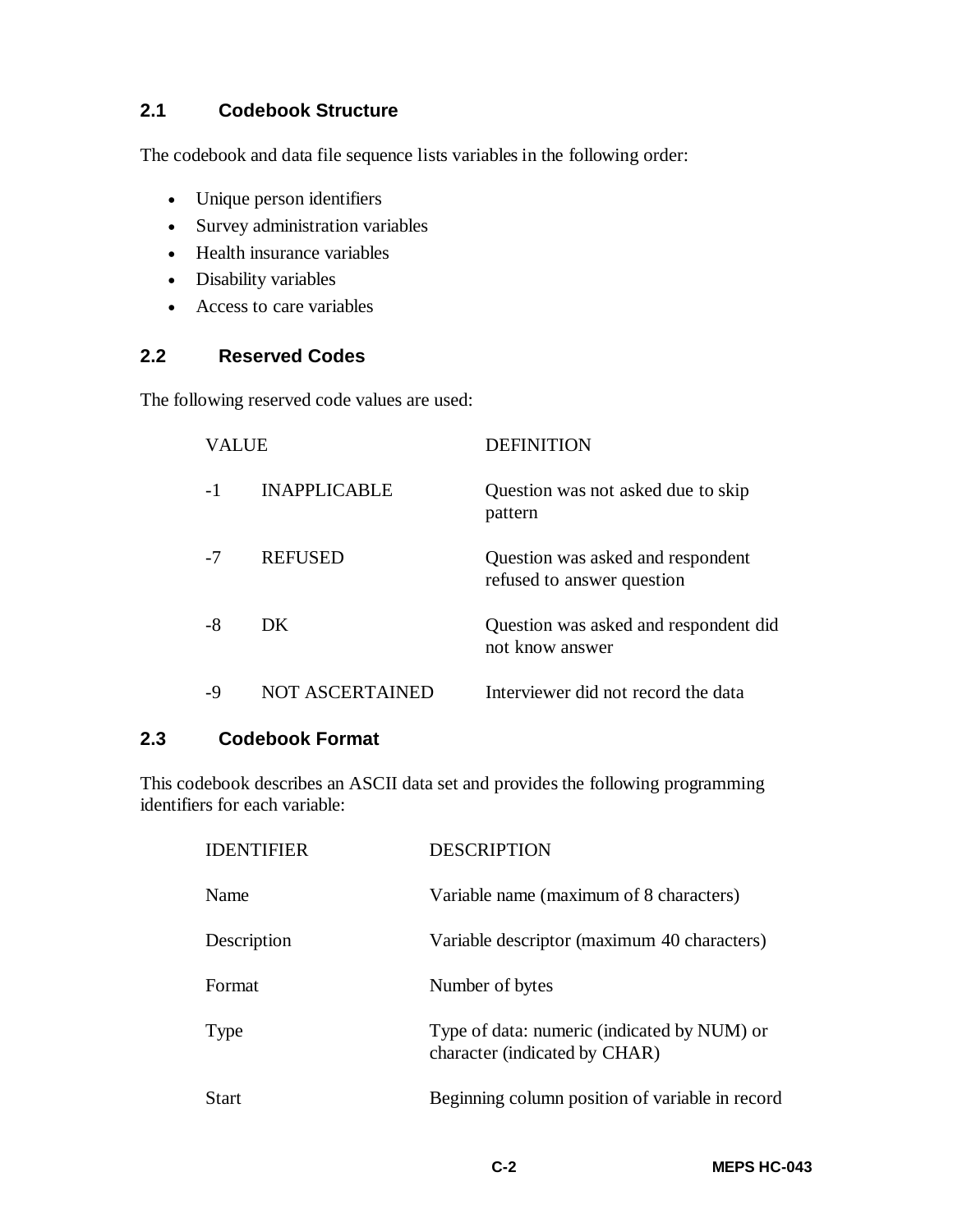## **2.4 Variable Naming**

In general, variable names reflect the content of the variable, with an eight-character limitation. Edited variables end in an X, and are so noted in the variable label. The last two characters in round-specific variables denote the rounds of data collection, Round 3, 4, or 5 of Panel 2 and Round 1, 2, or 3 of Panel 3. Unless otherwise noted, variables that end in 98 represent status as of December 31, 1998.

Variables contained in this delivery were derived either from the questionnaire itself or from the CAPI. The source of each variable is identified in the section of the documentation entitled "Section D. Variable-Source Crosswalk." Sources for each variable are indicated in one of four ways: (1) variables derived from CAPI or assigned in sampling are so indicated; (2) variables derived from complex algorithms associated with re-enumeration are labeled "RE Section"; (3) variables that are collected by one or more specific questions in the instrument have those question numbers listed in the Source column; (4) variables constructed from multiple questions using complex algorithms are labeled "Constructed."

## **2.5 File 1 Contents**

## **2.5.1 Survey Administration Variables**

## **Dwelling Units and Health Insurance Eligibility Units**

The definitions of Dwelling Units (DUs) in the MEPS Household Survey are generally consistent with the definitions employed for the National Health Interview Survey. The dwelling unit ID (DUID) is a five-digit random ID number assigned after the case was sampled for MEPS. A person number (PID) uniquely identifies each person within the dwelling unit. The variable DUPERSID is the combination of the variables DUID and PID.

Health Insurance Eligibility Units (HIEUs) are sub-family relationship units constructed to include adults plus those family members who would typically be eligible for coverage under the adults' private health insurance family plans. To construct the HIEUIDX variable which links persons into a common HIEU, we begin with the family identification variable CPSFAMID. Working with this family ID, we define HIEUIDX using family relationships as of the end of 1999. Persons missing end of year relationship information are assigned to an HIEUIDX using relationship information from the last round in which they provided such information. HIEUs comprise adults, their spouses, and their unmarried natural/adoptive children age 18 and under. We also include children under age 24 who are full-time students who are living with their parents in their parents' homes. Children who do not live with their natural/adoptive adult parents are placed in an HIEUIDX as follows: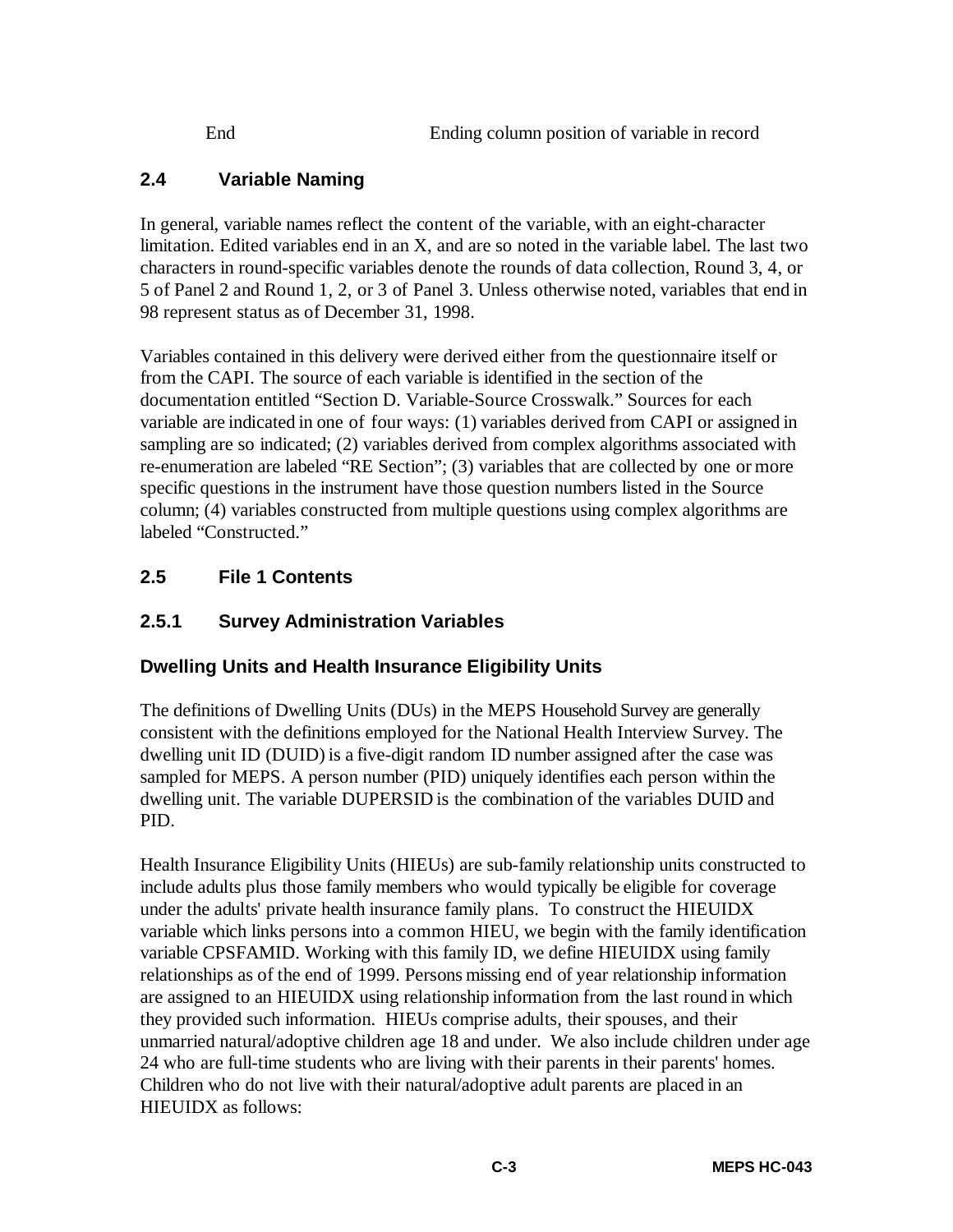- Foster children always comprise a separate HIEUIDX.
- Other unmarried children are placed in stepparent HIEUIDX, grandparent HIEUIDX, great-grandparent HIEUIDX, or aunt/uncle HIEUIDX.
- Children of unmarried minors are placed (along with their minor parents) in the HIEUIDX of their adult grandparents (if possible). Married minors are placed into separate HIEUs along with any spouses and children they might have.
- Some HIEUs are headed by unmarried minors, when there is no adult family member present in the CPSFAMID.

HIEUs do not, in general, comprise adult (nonmarital) partnerships, because unmarried adult partners are rarely eligible for dependent coverage under each other's insurance. The exception to this rule is that we include adult partners in the same HIEU if there is at least one (out-of-wedlock) child in the family that links to both adult partners. In cases of missing or contradictory relationship codes, HIEUs are edited by hand, with the presumption being that the adults and children form a nuclear family.

#### **Language of Interview**

The language of interview (INTVLANG) was recorded in the closing section of the interview, and has the following possible values:

- 1 ENGLISH
- 2 SPANISH
- 3 ENGLISH & SPANISH
- 91 OTHER LANGUAGE
- -1 INAPPLICABLE

Although this question is round-specific, the responses were summarized to the personlevel variable, INTVLANG. The hierarchy used in determining the value is as follows: 1) assign the value from the first round with a reported value recorded for each person; 2) if one is not recorded at the person level, then assign the first recorded value within the reporting unit (RU); 3) if one is not available at that level, then assign the first recorded value of the dwelling unit (DU); 4) if no value is available, then a value of  $-1$  is assigned.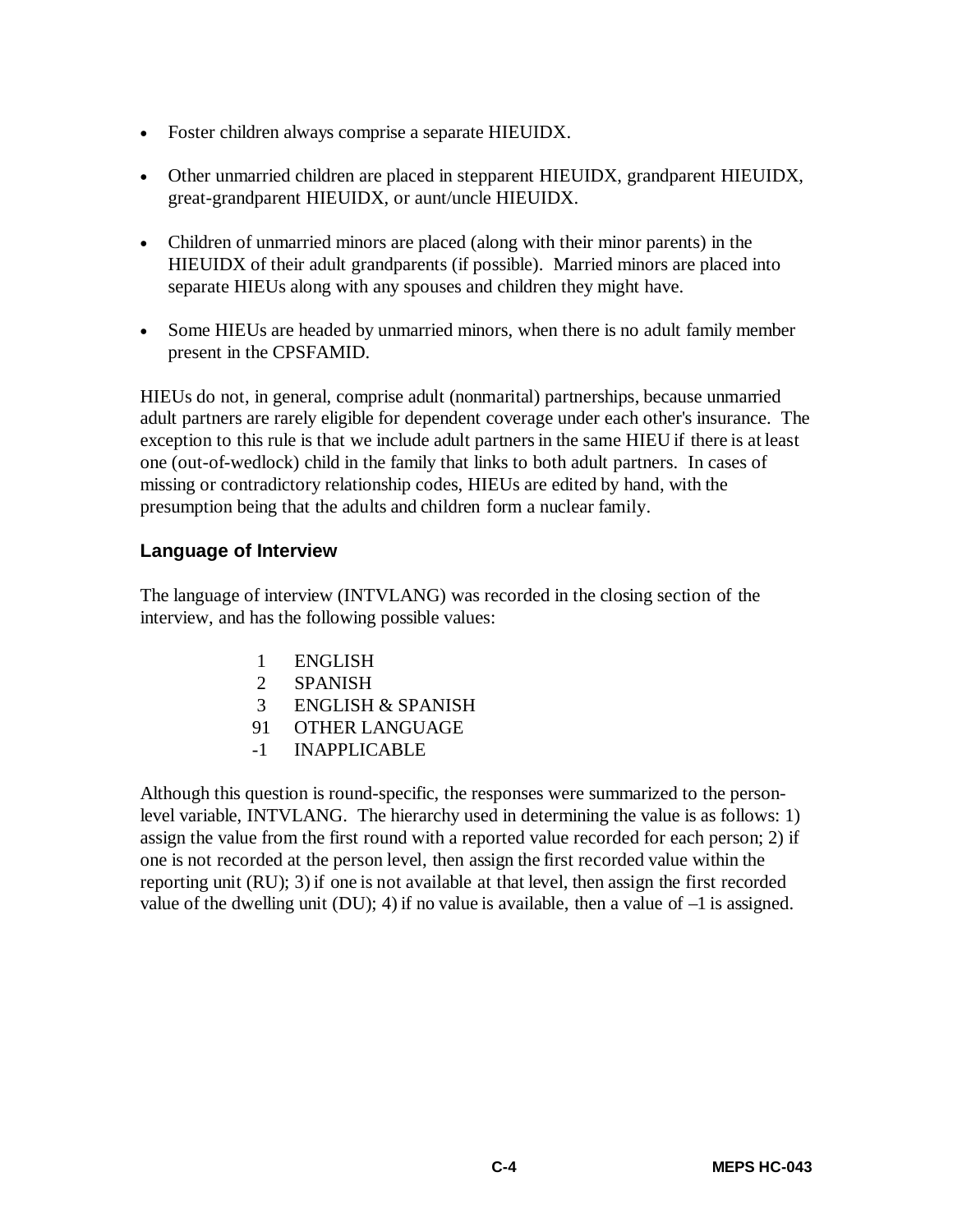#### **2.5.2 Health Insurance Variables**

#### **2.5.2.1 Managed Care Variables (MCDHMO31, MCDHMO42, MCDHMO98, MCDMC31, MCDMC42, MCDMC98, PRVHMO31, PRVHMO42, PRVHMO98, PRVMC31, PRVMC42, PRVMC98)**

HMO and gatekeeper plan variables have been constructed from information on health insurance coverage at any time in a reference period and the characteristics of the plan. A separate set of managed care variables has been constructed for private insurance and Medicaid coverage. The purpose of these variables is to provide information on managed care participation during the portion of the three rounds (i.e., reference periods) that fall within the same calendar year.

Managed care variables for calendar year 1998 are based on responses to health insurance questions asked during the round 3, 4, and 5 interviews of panel 2, and the round 1, 2, and 3 interviews of panel 3. Each variable ends in "xy" where x and y denote the interview round for panels 2 and 3, respectively. The variables ending in "31" and "42" correspond to the first two interviews of each panel in the calendar year. Because round 3 interviews typically overlap the final months of one year and the beginning months of the next year, the "31" variables for panel 2 have been restricted to the 1998 portion of the reference period. Similarly, the panel2/round 5 and panel 3/round 3 interviews have been restricted to the 1998 portion of these reference periods, and the corresponding managed care variables have been given the suffix "98" (as opposed to "53") to emphasize the restricted time frame.

Construction of the managed care variables is straightforward, but four caveats are appropriate. First, MEPS estimates of the number of persons in HMOs are higher than figures reported by other sources, particularly those based on HMO industry data. The differences stem from the use of household-reported information, which may include respondent error, to determine HMO coverage in MEPS.

Second, the managed care questions are asked about the last plan held by a respondent through his or her establishment even though the person could have had a different plan through the establishment at an earlier point in the reference period. As a result, in instances where a respondent changed his or her establishment-related insurance, the managed care variables describe the characteristics of the last plan held in the round.

Third, the "98" versions of the HMO and gatekeeper variables for panel 3 are developed from round 3 variables that cover different time frames. The health insurance variable for round 3 is restricted to the same calendar year as the round 1 and 2 data. The round 3 variables describing plan type, on the other hand, overlap the next calendar year. As a consequence, the round 3 managed care variables may not describe the characteristics of the last plan held in the calendar year if the person changed plans after the first of the year.

Fourth, the 1998 Full Year Population Characteristics file contains a small number of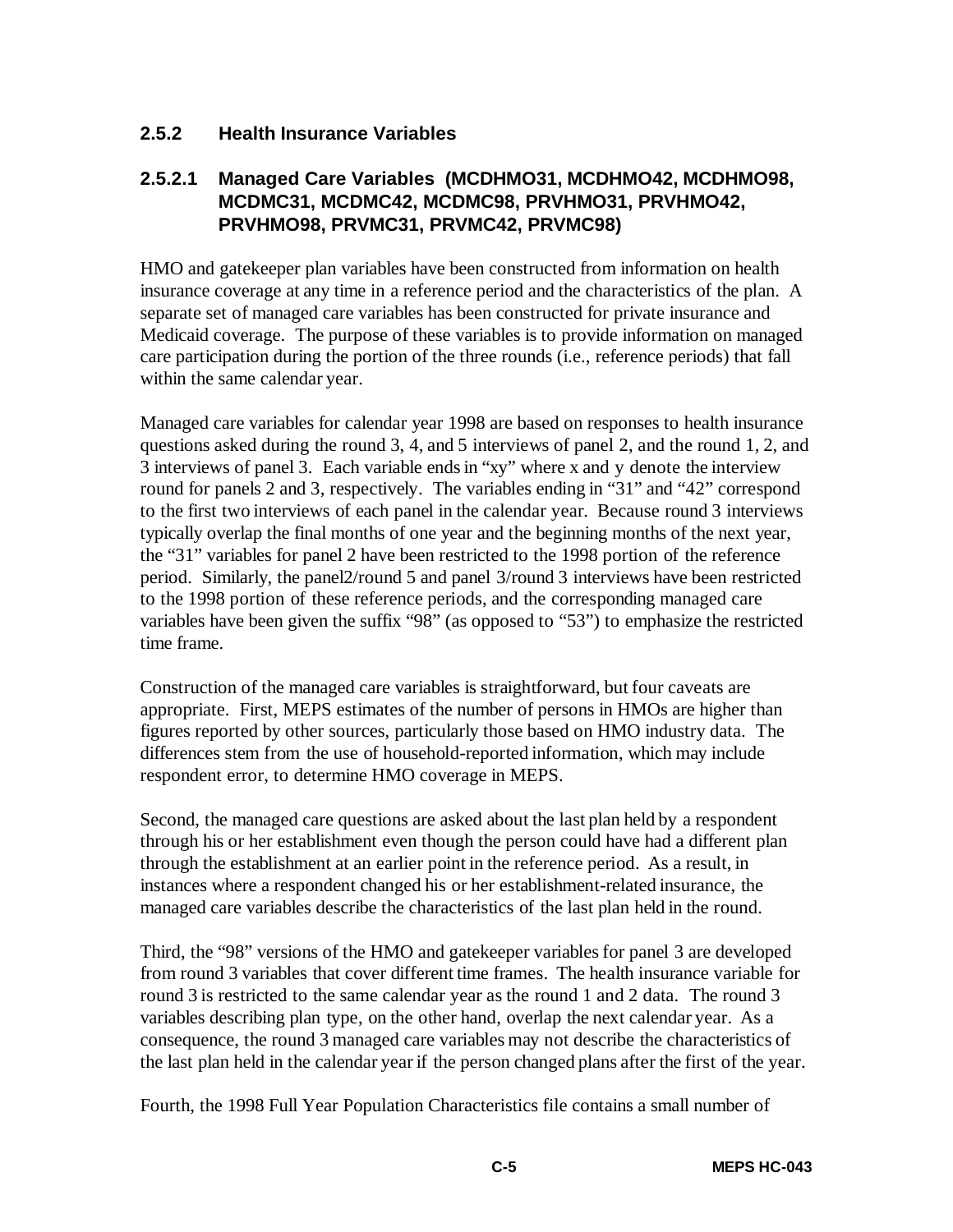persons who had their round 2 interview in 1999 rather than 1998. These individuals are called "crossover" persons, and they can be differentiated from persons who had a round 2 interview in 1998 by using the R2FLAG in the full year file. The panel 3/round 2 crossover persons in this file have 3 managed care variables, but only two are distinct values—one showing their status during round 1 and another for the 1998 portion of the round 2 interview—while other panel 3 respondents have 3 distinct managed care variables for 1998.

#### **Medicaid Managed Care Plans**

Persons were assigned Medicaid coverage based on their responses to the health insurance questions or through logical editing of the survey data. The number of persons who were edited to have Medicaid coverage is small, but they are comprised of two distinct groups of individuals. The first group includes persons in Other Government programs that were identified as being in a Medicaid HMO or gatekeeper plan that did not require premium payment from the insured party. By definition, this group was asked about the managed care characteristics of their insurance coverage. The second group includes a small number of persons who did not report public insurance, but were classified as Medicaid recipients because they reported receiving AFDC, SSI, or WIC. The health insurance plan type questions were not asked of this group. As a consequence, the plan type could be determined for some, but not all, respondents who were assigned Medicaid coverage through logical editing of the data.

#### **Medicaid HMOs**

If Medicaid or Other Government programs were identified as the source of hospital/physician insurance coverage, the respondent was asked about the characteristics of the coverage. The variable MCDHMO has been set to "yes" if the plan was identified from a list of state names or programs for Medicaid HMOs in the area, or if an affirmative response was provided to the following question:

1 Under {{Medicaid/{STATE NAME FOR MEDICAID}/the program sponsored by a state or local government agency which provides hospital and physician benefits} (are/is) (READ NAME(S) FROM BELOW) signed up with an HMO, that is a Health Maintenance Organization?

[With an HMO, you must generally receive care from HMO physicians. If another doctor is seen, the expense is not covered unless you were referred by the HMO, or there was a medical emergency.]

In subsequent rounds, respondents who had been previously identified as covered by Medicaid were asked whether the name of their insurance plan had changed since the previous interview. An affirmative response triggered the previous set of questions about managed care (name on list of Medicaid HMOs or signed up with an HMO as well as the question described below).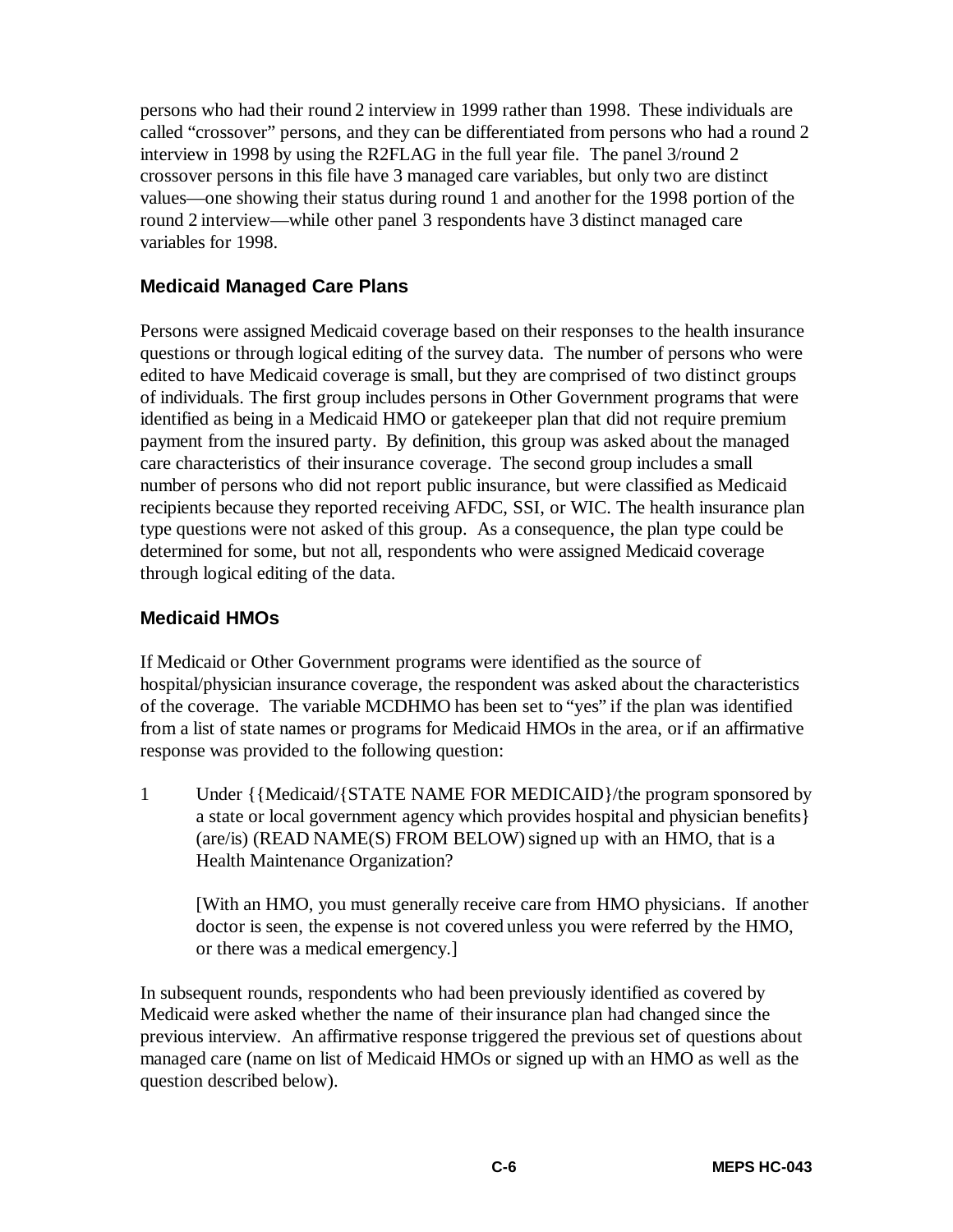In each round, the variable MCDHMO has five possible values:

- 1 The person was covered by a Medicaid HMO.
- 2 The person was covered by Medicaid but the plan was not an HMO.
- 3 The person was not covered by Medicaid.
- -9 The person was covered by Medicaid but the plan type was not ascertained.
- -1 The person was out-of-scope.

#### **Medicaid Gatekeeper Plans**

If the respondent did not belong to a Medicaid HMO, a third question was used to determine whether the person was in a gatekeeper plan. The variable MCDMCxy was set to "yes" if the person provided an affirmative response to the following question:

1. Does {{Medicaid /{STATE NAME FOR MEDICAID}} require (READ NAME(S) BELOW) to sign up with a certain primary care doctor, group of doctors, or with a certain clinic which they must go to for all of their routine care?

Probe: Do not include emergency care or care from a specialist to which they were referred to.

In each round, the variable MCDMC has five possible values:

- 1 The person was covered by a Medicaid gatekeeper plan.
- 2 The person was covered by Medicaid, but it was not a gatekeeper plan.
- 3 The person was not covered by Medicaid.
- -9 The person was covered by Medicaid but the plan type was not ascertained.
- -1 The person was out-of-scope.

#### **Private Managed Care Plans**

Persons with private insurance were identified from their responses to questions in the health insurance section of the MEPS questionnaire. In some cases, persons were assigned private insurance as a result of comments collected during the interview, but data editing was minimal. As a consequence, most persons with private insurance were asked about the characteristics of their plan, and their responses were used to identify HMO and gatekeeper plans.

#### **Private HMOs**

Persons with private insurance were classified as being covered by an HMO if they met any of the three following conditions:

1. The person reported that his or her insurance was purchased directly through an HMO,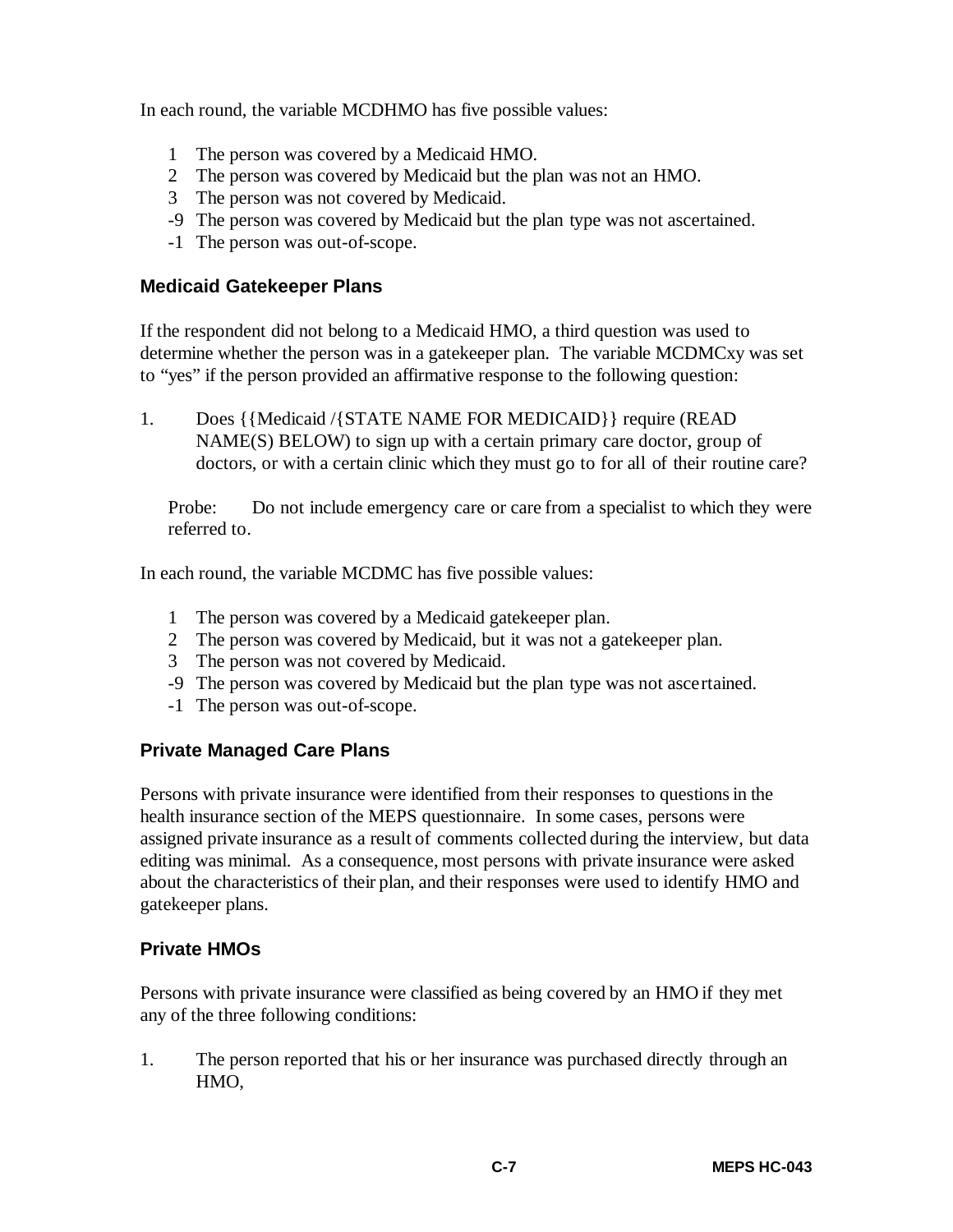- 2. The person reporting private insurance coverage obtained from other sources (such as an employer) identified the type of insurance company providing the coverage as an HMO, or
- 3. The person answered "yes" to the following question:

Now I will ask you a few questions about how (POLICYHOLDER)'s insurance through (ESTABLISHMENT) works for non-emergency care.

We are interested in knowing if (POLICYHOLDER)'s (ESTABLISHMENT) plan is an HMO, that is, a health maintenance organization. With an HMO, you must generally receive care from HMO physicians. For other doctors, the expense is not covered unless you were referred by the HMO or there was a medical emergency. Is (POLICYHOLDER)'s (INSURER NAME) an HMO?

In subsequent rounds, policyholders were asked whether the name of their insurance plan had changed since the previous interview. An affirmative response triggered the detailed question about managed care (i.e., was the insurer an HMO as well as other managed care questions).

Some insured persons have more than one private plan. In these cases, if the policyholder identified any plan as an HMO, the variable PRVHMOxy was set to "yes." If a person had multiple plans and one or more were identified as not being an HMO and the other(s) had missing plan type information, the person level variable was set to missing. In each round, the variable PRVHMO has five possible values:

- 1 The person was covered by a private HMO.
- 2 The person was covered by private insurance, but not an HMO.
- 3 The person was not covered by private insurance.
- -9 The person was covered by private insurance, but the plan type was not ascertained.
- -1 The person was out-of-scope.

#### **Private Gatekeeper Plans**

If the respondent did not report belonging to a private HMO, a follow up question was used to determine whether the person was in a gatekeeper plan. The variable PRVMCxy was set to "yes" if the person provided an affirmative response to the following question:

1. (Do/Does) (POLICYHOLDER)'S insurance plan require (POLICYHOLDER) to sign up with a certain primary care doctor, group of doctors, or a certain clinic which (POLICYHOLDER) must go to for all of (POLICYHOLDER)'s routine care?

Probe: Do not include emergency care or care from a specialist you were referred to.

Some insured persons have more than one private plan. In these cases, if the policyholder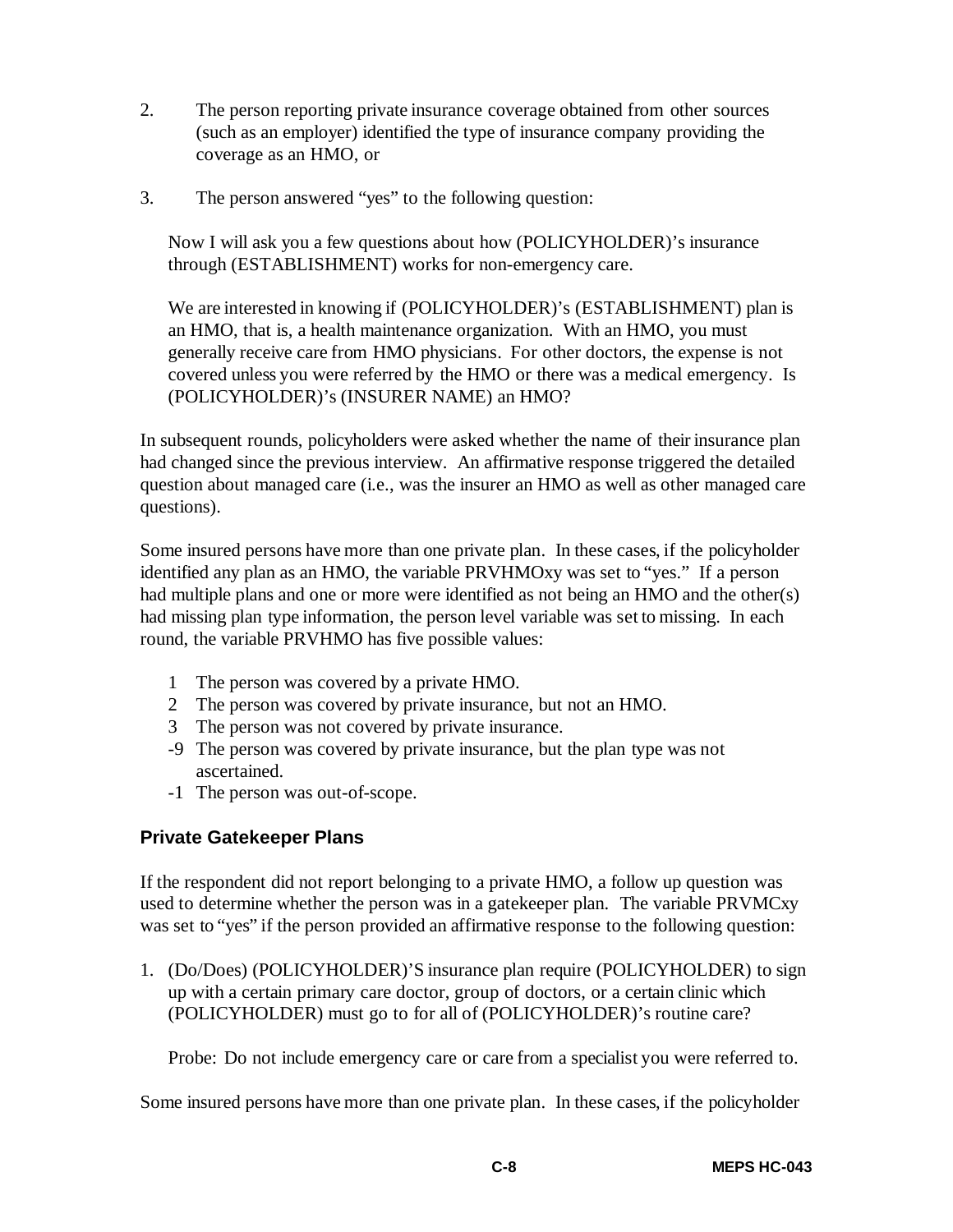identified any plan as a gatekeeper plan, the variable PRVMCxy was set to "yes." If a person had multiple plans and one or more were identified as not being a gatekeeper plan and the other(s) had missing plan type information, the person level variable was set to missing. In each round, the variable PRVMCxy has five possible values:

- 1 The person was covered by a private gatekeeper plan.
- 2 The person was covered by private insurance, but not a gatekeeper plan.
- 3 The person was not covered by private insurance.
- -9 The person was covered by private insurance, but the plan type was not ascertained.
- -1 The person was out-of-scope.

## **2.5.2.2 Unedited Health Insurance Variables (PREVCOVR-LIMITOT)**

#### **Duration of Uninsurance**

If a person was identified as being without insurance as of January  $1<sup>st</sup>$  in the MEPS Round 1 interview, a series of follow-up questions were asked to determine the duration of uninsurance prior to the start of the MEPS survey. If the person said he/she was covered by insurance in the 2 years prior to the MEPS Round 1 interview (PREVCOVR), the month, year (COVRMM, COVRYY), and type of coverage (Employer-sponsored (WASESTB), Medicare (WASMCARE), Medicaid (WASMCAID), CHAMPUS/CHAMPVA (WASCHAMP), VA/Military Care (WASVA), Other public (WASOTGOV, WASAFDC,WASSSI, WASSTAT1-3, WASOTHER) or Private coverage purchased through a group, association or insurance company (WASPRIV) was ascertained. For persons who were covered by health insurance on January  $1<sup>st</sup>$ , it was ascertained if they were ever without health insurance in the previous year (NOINSBEF). The number of weeks/months without health insurance was also ascertained (NOINSTM, NOINUNIT). For persons who reported only non-comprehensive coverage as of January  $1<sup>st</sup>$ , a question was asked to determine if they had been covered by more comprehensive coverage that paid for medical and doctors bills in the previous 2 years (MORCOVR). If they were, the most recent month and year of coverage was ascertained (INSENDMM, INSENDYY) as was the type of coverage (see the variable names above). Note that these variables are unedited and have been taken directly as they were recorded from the raw data. There may be inconsistencies with the health insurance variables released on public use files that indicate that an individual is uninsured in January.

#### **Pre-Existing Condition Exclusions/ Denial of Insurance**

All individuals, regardless of their insurance status, were also asked in Round 1 if they had ever been denied insurance (DENYINSR) and if so, due to what conditions (DNYCANC, DNYHYPER, DNYDIAB, DNYCORON, DENYOTH). Individuals insured in January were asked whether there were any limitations or restrictions on their plans due to any physical or mental health condition (INSLIMIT) and if so, which conditions caused these limitations or restrictions (LMTASTHM, LMTBACK, LMTMIGRN, LMTCATAR, LIMITOT). Individuals under age 65 without any coverage in January were also asked if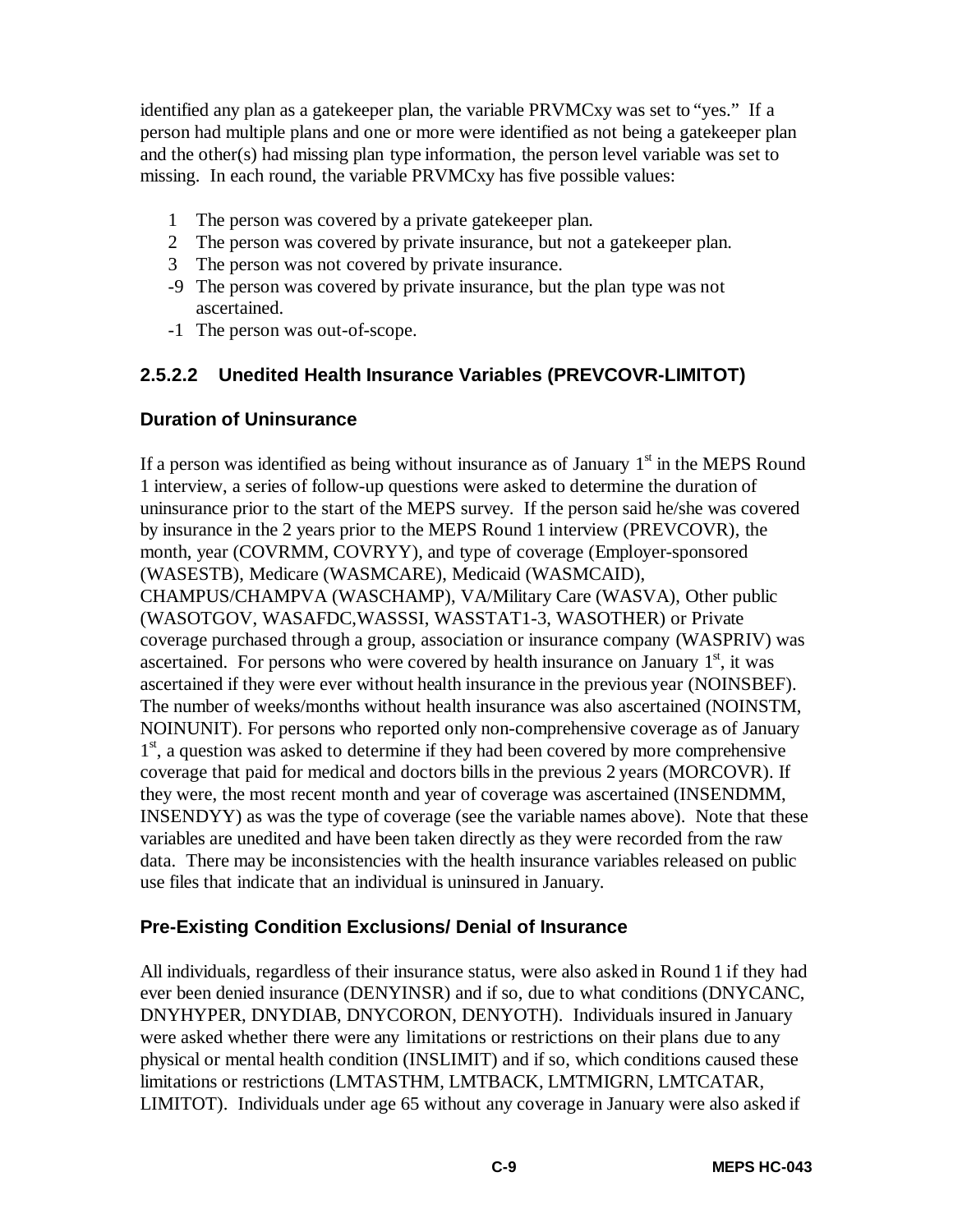they had ever tried to purchase health insurance (INSLOOK). It should be noted that conditions collected in these questions were not recorded on the condition roster.

Note that the duration of uninsurance, limitation, denial and ever looked for insurance questions were only asked in Round 1. These variables are included on the file only for individuals in Panel 3 since Panel 3's Round 1 occurred in 1998 but Panel 2's Round 1 occurred in 1997. Round 1 data for Panel 2 members is contained on a different public use file for calendar year 1997. Users who wish to construct a time line for respondents' health insurance status for Panel 2 members need to obtain health insurance variables for calendar year 1997 as well as the Round 1 variables discussed above from other public use tapes. The unedited health insurance variables are included on this supplemental file to facilitate longitudinal analysis. However, since they are not available for Panel 2, Round 3, they can not be used to generate national estimates for the estimation year.

#### **2.5.2.3 Health Insurance Coverage Variables (CHAMP31X-STPRAT98)**

Constructed and edited variables are provided that indicate health insurance coverage at any time in the 1998 portion of Rounds 3/1, at any time in Rounds 4/2, at any time in Rounds 5/3, at any time in Rounds 5/3 (or Round 2 for crossover cases described below) through December  $31<sup>st</sup>$ , 1998, on the MEPS interview dates and on December  $31<sup>st</sup>$ , 1998. Note that for respondents who left the RU before the MEPS interview date or before December  $31<sup>st</sup>$ , the variables measuring coverage at the interview date or on December  $31<sup>st</sup>$  represent coverage at the date the person left the RU. For individuals who are Round 2 crossover cases (identified with the variable R2FLAG on the full-year 1998 public use file) the variables ending in "98" or "98X" were constructed from the 1998 portion of Round 2. For all other Panel 3 respondents, the December  $31<sup>st</sup>$  variables were constructed from Round 3 information. In addition, since Round 5 only covers the time period from the Round 4 interview date up to December 31 $\mathrm{^{st}}$ , values for the December 31 $\mathrm{^{st}}$  variables are equivalent to those for Round 5 variables for Panel 2 members.

The health insurance variables are constructed for the sources of health insurance coverage collected during the MEPS interviews (Panel 2, Rounds 3 through 5 and Panel 3, Rounds 1 through 3). Note that the Medicare variables on this file as well as the private insurance variables that indicate the particular source of private coverage (rather than "any" private coverage) only measure coverage at the interview date and on December  $31<sup>st</sup>$ . Users should also note that while the same general editing rules were followed for the month-by-month health insurance variables released on other MEPS public use files and those on this file, in a small number of cases the month-by-month variables experienced further edits performed after the variables on this file were completed. Since editing programs checking for consistencies between these sets of variables developed over time, there should be fewer discrepancies in data for calendar year 1998 and beyond than in data for the years 1996 and 1997.

In Rounds 2, 3, 4 and 5, insurance that was in effect at the previous round's interview date was reviewed with the respondent. Most of the insurance variables have been logically edited to address issues that arose during such reviews in Rounds 2, 3, 4, and 5. One edit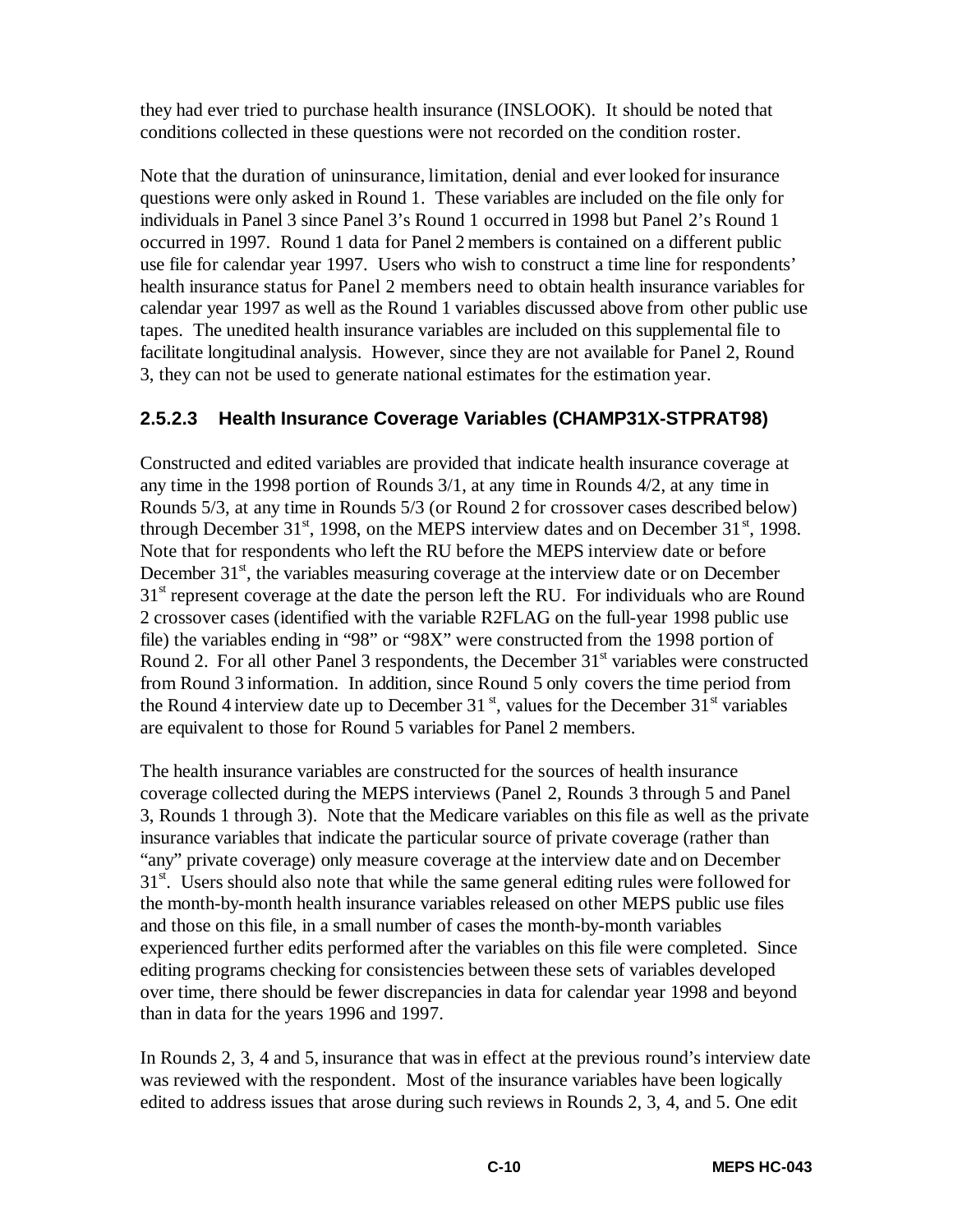to the private insurance variables corrects for a problem concerning covered benefits that occurred when respondents reported a change in any of their private health insurance plan names. Additional edits address issues of missing data on the time period of coverage for both public and private coverage that was either reviewed or initially reported in a given round. For TRICARE (formerly CHAMPUS/CHAMPVA) coverage (CHAMP31X, CHAMP42X, CHAMP53X, CHAMP98X, CHMAT31X, CHMAT42X, CHMAT53X, CHMAT98X), respondents who were age 65 and over had their reported TRICARE coverage overturned. Additional edits, described below, were performed on the Medicare and Medicaid variables to assign persons to coverage from these sources. Observations that contain edits assigning person to Medicare or Medicaid coverage can be identified by comparing the edited and unedited versions of the Medicare and Medicaid variables.

Public sources include Medicare, TRICARE, Medicaid and other public hospital/physician coverage. State-specific program participation (STAPR31, STAPR42, STAPR53, STAPR98, STPRAT31, STPRAT42, STPRAT53, STPRAT98) in non-comprehensive coverage was also identified but is not considered health insurance for the purpose of this survey.

#### **Medicare**

Medicare (MCARE31, MCARE42, MCARE53 and MCARE98) coverage was edited (MCARE31X, MCARE42X, MCARE53X and MCARE98X) for persons age 65 or over. Within this age group, individuals were assigned Medicare coverage if:

They answered yes to a follow-up question on whether or not they received Social Security benefits; or

They were covered by Medicaid, other public hospital/physician coverage or Medigap coverage: or

Their spouse was covered by Medicare.

They reported TRICARE coverage.

#### **Medicaid and Other Public Hospital/Physician Coverage**

Questions about other public hospital/physician coverage were asked in an attempt to identify Medicaid recipients who may not have recognized their coverage as Medicaid. These questions were asked only if a respondent did not report Medicaid directly. Respondents reporting other public hospital/physician coverage were asked follow-up questions to determine if their coverage was through a specific Medicaid HMO or if it included some other managed care characteristics. Respondents who identified managed care from either path were asked if they paid anything for the coverage and/or if a government source paid for the coverage.

The Medicaid variables (MCAID31, MCAID42, MCAID53, MCAID98) have been edited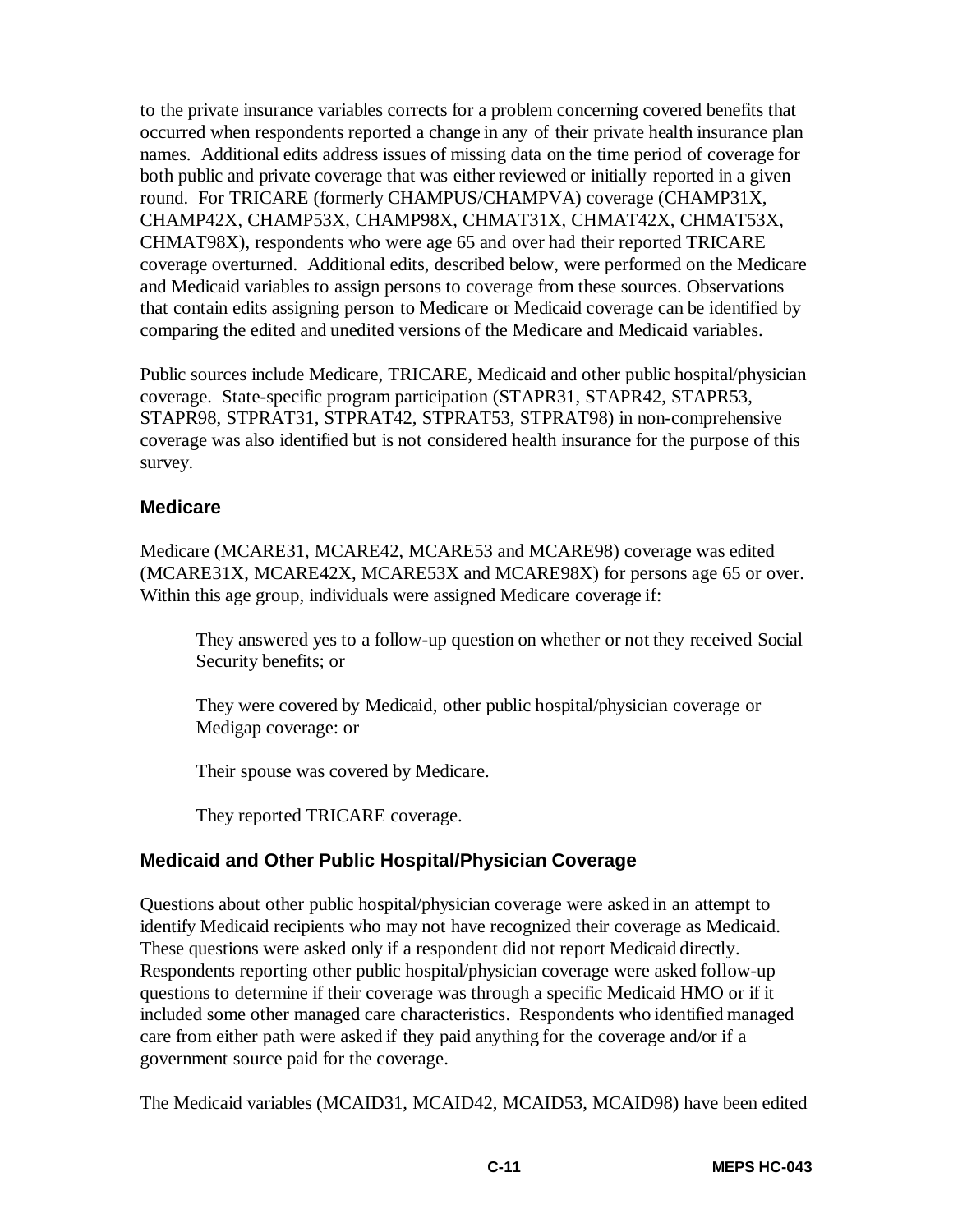to include persons who paid nothing for their other public hospital/physician insurance when such coverage was through a Medicaid HMO or reported to include some other managed care characteristics (MCAID31X, MCAID42X, MCAID53X, MCAID98X, MCDAT31X, MCDAT42X, MCDAT53X, MCDAT98X).

To assist users in further editing sources of insurance, this file contains variables constructed from the other public hospital/physician series that measure whether:

The respondent reported some type of managed care and paid something for the coverage, Other Public A Insurance (OTPUBA31, OTPUBA42, OPUBA53, OTPUBA98, OTPAAT31, OTPAAT42, OTPAAT53, OTPAAT98); and

The respondent did not report any managed care, Other Public B insurance (OTPUBB31, OTPUBB42, OTPUBB53, OTPUBB98, OTPBAT31, OPTBAT42, OPTBAT53, OTPBAT98).

The variables for Other Public A and B Insurance are provided only to assist in editing and should not be used to make separate insurance estimates for these types of insurance categories.

#### **Any Public Insurance**

The file includes summary measures that indicate whether or not a sample person has public coverage at any time in the 1998 portion of Rounds 3/1, at any time in Rounds 4/2, at any time in Rounds 5/3, at any time in Rounds 5/3 (or Round 2 for crossover cases) through December  $31<sup>st</sup>$ , 1998, on the MEPS interview dates and on December  $31<sup>st</sup>$ , 1998. (PUB31X, PUB42X, PUB53X, PUB98X, PUBAT31X, PUBAT42X PUBAT53X and PUBAT98X). Persons identified as covered by public insurance are those reporting coverage under TRICARE, Medicare, Medicaid, or other public hospital/physician programs. Persons covered only by state-specific programs that did not provide comprehensive coverage (STAPR31, STAPR42, STAPR53, STAPR98, STPRAT31, STPRAT42, STPRAT53, STPRAT98), for example, the Maryland Kidney Disease Program, were not considered to have public coverage when constructing the variables PUB31X.....PUBAT98X.

#### **Private Insurance**

Variables identifying private insurance in general (PRIV31, PRIV42, PRIV53, PRIV98, PRIVAT31, PRIVAT42, PRIVAT53, PRIVAT98) and specific private insurance sources [such as employer/union group insurance (PRIEU31, PRIEU42, PRIEU53, PRIEU98); non-group (PRING31, PRING42, PRING53, PRING98); and other group (PRIOG31, PRIOG42, PRIOG53, PRIOG98)] were constructed. Variables indicating any private insurance coverage are available for the following time periods: any time in the 1998 portion of Rounds 3/1, at any time in Rounds 4/2, at any time in Rounds 5/3, at any time in Rounds 5/3 (or Round 2 for crossover cases) through December  $31<sup>st</sup>$ , 1998, on the MEPS interview dates and on December  $31<sup>st</sup>$ , 1998. The variables for the specific sources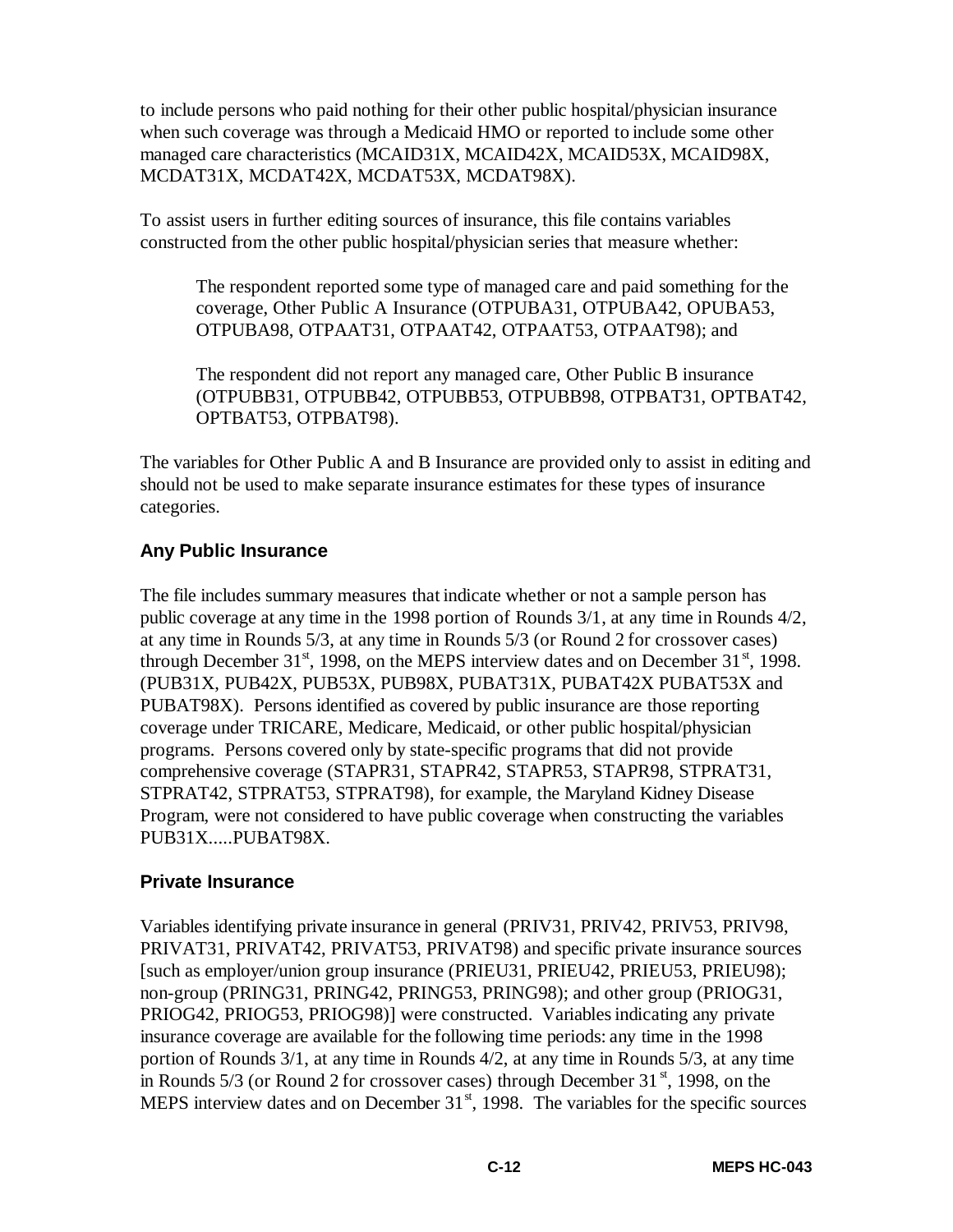of private coverage are only available for coverage on the interview dates and on December  $31<sup>st</sup>$ . Note that these variables indicate coverage within a source and do not distinguish between persons who are covered on one or more than one policy within a given source. In some cases, the policyholder was unable to characterize the source of insurance (PRIDK31, PRIDK42, PRIDK53, PRIDK98). Covered persons are also identified when the policyholder is living outside the RU (PROUT31, PROUT42, PROUT53, PROUT98). An individual was considered to have private health insurance coverage if, at a minimum, that coverage provided benefits for hospital and physician services (including Medigap coverage). Sources of insurance with missing information regarding the type of coverage were assumed to contain hospital/physician coverage. Persons without private hospital/physician insurance were not counted as privately insured.

Health insurance through a job or union (PRIEU31, PRIEU42, PRIEU53, PRIEU98) was initially asked about in the Employment Section of the interview and later confirmed in the Health Insurance Section. Respondents also had an opportunity to report employer and union group insurance for the first time in the Health Insurance Section, but this insurance was not linked to a specific job.

All insurance reported to be through a job classified as self-employed with firm size of 1 (PRIS31, PRIS42, PRIS53, PRIS98) was initially reported in the Employment Section and verified in the Health Insurance Section. Unlike the other employment-related variables, self-employed-firm size 1 health insurance could not be reported in the Health Insurance section for the first time. The variables PRIS31, PRIS42, PRIS53, and PRIS98 have been constructed to allow users to determine if the insurance should be considered employment-related. Private insurance that was not employment-related was reported in the Health Insurance section only.

#### **Any Insurance in Month**

Summary measures that indicate whether or not a person has any insurance any time in the 1998 portion of Rounds 3/1, at any time in Rounds 4/2, at any time in Rounds 5/3, at any time in Rounds  $5/3$  (or Round 2 for crossover cases) through December 31<sup>st</sup>, 1998, on the MEPS interview dates and on December 31<sup>st</sup>, 1998 (INS31X, INS42X, INS53X, INS98X, INSAT31X, INSAT42X, INSAT53X, INSAT98X) were constructed. Persons identified as insured are those reporting coverage under TRICARE, Medicare, Medicaid or other public hospital/physician or private hospital/physician insurance (including Medigap plans). A person is considered uninsured if not covered by one of these insurance sources.

Persons covered only by state-specific programs that provide non-comprehensive coverage (STAPR31, STAPR42, STAPR53, STAPR98, STPRAT31, STPRAT42, STPRAT53, STPRAT98), for example, the Maryland Kidney Disease Program, and those without hospital/physician benefits (for example, private insurance for dental or vision care, accidents or specific diseases only) were not considered to be insured when constructing the variables INS31X, INS42X, INS53X, INS98X, INSAT31X, INSAT42X,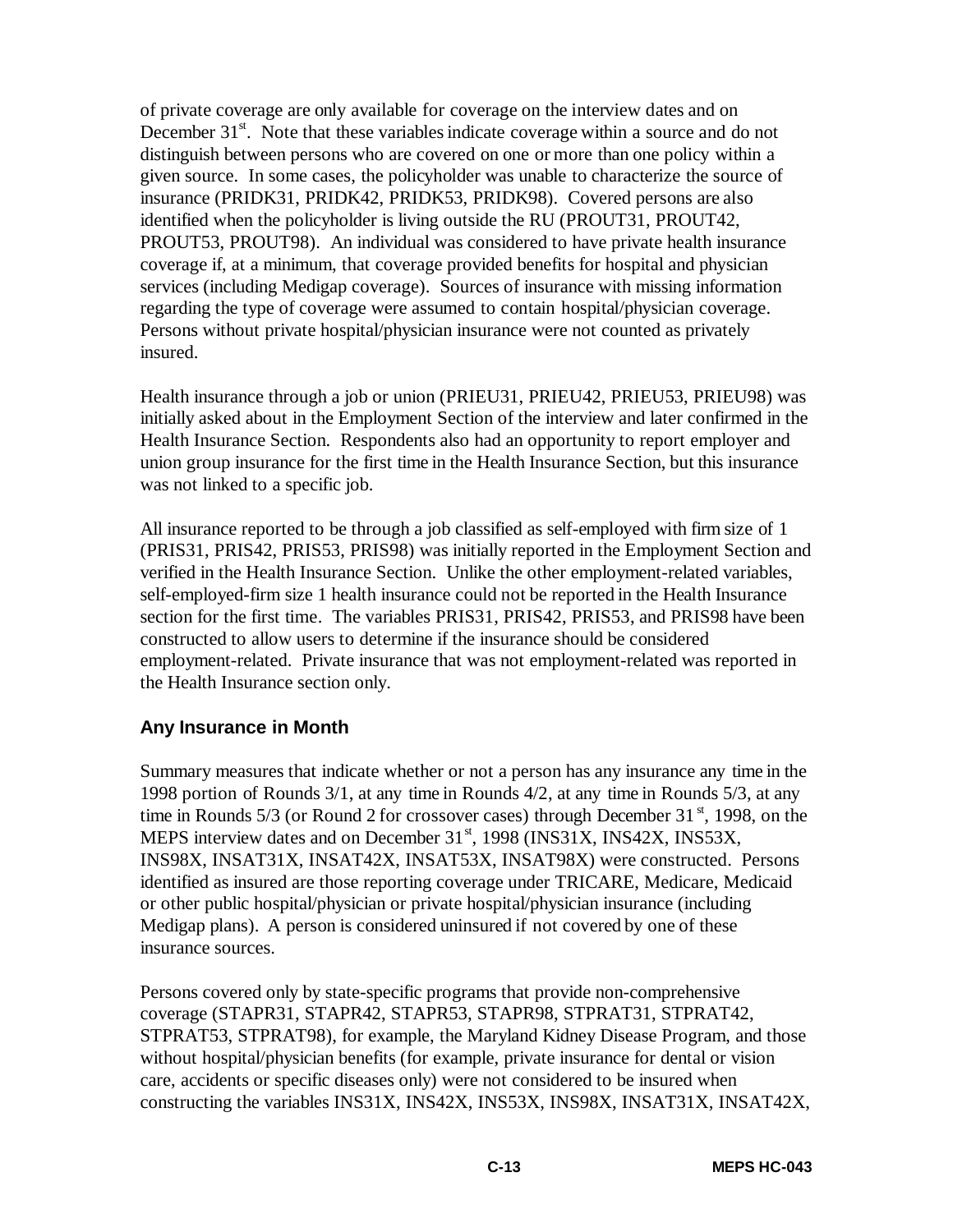INSAT53X and INSAT98X.

#### **2.5.2.4 Dental Private Insurance Variables**

Round specific variables (DENTIN31/42/53) are provided that indicate the respondent was covered by a private health insurance plan that included at least some dental coverage for each round of 1998. It should be noted that the information was elicited from a picklist, code all that apply, question that asked what type of health insurance person obtained through an establishment. The list included: hospital and physician benefits including coverage through an HMO, Medigap coverage, vision coverage, dental, and prescription drugs. It is possible that some dental coverage provided by hospital and physician plans was not independently enumerated in this question. Respondents who reported dental coverage from at least one reported private plan were coded as having private dental coverage. Users should note that persons with missing information on dental benefits for all reported private plans and those who reported that they did not have dental coverage for one or more plans but had missing information on other plans are coded as not having private dental coverage.

Users should be aware that the 1998 variables differ from those released on public use files for 1996 and 1997. For example, persons in the military were coded as -1 in 1997, while in the current year they are not. In 1996, persons with dental insurance were set to 1 if there was any indication that they had dental coverage. All others (including those out-of-scope, without health insurance as well as those with health insurance but no dental coverage, and those with missing information on dental coverage) were set to 2. Also, records were checked more carefully for coverage dates in 1998 to insure consistency with the health insurance variables.

## **2.5.2.5 Prescription Drug Private Insurance Variables**

Round specific variables (PMEDIN31/42/53) are provided that indicate the respondent was covered by a private health insurance plan that included at least some prescription drug insurance coverage for each round of 1998. It should be noted that the information was elicited from a pick-list, code all that apply, question that asked what type of health insurance a person obtained through an establishment. The list included: hospital and physician benefits including coverage through an HMO, Medigap coverage, vision coverage, dental, and prescription drugs. It is possible some prescription drug coverage provided by hospital and physician plans was not independently enumerated in this question. Respondents who reported prescription drug coverage from at least one reported private plan were coded as having private prescription drug coverage. Users should note that persons with missing information on prescription drug benefits for all reported private plans and those who reported that they did not have prescription drug coverage for one or more plans but had missing information on other plans are coded as not having private prescription drug coverage. This differs from variables released for previous years (1996 and 1997) when missing information (not ascertained) was coded as -9. In addition, persons with no health insurance were coded as -1 in 1996 and 1997, while in 1998 such persons were coded as not having prescription drug insurance. Also, persons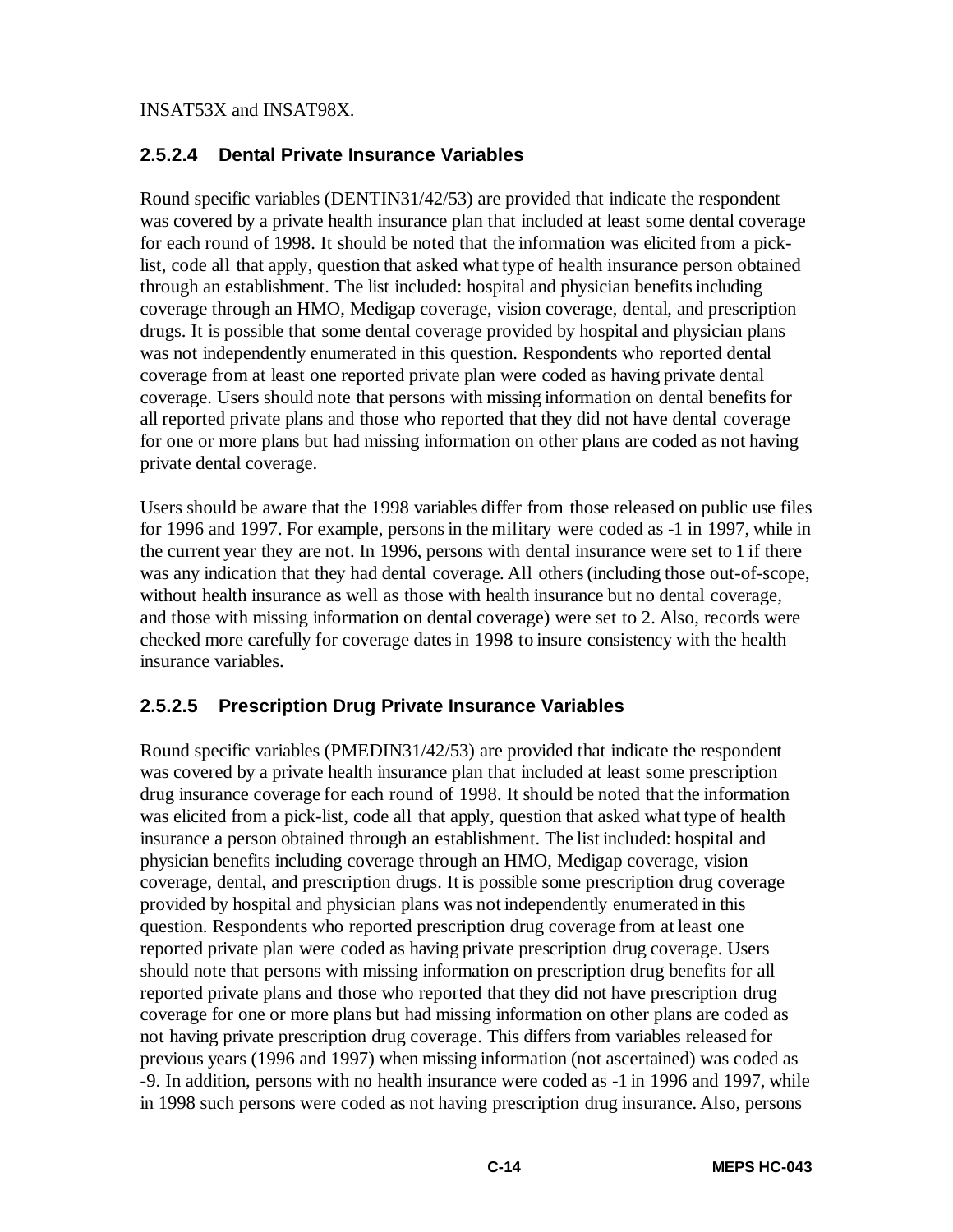in the military were coded as -1 in 1996 and 1997, while in the current year they are not. Finally, records were checked more carefully for coverage dates in 1998 to insure consistency with the health insurance variables.

## **2.5.3 Disability Days Indicator Variables (DDNWRK31-OTHNDD53)**

The disability days section of the core interview contains questions about time lost from work or school and days spent in bed because of a physical illness, injury, or mental or emotional problem. Data were collected on each individual in the household. These questions were repeated in each round of interviews; these files contains data from Rounds 3, 4, and 5 of the MEPS panel initiated in 1997 and Rounds 1, 2, and 3 of the MEPS panel initiated in 1998 respectively. The number at the end of the variable name (31, 42 or 53) identifies the Rounds in which the information was collected.

The reference period for these questions is the time period between the beginning of the panel or the previous interview date and the current interview date. In order to establish the length of a round, analysts are referred to the variables that indicate the beginning date and ending date of each Round (BEGREFD, BEGREFM, BEGREFY, ENDREFD, ENDREFM, ENDREFY). Analysts should be aware that Round 3 was conducted across years. Some data from Round 3 thus pertains to the following year. The number of disability days in Round 3 that occurred in each calendar year was not ascertained. If analysts want to create an indicator of disability days for a given calendar year, some adjustment must be made to the Round 3 data. Analysts who want to estimate disability days for a given calendar year will need to develop an algorithm for deciding what portion of reported disability days occurred in the year of interest and what portion occurred in the following year.

The variables DDNWRK31, DDNWRK42 and DDNWRK53 represent the number of times the respondent lost a half-day or more from work because of illness, injury or mental or emotional problems during Rounds 31, 42, and 53, respectively. A response of "no work days lost" was coded zero; if the respondent did not work, these variables were coded -1 (inapplicable), and for some analyses these values may have to be recoded to zero. Respondents who were less than 16 years old were not asked about lost workdays, and these variables are coded -1 (inapplicable) for them.

WKINBD31, WKINBD42 and WKINBD53 represent the number of work-loss days during each round in which the respondent spent at least half of the day in bed. These questions were asked only of persons aged 16 and over. Persons aged 15 or younger received a code of -1 (inapplicable). If a respondent answered the preceding work-loss question with "zero days" or "does not work", then the corresponding WKINBD question was coded as -1 (inapplicable).

DDNSCL31, DDNSCL42 and DDNSCL53 indicate the number of times that a respondent missed a half-day or more of school during Rounds 31, 42, or 53, respectively. These questions were asked of persons aged 3 to 22; respondents aged less than 3 or older than 22 did not receive these questions and are coded as -1 on these variables (in a small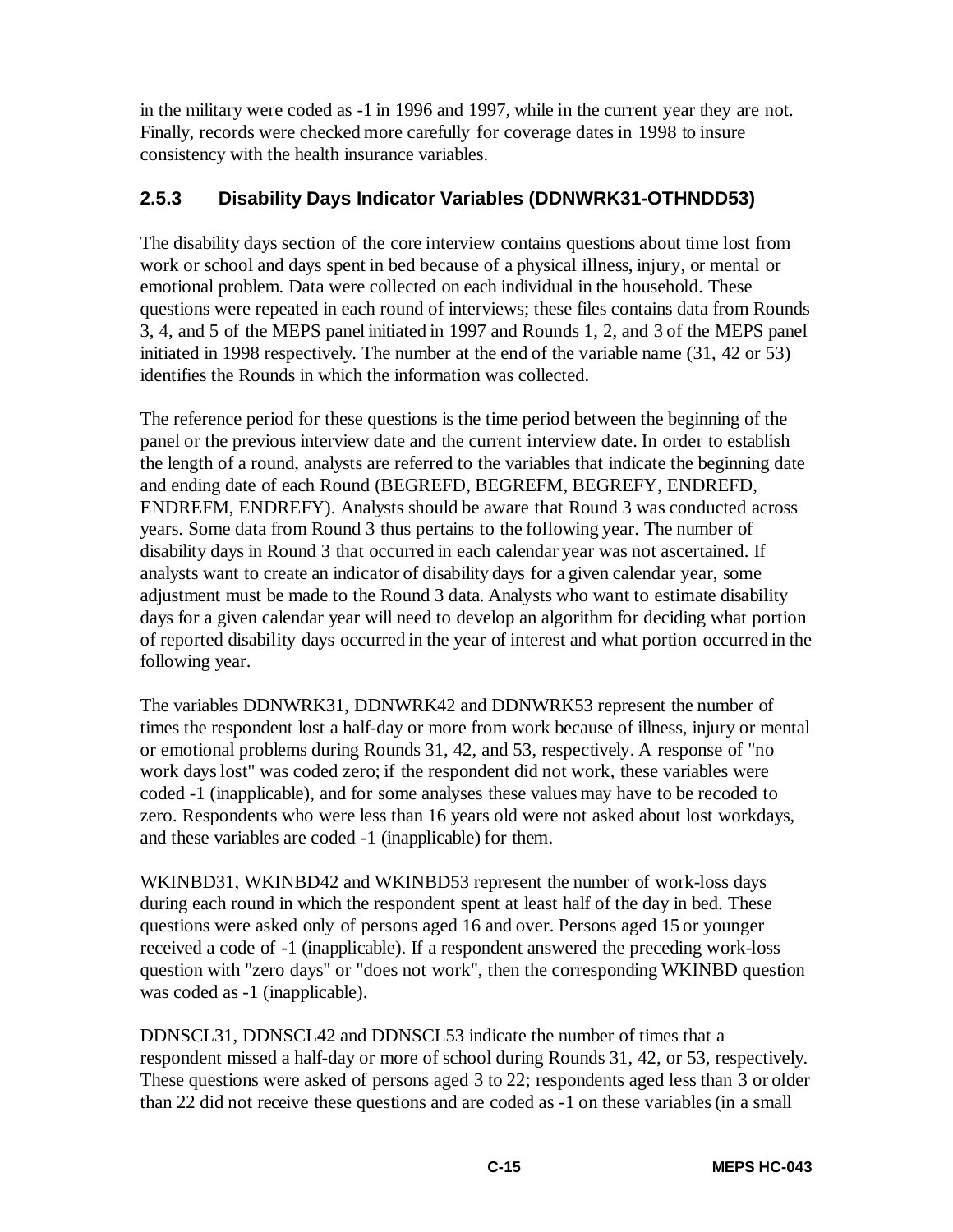number of cases this was not done for the 1996 data, the analyst will need to make this edit when doing longitudinal analyses). A code of -1 also indicates that the person does not attend school. The analyst should be aware that there was no attempt to reconcile school loss days with the time of year (e.g., summer vacation). In order to establish time of year, analysts are referred to the variables that indicate the beginning date and ending date of each Round (BEGREFD, BEGREFM, BEGREFY, ENDREFD, ENDREFM, ENDREFY).

SCLNBD31, SCLNBD42 and SCLNBD53 represent the number of school-loss days during each round in which the individual spent at least a half-day in bed. Respondents aged less than 3 or older than 22 did not receive these questions and are coded as -1 on these variables (in a small number of cases this was not done for the 1996 data, the analyst will need to make this edit when doing longitudinal analyses). If a respondent answered the preceding school-loss question with "zero days" or "does not attend school", then the corresponding SCLNBD question is coded as -1 (inapplicable).

DDBDYS31, DDBDYS42 and DDBDYS53 represent additional days, other than school or work days, in which the respondent spent at least half a day in bed, because of a physical illness or injury or a mental or emotional problem. These are the only indicators of disability days for persons who do not work or go to school. This question was not asked of children less than one year of age (coded -1).

A final set of variables indicate if an individual took a half-day or more off from work to care for the health problems of another individual in the family. OTHDYS31, OTHDYS42, and OTHDYS53 indicate if a person missed work because of someone else's illness, injury or health care needs, for example to take care of a sick child or relative. These variables each have three possible answers: yes -- missed work to care for another (coded 1); no - did not miss work to care for another (coded 2); or the person does not work (coded 2), based on responses to the DDNWRK variable for the same Round. Respondents younger than 16 were not asked these questions and are coded as -1 (in a small number of cases this was not done for the 1996 data, the analyst will need to make this edit when doing longitudinal analyses).

OTHNDD31, OTHNDD42 and OTHNDD53 indicate the number of days during each round in which work was lost because of another's health problem. Respondents younger than 16, those who do not work, and those who answer "no" to OTHDYS are skipped out of OTHNDD and receive codes of -1.

For respondents with positive weights, a minimal amount of editing was done on these variables to preserve the skip patterns. No imputation was done for those with missing data.

## **2.5.4 Access to Care Variables (ACCELI42-OTHRPR42)**

The variables ACCELI42 through OTHRPR42 describe data from the Access to Care section of the HC questionnaire, which was administered in Panel 2 Round 4 and Panel 3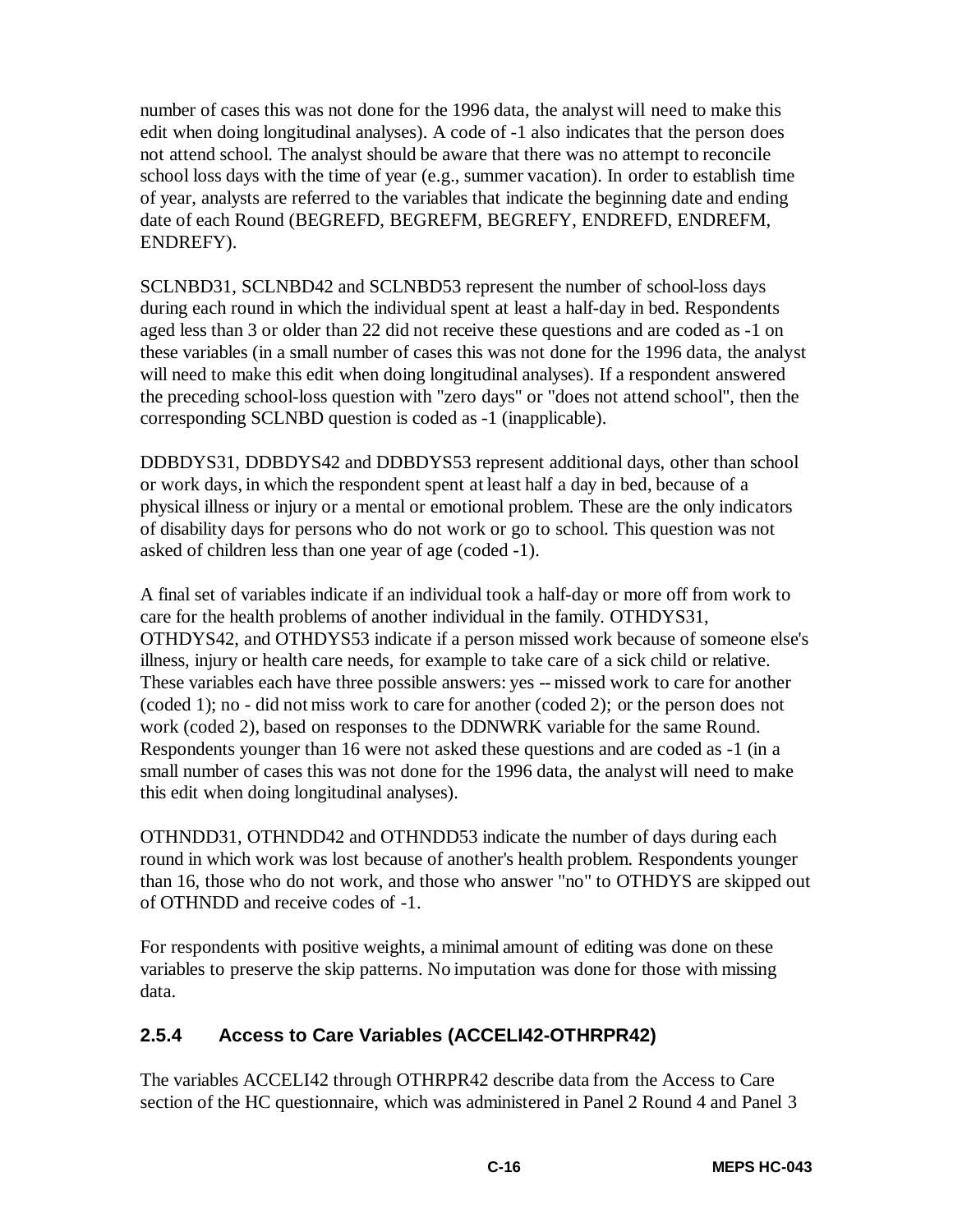Round 2 of the MEPS HC. This supplement serves a number of purposes in the MEPS HC by gathering information on three main topic areas: whether each family member has a usual source of health care, the characteristics of usual source of health care providers for the family, and barriers the family has faced in obtaining needed health care. The variable ACCELI42 indicates whether persons were eligible to receive the Access to Care questions.

*Family members' usual source of health care.* For each individual family member, MEPS HC ascertains whether there is a particular doctor's office, clinic, health center, or other place that the individual usually goes to if he/she is sick or needs advice about his/her health (HAVEUS42). For those family members who do not have a usual source of health care, MEPS HC ascertains the reason(s) why (YNOUSC42 through OTHREA42). If any family members changed their usual source of health care during the 12 months prior to the interview, MEPS HC gathers information on the reason why this change was made (CHNGUS42 through YNOMOR42).

*Characteristics of usual source of health care providers for the family.* For each unique usual source of care provider for a given family, MEPS HC asks for information on the following characteristics of the usual source of care provider:

- is the provider a medical doctor or some other type of medical provider (followed by questions which ask either the provider's medical specialty or the type of nonphysician provider) (TYPEPE42), and is the provider hospital-based (TYPEPL42 and LOCATI42);
- is the provider the person or place family members would go to for new health problems, preventive health care, and referrals to other health professionals (MINORP42 through REFFRL42);
- does the provider have office hours nights and weekends, characteristics of the provider related to appointments and waiting time, ease of contacting a medical person at the provider's office by telephone (OFFHOU42 through PHONED42);
- a number of quality-related characteristics of the provider, including whether the provider generally listens to family members, asks about prescription medications other doctors may give them, and family members' confidence in and satisfaction with the care received from the provider (PRLIST42 through USCQUA42).

*Family barriers.* Finally, the Access to Care supplement gathers information on barriers to health care for the family. This includes one question that asks if any family members have recently gone without needed health care because the family needed money to buy food, clothing, or pay for housing (NOCARE42). In addition, the respondent is asked to rate his/her satisfaction with the ability of family members to obtain health care if needed (HCNEED42). A series of two questions is asked to directly assess whether any family members experienced difficulty in obtaining any type of health care, delayed obtaining care, or did not receive health care they thought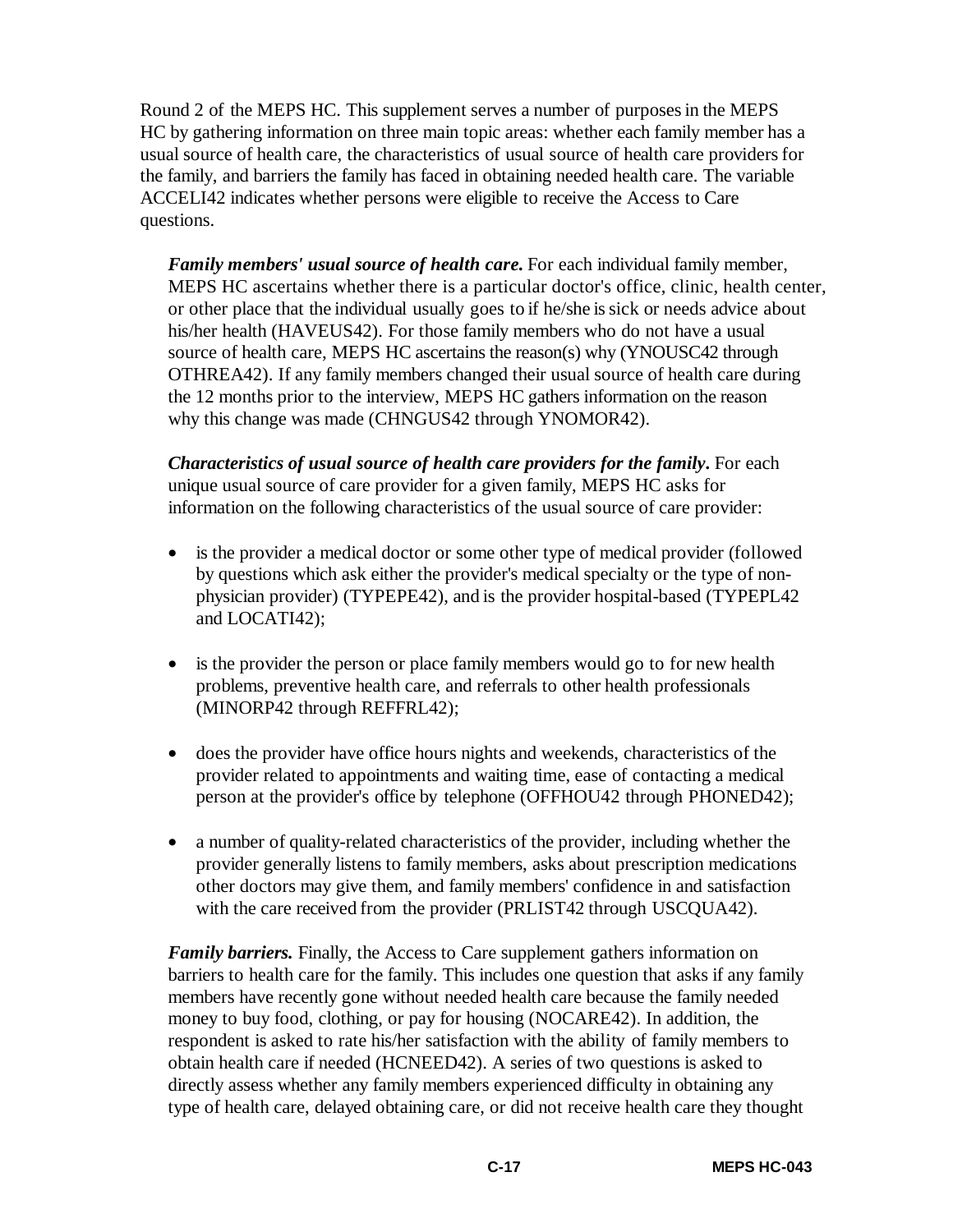they needed due to any of the following reasons (OBTAIN42 through OTHRPR42):

- Financial/Insurance Problems, including couldn't afford care; insurance company wouldn't approve, cover, or pay for care; pre-existing condition; insurance required a referral, but couldn't get one; doctor refused to accept family's insurance plan;
- Transportation Problems, including medical care was too far away; can't drive or don't have car/no public transportation available; too expensive to get there;
- Communication Problems, including hearing impairment or loss; different language;
- Physical Problems, including hard to get into building; hard to get around inside building; no appropriate equipment in office;
- Other Problems, including couldn't get time off work; didn't know where to go to get care; was refused services; couldn't get child care; didn't have time or took too long.

#### **Editing of the Access to Care Variables**

Editing consisted primarily of logical editing for consistency with skip patterns. Other editing included the construction of new variables describing the USC provider, and recoding several "other specify" text items into existing or new categorical values, which are described below.

Not all variables or categories that appear in the Access to Care section are included on the file, as some small cell sizes have been suppressed to maintain respondent confidentiality. This affects the following questions:

AC03: Category 5 was combined with 91 OTHER REASON (YNOUSC42)

AC11: Category 7 was combined with 10 OTHER NON-MD PROVIDER (TYPEPE42).

AC23: Categories 2 and 4 were combined with 91 OTHER REASON (YNOMOR42)

AC25A: Categories 9, 11, 12, 13 and 17 were combined with 91 OTHER (MAINPR42)

#### **Constructed Variables Describing the Usual Source of Care Provider**

The variables PROVTY42, TYPEPL42, TYPEPE42 and LOCATI42 provide information on the type and location of the usual source of care provider. These variables were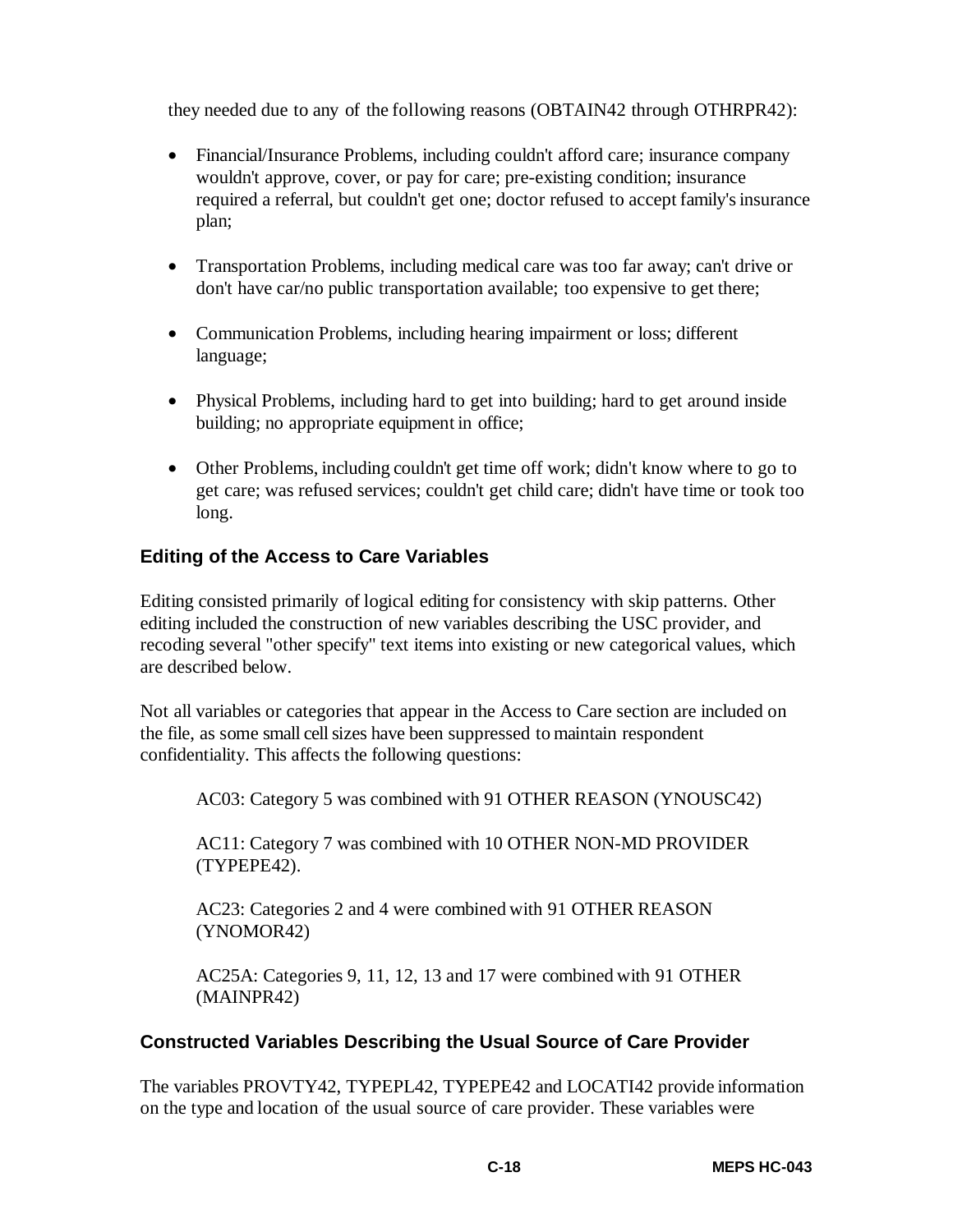constructed as follows, using one or more questionnaire items which are not included on the file:

PROVTY42 was constructed from items in the Provider Roster Section (available as a downloadable file on the MEPS Home Page), and has the following possible values:

1 FACILITY 2 PERSON 3 PERSON IN FACILITY PROVIDER

Question PV01 asks whether the provider is a person or a facility. For providers designated as a person, the responses to item PV05 (which indicates if the provider is part of a group practice or HMO) and items PV03/ PV10 (which indicate the provider's address), were used to determine if the provider is a "person in facility" provider (i.e., a person for whom both person and facility characteristics are known, such as "Dr. X at Y Medical Associates").

TYPEPE42 was constructed from responses to items AC10, AC11, AC11OV, AC12 and AC12OV in the Access to Care Section and describes the type of medical provider for providers indicated as person or person in facility providers (records with PROVTY42 = 1 have a value of  $-1$  for TYPEPE42). TYPEPE42 has the following possible values:

1 MD - GENERAL/FAMILY PRACTICE 2 MD - INTERNAL MEDICINE 3 MD - PEDIATRICS 4 MD - OB/GYN 5 MD - SURGERY 6 MD - OTHER 7 CHIROPRACTOR 8 NURSE/NURSE PRACTITIONER 9 PHYSICIAN'S ASSISTANT 10 OTHER NON-MD PROVIDER 11 UNKNOWN

Note that the value 6 MD-OTHER includes doctors of osteopathy, as well as a small number of medical doctors whose specialty is unknown.

TYPEPL42 was constructed from responses to Access to Care items AC06 and AC07 and describes the type of place corresponding to the usual source of care provider with the following values:

1 HOSPITAL CLINIC OR OUTPATIENT DEPARTMENT 2 PRIVATE OFFICE IN HOSPITAL 3 HOSPITAL EMERGENCY ROOM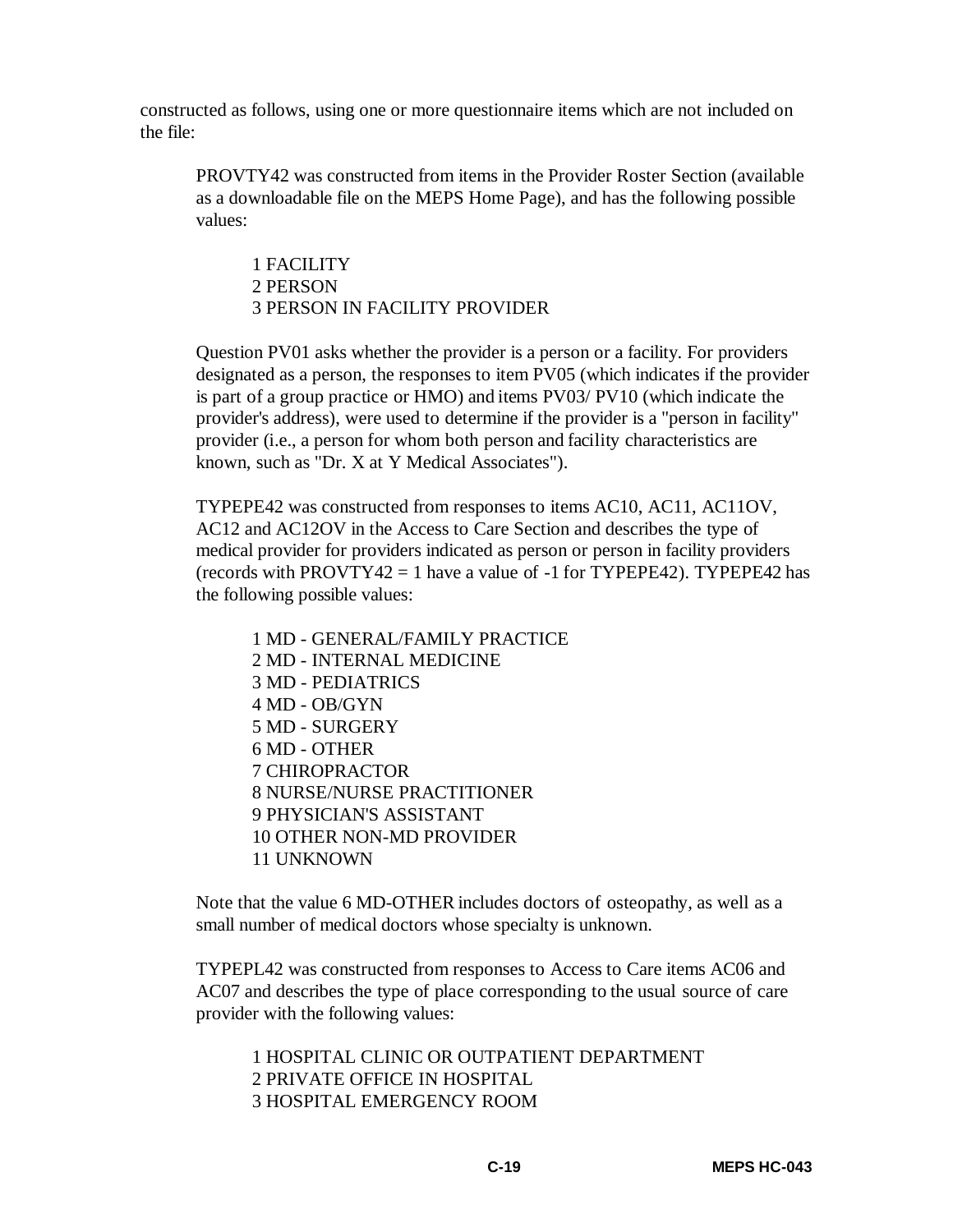#### 4 NON-HOSPITAL PLACE

TYPEPL42 was only constructed for cases with provider type indicated as facility or person in facility provider (records with PROVTY42=2 have a value of -1 for TYPEPL42).

LOCATI42 was constructed from the variables PROVTY42 and TYPEPL42, and describes the location of the provider as either office based or hospital based, and if hospital based, as either emergency room or non-emergency room. LOCATI42 has the following values:

1 OFFICE 2 HOSPITAL, NOT EMERGENCY ROOM 3 HOSPITAL EMERGENCY ROOM

Note that all cases with PROVTY42=2 PERSON have LOCATI42  $=$  1 OFFICE.

These 4 variables in combination describe the usual source of care provider. For example, a group practice or clinic with no particular person named is coded as:  $PROVTY42 = 1$  FACILITY, LOCATI42 = 1 OFFICE and TYPEPE42 = -1 INAPPLICABLE.

#### **Re-coding of Additional Other Specify Text Items**

For Access to Care items AC03, AC04, AC08, AC09, AC21 and AC23, the other specify text responses were reviewed and coded as an existing or new value for the related categorical variable (for AC03, AC08, AC21 and AC23), or coded as an existing or new "yes/no" variable (for items AC04 and AC09). The following are the new codes or variables which were created from these other specify text responses.

for item AC03 - this new value was constructed for the variable YNOUS42:

10 OTHER INSURANCE RELATED REASON

for item AC04 - the new variable OTHINS42 was constructed for insurancerelated reasons

for item AC08 - these new values were constructed for the variable YGOTOU42:

#### 8 MILITARY/VA 10 INSURANCE RELATED REASON

for item AC09 - the new variable INSREA42 was constructed for insurancerelated reasons

for item AC21 - these new values were constructed for the variable YCHNGU42: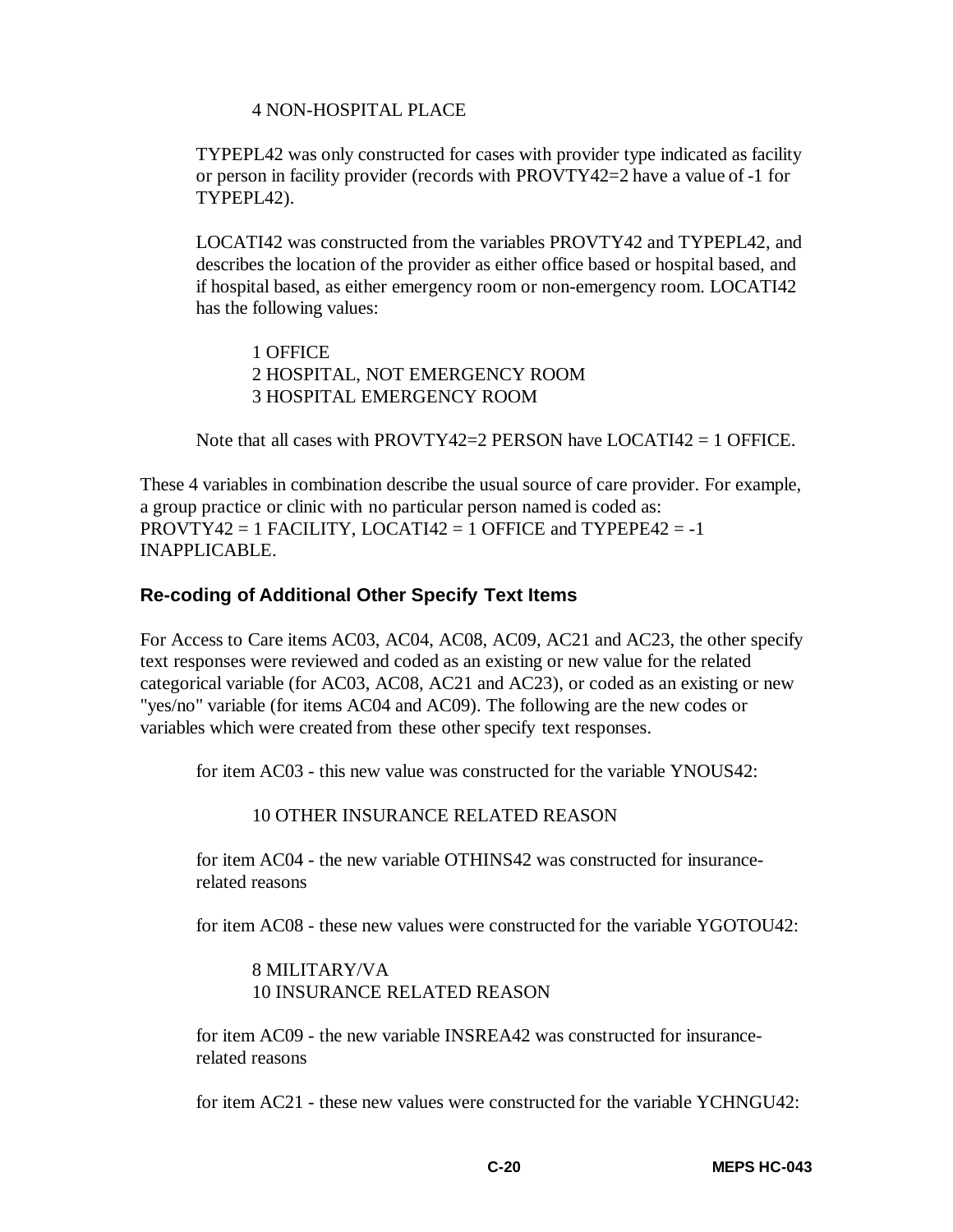8 COST-RELATED REASON 9 OTHER INSURANCE-RELATED REASON 10 JOB RELATED REASON 11 NEW DOCTOR WAS REFERRED OR RECOMMENDED 12 OTHER COMPLAINTS ABOUT OLD DOCTOR 13 TRANSPORTATION REASON

for item AC23 - these new values were constructed for the variable YNOMOR42:

8 COST-RELATED REASON 9 SELDOM OR NEVER SICK/NO NEED FOR DOCTOR 10 OTHER INSURANCE-RELATED REASON

#### **2.6 File 2 Contents: Outpatient Department Visit Variable**

#### **2.6.1 Characteristics of Outpatient Visits**

This file contains a variable describing an outpatient event reported by respondents in the Outpatient Department section of the MEPS Household questionnaire. The following variable, which was inadvertently omitted from the original 1998 Outpatient Department Visit file, is provided as unedited: see (HC-026F) for complete documentation.

#### **2.6.1.2 Visit Details (SEETLKPV)**

When a person reported having had a visit to a hospital outpatient department or special clinic, it was reported whether the person actually saw the provider or talked to the provider on the telephone (SEETLKPV).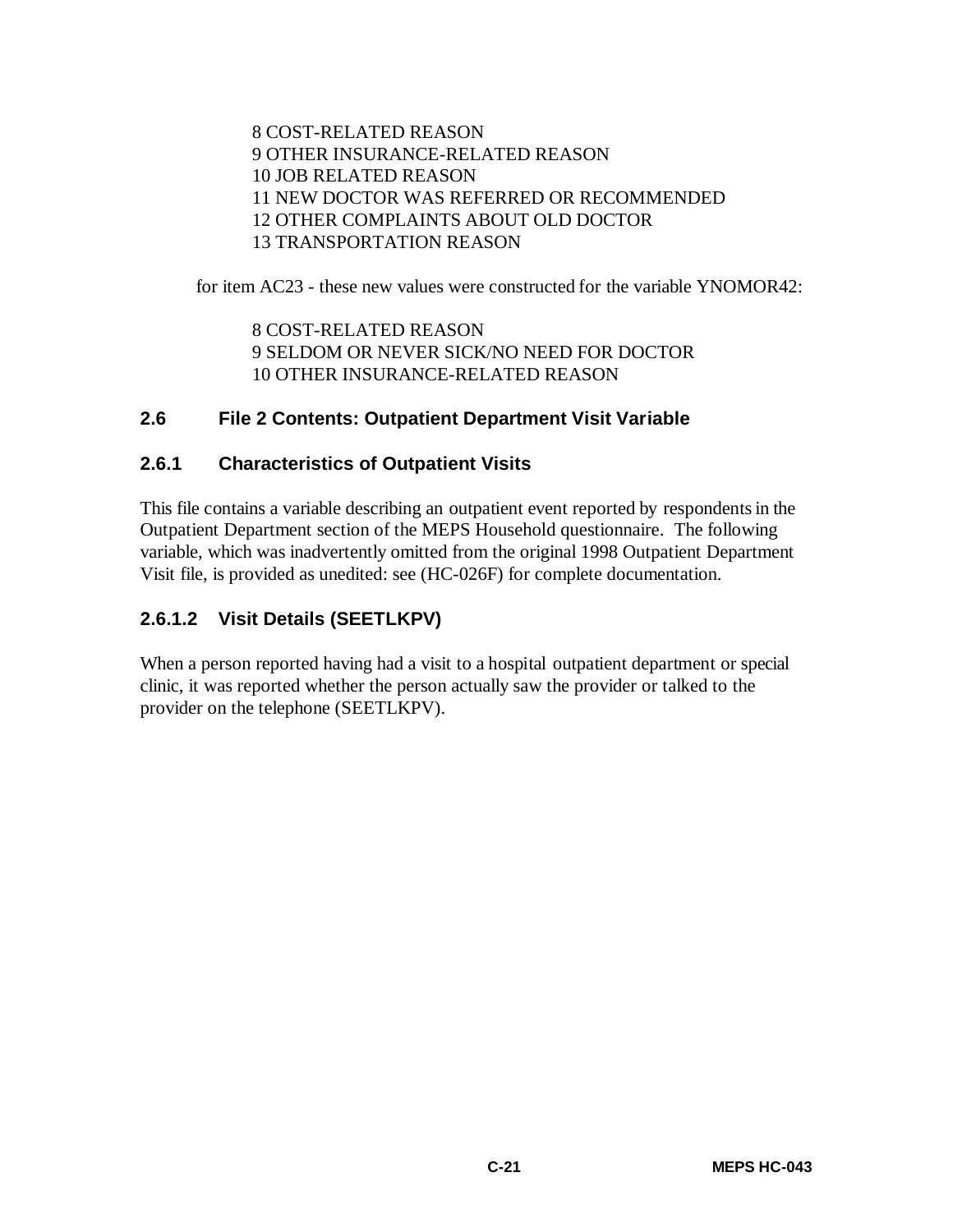## **D. Variable-Source Crosswalk**

#### **File 1**:

#### **SURVEY ADMINISTRATION VARIABLES**

| <b>VARIABLE</b> | <b>DESCRIPTION</b>                  | <b>SOURCE</b>                      |
|-----------------|-------------------------------------|------------------------------------|
| <b>DUID</b>     | <b>DWELLING UNIT ID</b>             | Assigned in Sampling               |
| <b>PID</b>      | PERSON NUMBER                       | Assigned in Sampling<br>or by CAPI |
| <b>DUPERSID</b> | PERSON ID (DUID+PID)                | Assigned in Sampling               |
| <b>HIEUIDX</b>  | <b>HIEU IDENTIFIER - END OF 98</b>  | Constructed                        |
| <b>INTVLANG</b> | LANGUAGE INTERVIEW WAS CONDUCTED IN | Constructed                        |

#### **HEALTH INSURANCE VARIABLES**

#### **Managed Care/HMO Indicators**

| <b>VARIABLE</b> | <b>DESCRIPTION</b>                               | <b>SOURCE</b> |
|-----------------|--------------------------------------------------|---------------|
| MCDHMO31        | PID COV BY MEDICAID HMO AT ANY TIME IN RD 31     | Constructed   |
|                 | (ED)                                             |               |
| MCDHMO42        | PID COV BY MEDICAID HMO AT ANY TIME IN RD 42     | Constructed   |
|                 | (ED)                                             |               |
| MCDHMO98        | PID COV BY MEDICAID HMO ANY TIME - 12/31/98 (ED) | Constructed   |
| MCDMC31         | PID COV BY MEDICAID GATEKEEPER PLAN AT ANY       | Constructed   |
|                 | TIME IN RD 31 (ED)                               |               |
| MCDMC42         | PID COV BY MEDICAID GATEKEEPER PLAN AT ANY       | Constructed   |
|                 | TIME IN RD 42 (ED)                               |               |
| MCDMC98         | PID COV BY MEDICAID GATEKEEPER PLAN - ANY        | Constructed   |
|                 | TIME 12/31/98 (ED)                               |               |
| PRVHMO31        | PID COV BY PRIVATE HMO AT ANY TIME IN RD 31 (ED) | Constructed   |
| PRVHMO42        | PID COV BY PRIVATE HMO AT ANY TIME IN RD 42 (ED) | Constructed   |
| PRVHMO98        | PID COV BY PRIVATE HMO ANY TIME -12/31/98 (ED)   | Constructed   |
| PRVMC31         | PID COV BY PRIVATE GATEKEEPER PLAN AT ANY        | Constructed   |
|                 | TIME IN RD 31 (ED)                               |               |
| PRVMC42         | PID COV BY PRIVATE GATEKEEPER PLAN AT ANY        | Constructed   |
|                 | TIME IN RD 42 (ED)                               |               |
| PRVMC98         | PID COV BY PRIVATE GATEKEEPER PLAN ANY TIME -    | Constructed   |
|                 | 12/31/98 (ED)                                    |               |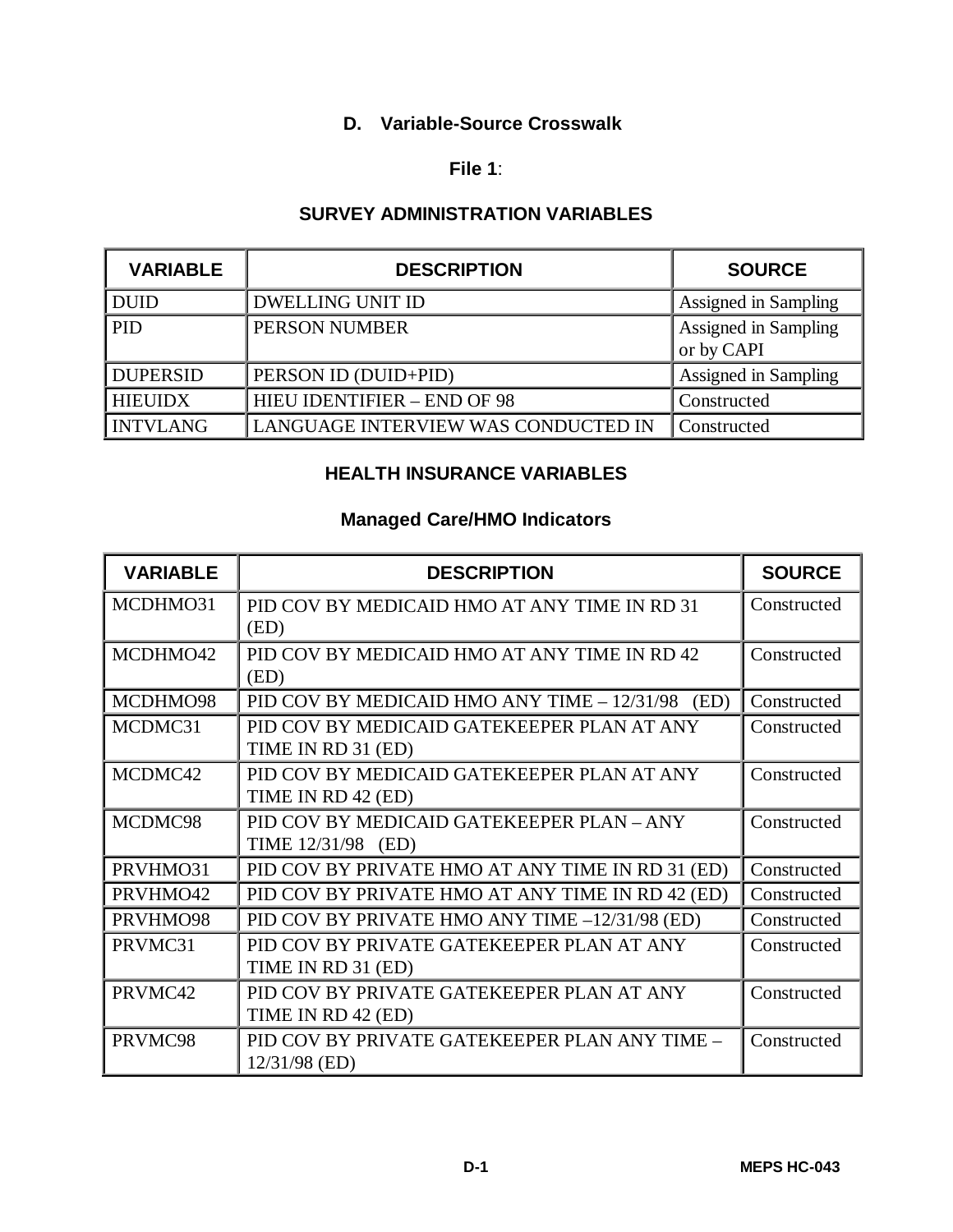| Duration of being without insurance (non-insurance) |  |  |
|-----------------------------------------------------|--|--|
|-----------------------------------------------------|--|--|

| <b>VARIABLE</b> | <b>DESCRIPTION</b>                                                         | <b>SOURCE</b>     |
|-----------------|----------------------------------------------------------------------------|-------------------|
| <b>PREVCOVR</b> | WAS PERSON COVERED BY INS IN PREVIOUS TWO<br>YEARS - PANEL 3 ONLY          | <b>HX64</b>       |
| <b>COVRMM</b>   | MONTH MOST RECENTLY COVERED - PANEL 3 ONLY                                 | <b>HX65</b>       |
| <b>COVRYY</b>   | YEAR MOST RECENTLY COVERED - PANEL 3 ONLY                                  | <b>HX65</b>       |
| <b>WASESTB</b>  | WAS PREV INS BY EMPLOYER OR UNION - PANEL 3<br><b>ONLY</b>                 | <b>HX66, HX78</b> |
| <b>WASMCARE</b> | WAS PREV INS BY MEDICARE - PANEL 3 ONLY                                    | HX66, HX78        |
| <b>WASMCAID</b> | WAS PREV INS BY MEDICAID - PANEL 3 ONLY                                    | HX66, HX78        |
| <b>WASCHAMP</b> | WAS PREV INS BY CHAMPUS/CHAMPVA - PANEL 3<br><b>ONLY</b>                   | <b>HX66, HX78</b> |
| <b>WASVA</b>    | WAS PREV INS BY VA/MILITARY CARE - PANEL 3<br><b>ONLY</b>                  | <b>HX66, HX78</b> |
| <b>WASPRIV</b>  | WAS PREV INS BY GROUP/ASSOC/INS CO - PANEL 3<br><b>ONLY</b>                | <b>HX66, HX78</b> |
| <b>WASOTGOV</b> | WAS PREV INS BY OTHER GOVT PROG - PANEL 3 ONLY                             | HX66, HX78        |
| <b>WASAFDC</b>  | WAS PREV INS BY PUBLIC AFDC - PANEL 3 ONLY                                 | HX66, HX78        |
| WASSSI          | WAS PREV INS BY SSI PROGRAM - PANEL 3 ONLY                                 | HX66, HX78        |
| WASSTAT1        | WAS PREV INS BY STATE PROGRAM 1-PANEL 3 ONLY                               | <b>HX66, HX78</b> |
| WASSTAT2        | WAS PREV INS BY STATE PROGRAM 2 - PANEL 3 ONLY                             | <b>HX66, HX78</b> |
| WASSTAT3        | WAS PREV INS BY STATE PROGRAM 3 - PANEL 3 ONLY                             | HX66, HX78        |
| <b>WASOTHER</b> | WAS PREV INS BY SOME OTHER SOURCE - PANEL 3<br><b>ONLY</b>                 | HX66, HX78        |
| <b>NOINSBEF</b> | EVER WITHOUT HEALTH INSURANCE IN PREVIOUS<br>YEAR - PANEL 3 ONLY           | <b>HX70</b>       |
| <b>NOINSTM</b>  | NUM WEEKS/MONTHS WITHOUT HI IN PREVIOUS<br>YEAR - PANEL 3 ONLY             | <b>HX71</b>       |
| <b>NOINUNIT</b> | UNIT FOR TIME WITHOUT HEALTH INSURANCE –<br>PANEL 3 ONLY                   | HX71OV            |
| <b>MORECOVR</b> | COVERED BY MORE COMPREHENSIVE PLAN IN<br>PREVIOUS TWO YEARS - PANEL 3 ONLY | <b>HX76</b>       |
| <b>INSENDMM</b> | MONTH MOST RECENTLY COVERED - PANEL 3 ONLY                                 | <b>HX77</b>       |
| <b>INSENDYY</b> | YEAR MOST RECENTLY COVERED - PANEL 3 ONLY                                  | <b>HX77</b>       |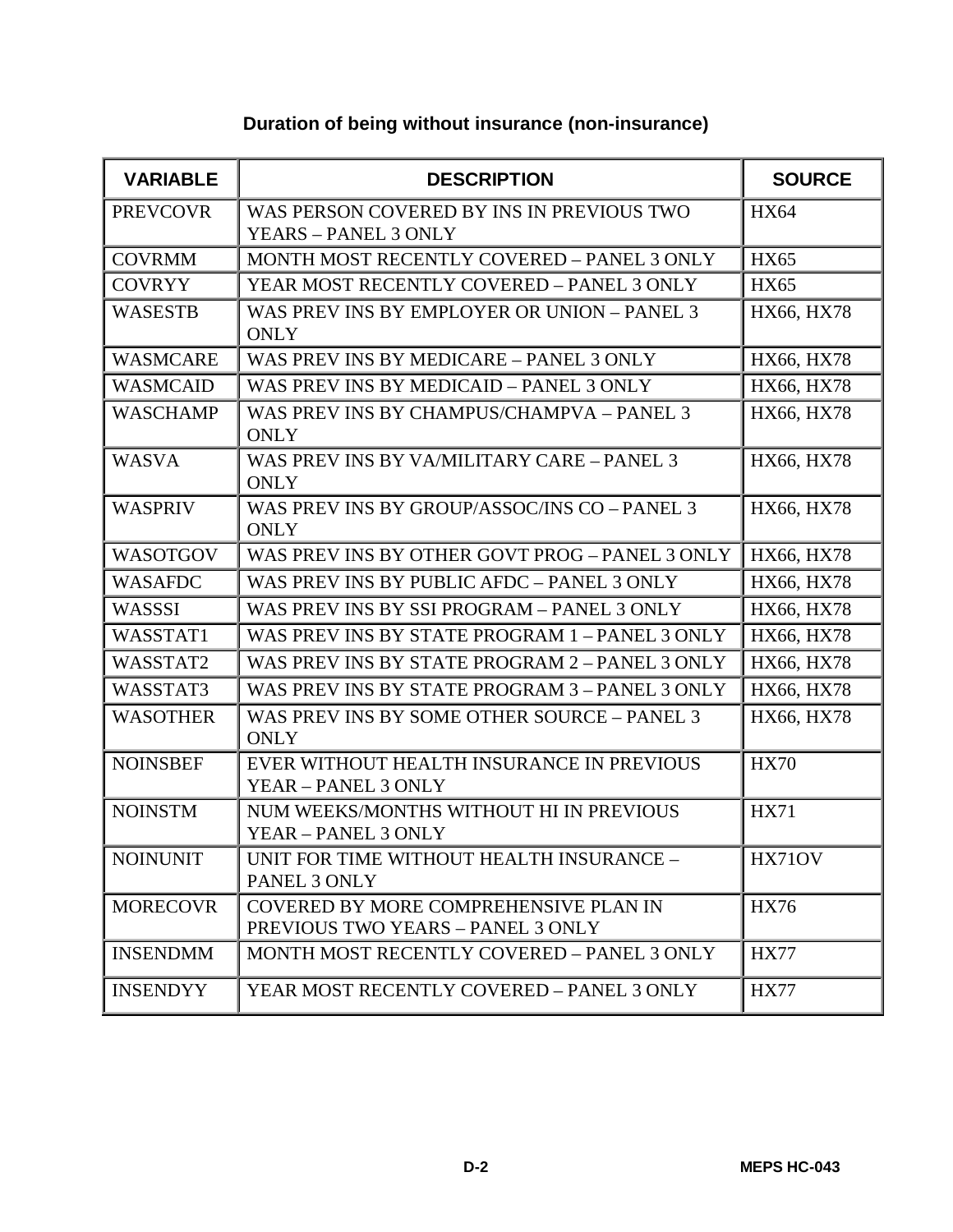| <b>VARIABLE</b> | <b>DESCRIPTION</b>                                                       | <b>SOURCE</b>              |
|-----------------|--------------------------------------------------------------------------|----------------------------|
| <b>DENYINSR</b> | PERSON EVER DENIED INSURANCE - PANEL 3 ONLY                              | HX67, HX74,<br><b>HX79</b> |
| <b>DNYCANC</b>  | <b>CANCER CAUSED INSURANCE DENIAL - PANEL 3</b><br><b>ONLY</b>           | HX68, HX75,<br><b>HX80</b> |
| <b>DNYHYPER</b> | <b>HYPERTENSION CAUSED INSURANCE DENIAL -</b><br>PANEL 3 ONLY            | HX68, HX75,<br><b>HX80</b> |
| <b>DNYDIAB</b>  | DIABETES CAUSED INSURANCE DENIAL - PANEL 3<br><b>ONLY</b>                | HX68, HX75,<br><b>HX80</b> |
| <b>DNYCORON</b> | CORONARY ARTERY DISEASE CAUSED INSURANCE<br><b>DENIAL - PANEL 3 ONLY</b> | HX68, HX75,<br><b>HX80</b> |
| <b>DENYOTH</b>  | OTHER REASON CAUSED INSURANCE DENIAL -<br>PANEL 3 ONLY                   | HX68, HX75,<br><b>HX80</b> |
| <b>INSLOOK</b>  | PERSON EVER LOOKED FOR INSURANCE - PANEL 3<br><b>ONLY</b>                | <b>HX69</b>                |
| <b>INSLIMIT</b> | ANY LIMIT/RESTRICTIONS ON INSURANCE - PANEL<br>3 ONLY                    | <b>HX72</b>                |
| <b>LMTASTHM</b> | CONDITION CAUSED LIMIT: ASTHMA - PANEL 3<br><b>ONLY</b>                  | <b>HX73</b>                |
| <b>LMTBACK</b>  | CONDITION CAUSED LIMIT: BACK PROBLEMS -<br>PANEL 3 ONLY                  | <b>HX73</b>                |
| <b>LMTMIGRN</b> | <b>CONDITION CAUSED LIMIT: MIGRAINE - PANEL 3</b><br><b>ONLY</b>         | <b>HX73</b>                |
| <b>LMTCATAR</b> | <b>CONDITION CAUSED LIMIT: CATARACT - PANEL 3</b><br><b>ONLY</b>         | <b>HX73</b>                |
| <b>LIMITOT</b>  | CONDITION CAUSED LIMIT: OTHER - PANEL 3 ONLY                             | <b>HX73</b>                |

## **Pre-existing conditions exclusions**

## **Health Insurance Coverage**

| <b>VARIABLE</b> | <b>DESCRIPTION</b>                           | <b>SOURCE</b> |
|-----------------|----------------------------------------------|---------------|
| CHAMP31X        | PID COV BY CHAMPUS/CHAMPVA - RD 31 INT (ED)  | Constructed   |
| CHAMP42X        | PID COV BY CHAMPUS/ CHAMPVA - RD 42 INT (ED) | Constructed   |
| CHAMP53X        | PID COV BY CHAMPUS/ CHAMPVA - RD 53 INT (ED) | Constructed   |
| CHAMP98X        | PID COV BY CHAMPUS/ CHAMPVA - 12/31/98 (ED)  | Constructed   |
| CHMAT31X        | AT ANY TIME COVERAGE BY CHAMPUS - RD 31      | Constructed   |
| CHMAT42X        | AT ANY TIME COVERAGE BY CHAMPUS - RD 42      | Constructed   |
| CHMAT53X        | AT ANY TIME COVERAGE BY CHAMPUS - RD 53      | Constructed   |
| CHMAT98X        | AT ANY TIME COV BY CHAMPUS - 12/31/98        | Constructed   |
| INS31X          | PID IS INSURED - RD 31 INT (ED)              | Constructed   |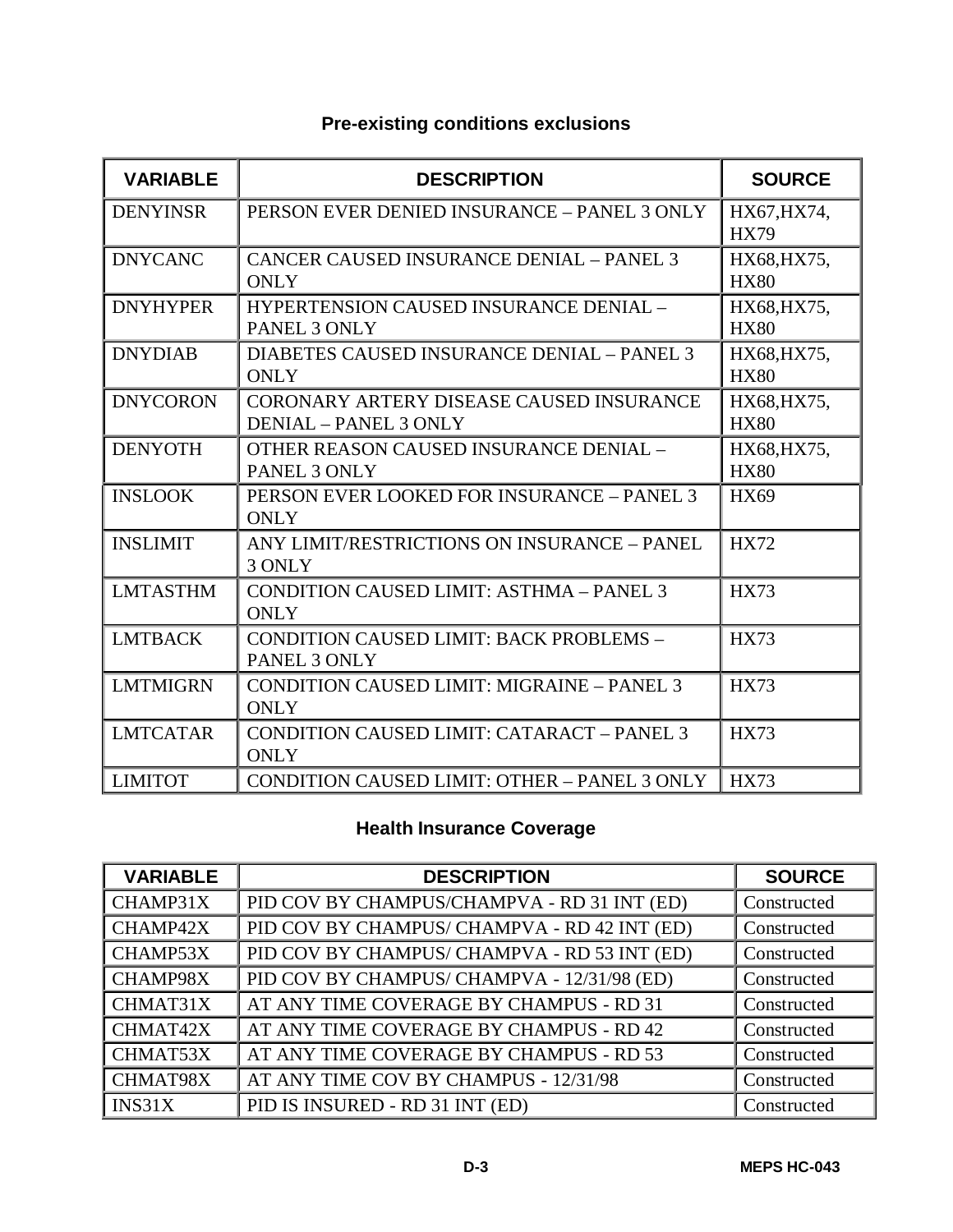| <b>VARIABLE</b> | <b>DESCRIPTION</b>                                   | <b>SOURCE</b> |
|-----------------|------------------------------------------------------|---------------|
| INS42X          | PID IS INSURED - RD 42 INT (ED)                      | Constructed   |
| INS53X          | PID IS INSURED - RD 53 INT (ED)                      | Constructed   |
| INS98X          | PID IS INSURED - 12/31/98 (ED)                       | Constructed   |
| <b>INSAT31X</b> | <b>INSURED ANY TIME IN RD31</b>                      | Constructed   |
| <b>INSAT42X</b> | <b>INSURED ANY TIME IN RD42</b>                      | Constructed   |
| <b>INSAT53X</b> | <b>INSURED ANY TIME IN RD53</b>                      | Constructed   |
| <b>INSAT98X</b> | <b>INSURED ANY TIME 12/31/98</b>                     | Constructed   |
| MCAID31         | COV BY MEDICAID - RD 31 INT                          | Constructed   |
| MCAID42         | COV BY MEDICAID - RD 42 INT                          | Constructed   |
| MCAID53         | COV BY MEDICAID - RD 53 INT                          | Constructed   |
| MCAID98         | PID COV BY MEDICAID - 12/31/98                       | Constructed   |
| MCAID31X        | PID COV BY MEDICAID - RD 31 INT (ED)                 | Constructed   |
| MCAID42X        | PID COV BY MEDICAID - RD 42 INT (ED)                 | Constructed   |
| MCAID53X        | PID COV BY MEDICAID - RD 53 INT (ED)                 | Constructed   |
| MCAID98X        | PID COV BY MEDICAID - 12/31/98 (ED)                  | Constructed   |
| MCARE31         | PID COV BY MEDICARE - RD 31 INT                      | Constructed   |
| MCARE42         | PID COV BY MEDICARE - RD 42 INT                      | Constructed   |
| MCARE53         | PID COV BY MEDICARE - RD 53 INT                      | Constructed   |
| MCARE98         | PID COV BY MEDICARE - 12/31/98                       | Constructed   |
| MCARE31X        | PID COV BY MEDICARE - RD 31 INT (ED)                 | Constructed   |
| MCARE42X        | PID COV BY MEDICARE - RD 42 INT (ED)                 | Constructed   |
| MCARE53X        | PID COV BY MEDICARE - RD 53 INT (ED)                 | Constructed   |
| MCARE98X        | PID COV BY MEDICARE - 12/31/98 (ED)                  | Constructed   |
| MCDAT31X        | AT ANY TIME COVERAGE BY MEDICAID - RD 31             | Constructed   |
| MCDAT42X        | AT ANY TIME COVERAGE BY MEDICAID - RD 42             | Constructed   |
| MCDAT53X        | AT ANY TIME COVERAGE BY MEDICAID - RD 53             | Constructed   |
| MCDAT98X        | AT ANY TIME COV BY MEDICAID - 12/31/98               | Constructed   |
| OTPAAT31        | ANY TIME COV BY/PAYS OTH GOV MCAID HMO - RD<br>31    | Constructed   |
| OTPAAT42        | ANY TIME COV BY/PAYS OTH GOV MCAID HMO - RD<br>42    | Constructed   |
| OTPAAT53        | ANY TIME COV BY/PAYS OTH GOV MCAID HMO - RD<br>53    | Constructed   |
| OTPAAT98        | ANY TIME COV BY/PAYS OTH GOV MCAID HMO -<br>12/31/98 | Constructed   |
| OTPBAT31        | ANY TIME COV BY OTH GOV NOT MCAID HMO -RD 31         | Constructed   |
| OTPBAT42        | ANY TIME COV BY OTH GOV NOT MCAID HMO -RD 42         | Constructed   |
| OTPBAT53        | ANY TIME COV BY OTH GOV NOT MCAID HMO -RD 53         | Constructed   |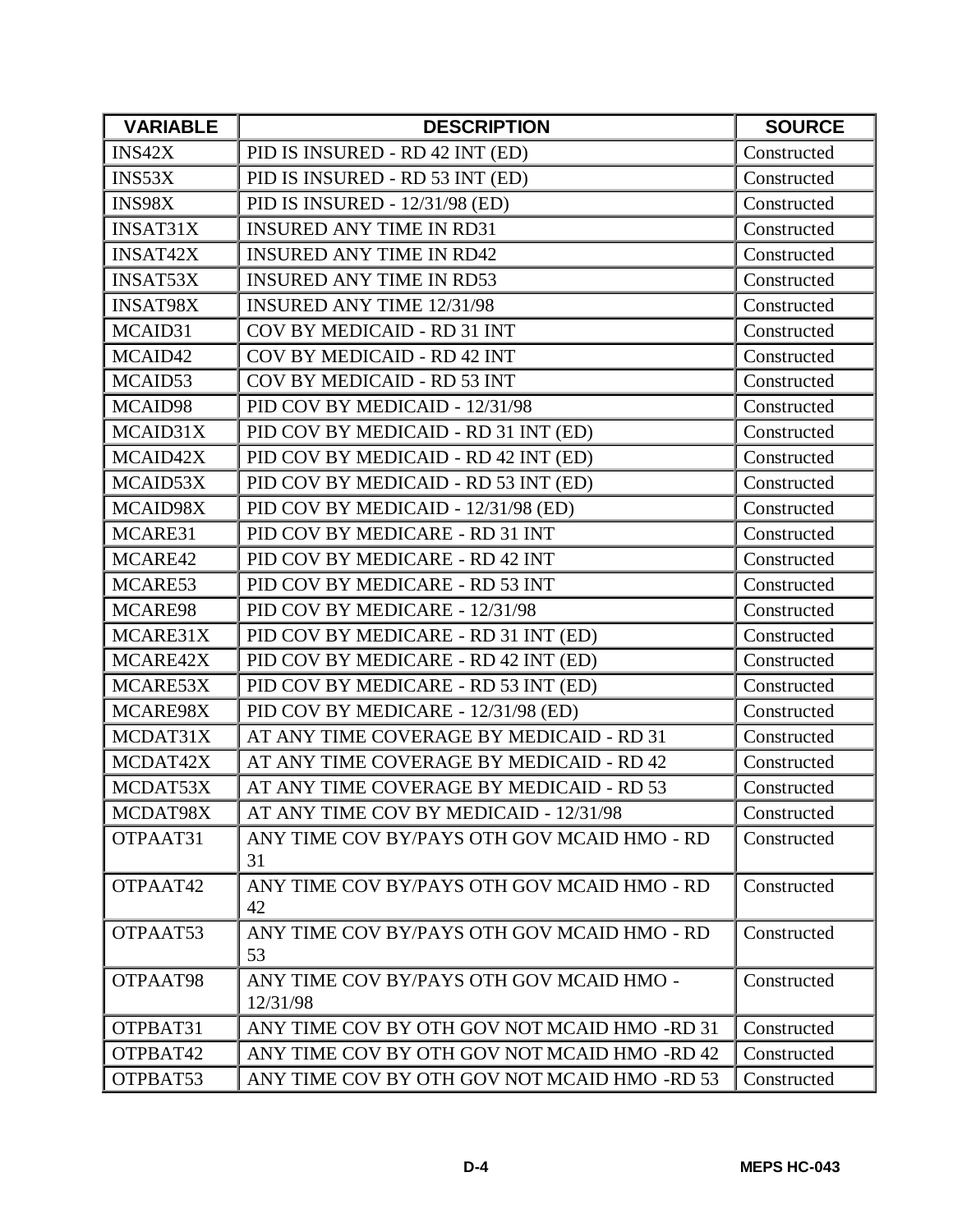| <b>VARIABLE</b>    | <b>DESCRIPTION</b>                        | <b>SOURCE</b> |
|--------------------|-------------------------------------------|---------------|
| OTPBAT98           | ANY TIME COV BY OTH GOV NOT MCAID HMO     | Constructed   |
|                    | $-12/31/98$                               |               |
| OTPUBA31           | COV BY/PAYS OTH GOV MCAID - RD 31 INT     | Constructed   |
| OTPUBA42           | COV BY/PAYS OTH GOV MCAID - RD 42 INT     | Constructed   |
| OTPUBA53           | COV BY/PAYS OTH GOV MCAID - RD 53 INT     | Constructed   |
| OTPUBA98           | COV BY/PAYS OTH GOV MCAID - 12/31/98      | Constructed   |
| OTPUBB31           | COV BY OTH GOV NOT MCAID HMO - RD 31 INT  | Constructed   |
| OTPUBB42           | COV BY OTH GOV NOT MCAID HMO - RD 42 INT  | Constructed   |
| OTPUBB53           | COV BY OTH GOV NOT MCAID HMO - RD 53 INT  | Constructed   |
| OTPUBB98           | COV BY OTH GOV NOT MCAID HMO - 12/31/98   | Constructed   |
| PRIDK31            | PID COV BY PRIV INS (DK PLAN) - RD 31 INT | Constructed   |
| PRIDK42            | PID COV BY PRIV INS (DK PLAN) -RD 42 INT  | Constructed   |
| PRIDK53            | PID COV BY PRIV INS (DK PLAN) -RD 53 INT  | Constructed   |
| PRIDK98            | PID COV BY PRIV INS (DK PLAN) - 12/31/98  | Constructed   |
| PRIEU31            | PID COV BY EMPL/UNION GRP INS-RD 31 INT   | Constructed   |
| PRIEU42            | PID COV BY EMPL/UNION GRP INS-RD 42 INT   | Constructed   |
| PRIEU53            | PID COV BY EMPL/UNION GRP INS-RD 53 INT   | Constructed   |
| PRIEU98            | PID COV BY EMPL/UNION GRP INS - 12/31/98  | Constructed   |
| PRING31            | PID COV BY NON-GROUP INS - RD 31 INT      | Constructed   |
| PRING42            | PID COV BY NON-GROUP INS - RD 42 INT      | Constructed   |
| PRING53            | PID COV BY NON-GROUP INS - RD 53 INT      | Constructed   |
| PRING98            | PID COV BY NON-GROUP INS - 12/31/98       | Constructed   |
| PRIOG31            | PID COV BY OTHER GROUP INS - RD 31 INT    | Constructed   |
| PRIOG42            | PID COV BY OTHER GROUP INS-RD 42 INT      | Constructed   |
| PRIOG53            | PID COV BY OTHER GROUP INS - RD 53 INT    | Constructed   |
| PRIOG98            | PID COV BY OTHER GROUP INS - 12/31/98     | Constructed   |
| PRIS31             | PID COV BY SELF-EMP-1 INS - RD 31 INT     | Constructed   |
| PRIS <sub>42</sub> | PID COV BY SELF-EMP-1 INS - RD 42 INT     | Constructed   |
| PRIS53             | PID COV BY SELF-EMP-1 INS - RD 53 INT     | Constructed   |
| PRIS98             | PID COV BY SELF-EMP-1 INS - 12/31/98      | Constructed   |
| PRIV31             | PID HAS PRIVATE HLTH INS - RD 31 INT      | Constructed   |
| PRIV42             | PID HAS PRIVATE HLTH INS-RD 42 INT        | Constructed   |
| PRIV53             | PID HAS PRIVATE HLTH INS - RD 53 INT      | Constructed   |
| PRIV98             | PID HAS PRIVATE HLTH INS - 12/31/98       | Constructed   |
| PRIVAT31           | ANY TIME COV BY PRIVATE - RD 31           | Constructed   |
| PRIVAT42           | ANY TIME COV BY PRIVATE - RD 42           | Constructed   |
| PRIVAT53           | ANY TIME COV BY PRIVATE - RD 53           | Constructed   |
| PRIVAT98           | ANY TIME COV BY PRIVATE - 12/31/98        | Constructed   |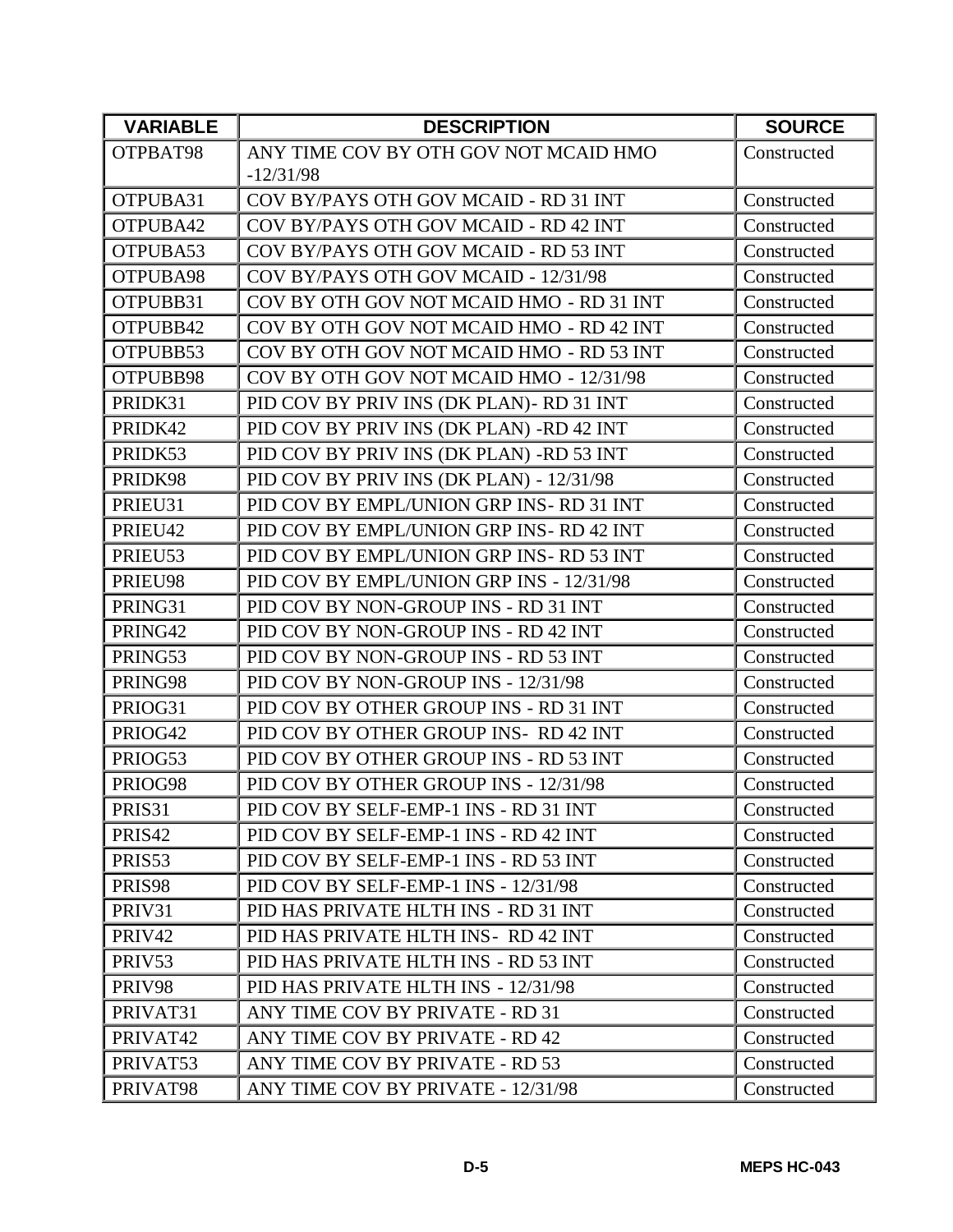| <b>VARIABLE</b> | <b>DESCRIPTION</b>                        | <b>SOURCE</b> |
|-----------------|-------------------------------------------|---------------|
| PROUT31         | PID COV BY SOMEONE OUT OF RU - RD 31 INT  | Constructed   |
| PROUT42         | PID COV BY SOMEONE OUT OF RU - RD 42 INT  | Constructed   |
| PROUT53         | PID COV BY SOMEONE OUT OF RU - RD 53 INT  | Constructed   |
| PROUT98         | PID COV BY SOMEONE OUT OF RU - 12/31/98   | Constructed   |
| PUB31X          | PID COV BY PUBLIC INS-RD 31 INT (ED)      | Constructed   |
| PUB42X          | PID COV BY PUBLIC INS-RD 42 INT (ED)      | Constructed   |
| PUB53X          | PID COV BY PUBLIC INS-RD 53 INT (ED)      | Constructed   |
| PUB98X          | PID COV BY PUBLIC INS - 12/31/98 (ED)     | Constructed   |
| PUBAT31X        | AT ANY TIME COV BY PUBLIC - RD 31         | Constructed   |
| PUBAT42X        | AT ANY TIME COV BY PUBLIC - RD 42         | Constructed   |
| PUBAT53X        | AT ANY TIME COV BY PUBLIC - RD 53         | Constructed   |
| PUBAT98X        | AT ANY TIME COV BY PUBLIC - 12/31/98      | Constructed   |
| STAPR31         | PID COV BY STATE-SPECIFIC PROG-RD 31 INT  | Constructed   |
| STAPR42         | PID COV BY STATE-SPECIFIC PROG-RD 42 INT  | Constructed   |
| STAPR53         | PID COV BY STATE-SPECIFIC PROG-RD 53 INT  | Constructed   |
| STAPR98         | PID COV BY STATE-SPECIFIC PROG-12/31/98   | Constructed   |
| STPRAT31        | AT ANY TIME COVERAGE BY STATE INS - RD 31 | Constructed   |
| STPRAT42        | AT ANY TIME COVERAGE BY STATE INS - RD 42 | Constructed   |
| STPRAT53        | AT ANY TIME COVERAGE BY STATE INS - RD 53 | Constructed   |
| STPRAT98        | AT ANY TIME COV BY STATE INS - 12/31/98   | Constructed   |

## **DENTAL PRIVATE INSURANCE VARIABLES**

| <b>VARIABLE</b> | <b>DESCRIPTION</b>                      | <b>SOURCE</b>                 |
|-----------------|-----------------------------------------|-------------------------------|
| DENTIN31        | DENTAL PRIVATE INSURANCE - RD 31        | HX 48, OE 10,<br>OE 24, OE 37 |
| DENTIN42        | DENTAL PRIVATE INSURANCE - RD 42        | HX 48, OE 10,<br>OE 24, OE 37 |
| DENTIN53        | <b>DENTAL PRIVATE INSURANCE - RD 53</b> | HX 48, OE 10,<br>OE 24, OE 37 |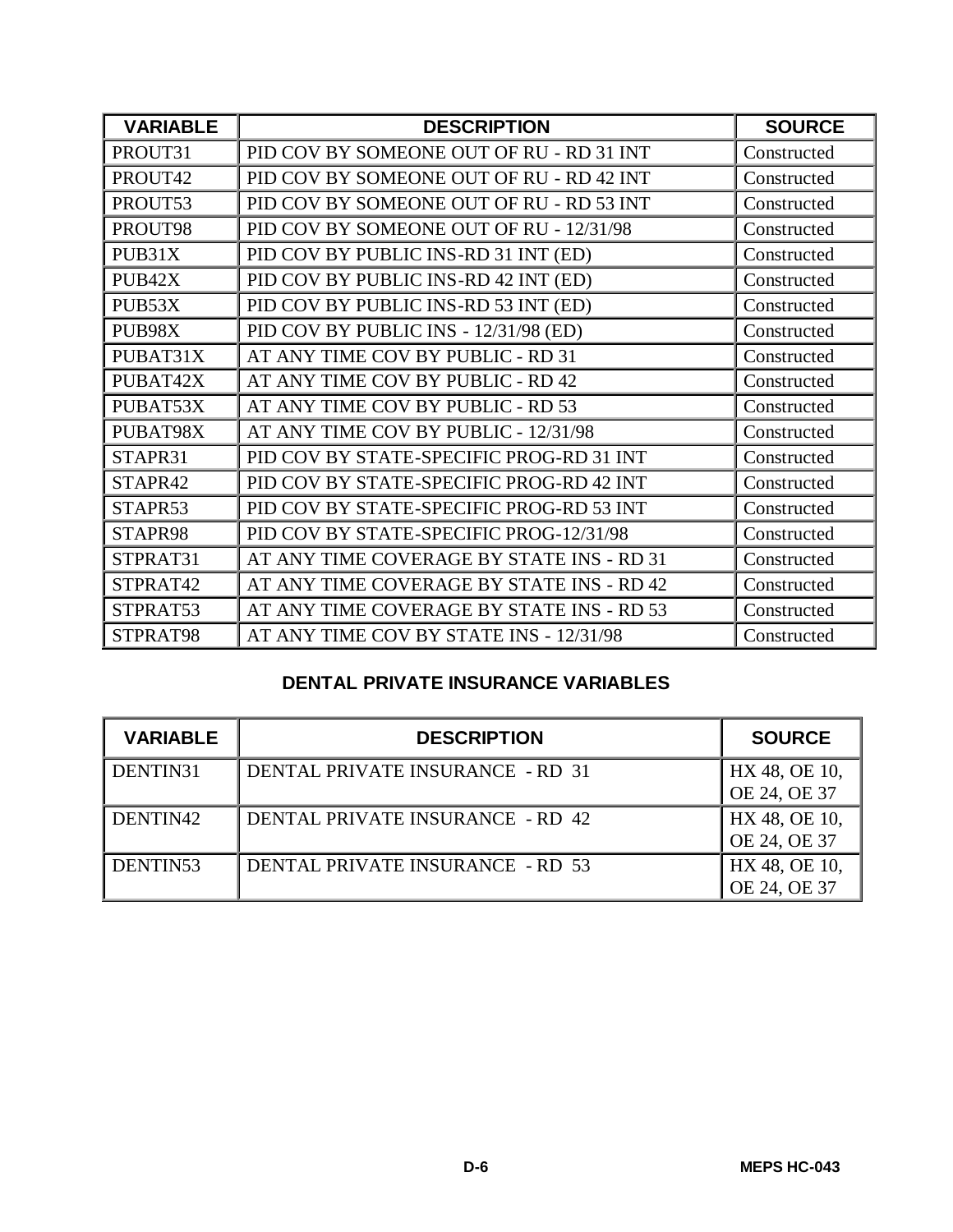## **PMED PRIVATE INSURANCE VARIABLES**

| <b>VARIABLE</b> | <b>DESCRIPTION</b>                                 | <b>SOURCE</b> |
|-----------------|----------------------------------------------------|---------------|
| PMEDIN31        | PRESCRIPTION DRUG PRIVATE INSURANCE - RD 31        | HX 48, OE 10, |
|                 |                                                    | OE 24, OE 37  |
| PMEDIN42        | <b>PRESCRIPTION DRUG PRIVATE INSURANCE - RD 42</b> | HX 48, OE 10, |
|                 |                                                    | OE 24, OE 37  |
| PMEDIN53        | <b>PRESCRIPTION DRUG PRIVATE INSURANCE - RD 53</b> | HX 48, OE 10, |
|                 |                                                    | OE 24, OE 37  |

## **DISABILITY DAYS INDICATOR VARIABLES**

| <b>VARIABLE</b> | <b>DESCRIPTION</b>                                | <b>SOURCE</b>    |
|-----------------|---------------------------------------------------|------------------|
| DDNWRK31        | # OF DAYS MISSED WORK DUE TO ILL/INJURY (RD 31)   | DD 02            |
| DDNWRK42        | # OF DAYS MISSED WORK DUE TO ILL/INJURY (RD 42)   | <b>DD</b> 02     |
| DDNWRK53        | # OF DAYS MISSED WORK DUE TO ILL/INJURY (RD 53)   | DD 02            |
| WKINBD31        | # OF DAYS MISSED WORK STAYED IN BED (RD 31)       | DD 04            |
| WKINBD42        | # OF DAYS MISSED WORK STAYED IN BED (RD 42)       | <b>DD</b> 04     |
| WKINBD53        | # OF DAYS MISSED WORK STAYED IN BED(RD 53)        | DD 04            |
| DDNSCL31        | # OF DAYS MISSED SCHOOL DUE TO ILL/INJURY (RD 31) | <b>DD</b> 05     |
| DDNSCL42        | # OF DAYS MISSED WORK DUE TO ILL/INJURY (RD 42)   | DD 05            |
| DDNSCL53        | # OF DAYS MISSED WORK DUE TO ILL/INJURY (RD 53)   | <b>DD</b> 05     |
| SCLNBD31        | # OF DAYS MISSED SCHOOL STAYED IN BED (RD 31)     | <b>DD</b> 07     |
| SCLNBD42        | # OF DAYS MISSED SCHOOL STAYED IN BED (RD 42)     | <b>DD 07</b>     |
| SCLNBD53        | # OF DAYS MISSED SCHOOL STAYED IN BED (RD 53)     | <b>DD</b> 07     |
| DDBDYS31        | # OF OTHER DAYS SPENT IN BED SINCE START (RD 31)  | <b>DD 08</b>     |
| DDBDYS42        | # OF OTHER DAYS SPENT IN BED SINCE START (RD 42)  | <b>DD</b> 08     |
| DDBDYS53        | # OF OTHER DAYS SPENT IN BED SINCE START (RD 53)  | <b>DD 08</b>     |
| OTHDYS31        | MISS ANY WORK/SCH DAY TO CARE FOR OTHER (RD 31)   | <b>DD</b> 10     |
| OTHDYS42        | MISS ANY WORK/SCH DAY TO CARE FOR OTHER (RD 42)   | <b>DD</b> 10     |
| OTHDYS53        | MISS ANY WORK/SCH DAY TO CARE FOR OTHER (RD 53)   | DD <sub>10</sub> |
| OTHNDD31        | # OF DAYS MISSED WORK/SCH CARE FOR OTHER (RD 31)  | <b>DD</b> 11     |
| OTHNDD42        | # OF DAYS MISSED WORK/SCH CARE FOR OTHER (RD 42)  | <b>DD</b> 11     |
| OTHNDD53        | # OF DAYS MISSED WORK/SCH CARE FOR OTHER (RD 53)  | <b>DD</b> 11     |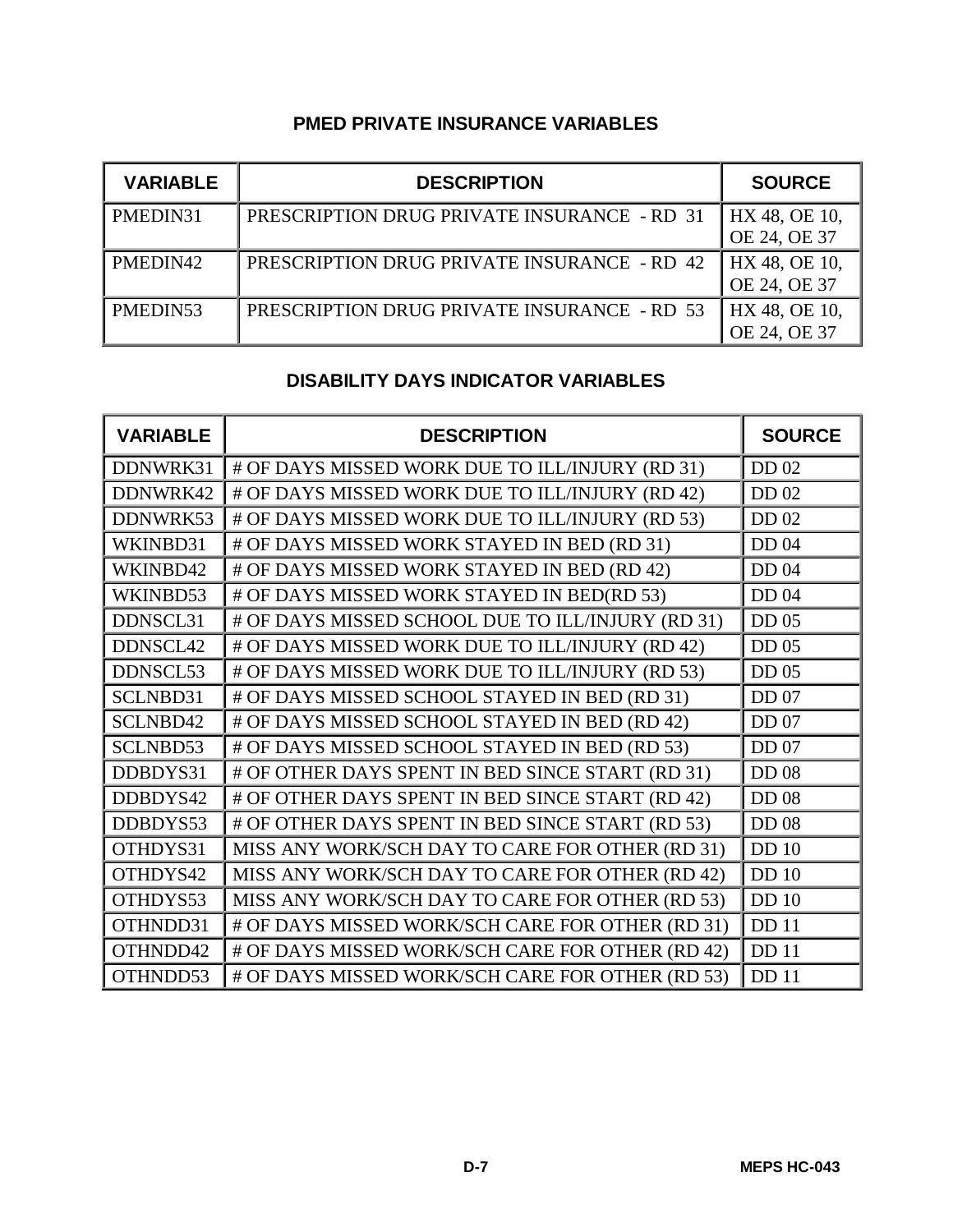## **ACCESS TO CARE VARIABLES**

| <b>VARIABLE</b> | <b>DESCRIPTION</b>                            | <b>SOURCE</b>      |
|-----------------|-----------------------------------------------|--------------------|
| ACCELI42        | PERS ELIGIBLE FOR ACCESS SUPPLEMENT           | Constructed        |
| HAVEUS42        | AC01 DOES PERSON HAVE A USC PROVIDER?         | AC01               |
| YNOUSC42        | AC03 MAIN REASON PERS DOESN'T HAVE A USC      | AC03               |
| NOREAS42        | AC04 OTH REAS NO USC: NO OTHER REASONS        | AC04               |
| SELDSI42        | AC04 OTH REAS NO USC: SELDOM OR NEV SICK      | AC04               |
| NEWARE42        | AC04 OTH REAS NO USC: RECENTLY MOVED          | AC04               |
| DKWHRU42        | AC04 OTH REAS NO USC: DK WHERE TO GO          | AC <sub>04</sub>   |
| USCNOT42        | AC04 OTH REAS NO USC: USC NOT AVAILABLE       | AC04               |
| PERSLA42        | AC04 OTH REAS NO USC: LANGUAGE                | AC04               |
| DIFFPL42        | AC04 OTH REAS NO USC: DIFFERENT PLACES        | AC04               |
| <b>INSRPL42</b> | AC04 OTH REAS NO USC: JUST CHANGED INSUR.     | AC04               |
| MYSELF42        | AC04 OTH REAS NO USC: NO DOCS / TREAT SELF    | AC04               |
| CARECO42        | AC04 OTH REAS NO USC: COST OF MED. CARE       | AC04               |
| OTHINS42        | AC04 OTH REAS NO USC: INS. RELATED REASON     | AC04               |
| OTHREA42        | AC04 OTH REAS NO USC: OTHER REASON            | AC <sub>04</sub>   |
| TYPEPL42        | <b>USC TYPE OF PLACE</b>                      | AC06, Ac07         |
| PROVTY42        | PROVIDER TYPE                                 | PV01,PV03,PV       |
|                 |                                               | 05, Pv10           |
| YGOTOU42        | AC08 MAIN REASON PERS GOES TO HOSP USC        | AC08               |
| NOREA942        | AC09 OTH REAS GO TO USC: NO OTHER REASONS     | AC09               |
| LIKESU42        | AC09 OTH REAS TO GO TO USC: PREFERS/LIKES     | AC09               |
| DKELSE42        | AC09 OTH REAS TO GO TO USC: DK WH ELSE TO GO  | AC09               |
| AFFORD42        | AC09 OTH REAS TO GO TO USC: CAN'T AFFORD OTH  | AC09               |
| OFFICE42        | AC09 OTH REAS TO GO TO USC: DR. OFFICE AT OPD | AC09               |
| <b>AVAILT42</b> | AC09 OTH REAS TO GO TO USC: AVAIL WHEN TIME   | AC09               |
| CONVEN42        | AC09 OTH REAS TO GO TO USC: CONVENIENCE       | AC09               |
| BSTPLA42        | AC09 OTH REAS TO GO TO USC: BEST FOR COND     | AC09               |
| <b>INSREA42</b> | AC09 OTH REAS TO GO TO USC: INSURANCE-        | AC09               |
|                 | <b>RELATED</b>                                |                    |
| OTHRE942        | AC09 OTH REAS TO GO TO USC: OTHER REASON      | AC09               |
| GETTOU42        | AC09A HOW DOES PERSN GET TO USC PROVIDER      | AC09A              |
| TYPEPE42        | USC TYPE OF PROVIDER                          | AC10, AC11, AC     |
|                 |                                               | 110V, AC12, A      |
|                 |                                               | C <sub>12</sub> OV |
| LOCATI42        | <b>USC LOCATION</b>                           | Constructed        |
| MINORP42        | AC14 GO TO USC FOR NEW HEALTH PROBLEM         | AC14               |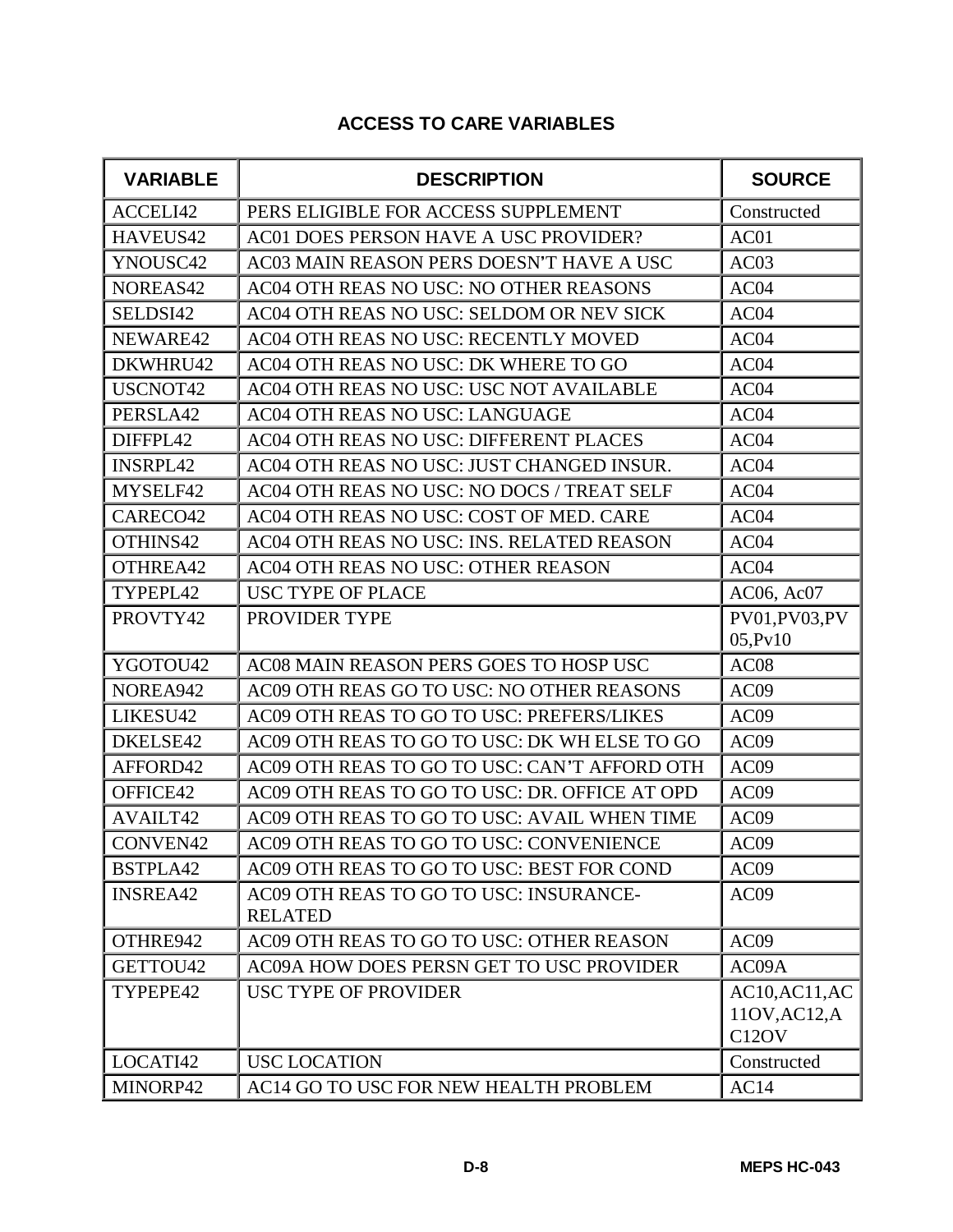| <b>VARIABLE</b> | <b>DESCRIPTION</b>                          | <b>SOURCE</b>      |
|-----------------|---------------------------------------------|--------------------|
| PREVEN42        | AC14 GO TO USC FOR PREVENTVE HEALTH CARE    | AC14               |
| REFFRL42        | AC14 GO TO USC FOR REFERRALS                | AC14               |
| OFFHOU42        | AC15 USC HAS OFFICE HRS NIGHTS/WEEKENDS     | AC15               |
| APPTWL42        | AC16 WHEN SEE USC, HAVE APPT OR WALK IN     | AC16               |
| APPDIF42        | AC17 HOW DIFFICULT TO GET APPT WITH USC     | AC17               |
| WAITTI42        | AC18 WITH APPT, HOW LONG TIL SEEN BY USC    | AC18               |
| PHONED42        | AC19 HOW DIFFICULT CONTACT USC BY PHONE     | AC19               |
| PRLIST42        | AC19A DOES USC PROV LISTEN?                 | AC19A              |
| TREATM42        | AC19B PROV ASK ABOUT OTHER TREATMENTS       | AC19B              |
| CONFID42        | AC19C CONFIDENT IN USC PROV'S ABILITY?      | AC <sub>19</sub> C |
| PROVST42        | AC19D HOW SATISFIED WITH USC STAFF          | AC19D              |
| USCQUA42        | AC19E SATISFIED WITH QUALITY OF CARE        | AC19E              |
| CHNGUS42        | AC20 HAS ANYONE CHANGED USC IN LAST YEAR    | AC20               |
| YCHNGU42        | AC21 WHY DID PERSON(S) CHANGE USC           | AC21               |
| ANYUSC42        | AC22 HAS ANYONE HAD A USC IN LAST YEAR      | AC22               |
| YNOMOR42        | AC23 WHY DON'T THEY HAVE A USC ANYMORE?     | AC23               |
| NOCARE42        | AC24 DID ANYONE GO W/OUT HEALTH CARE?       | AC24               |
| HCNEED42        | AC24A SATISFIED FAMILY CAN GET CARE         | AC24A              |
| OBTAIN42        | AC25 ANYONE HAVE DIFFICULTY OBTAIN CARE     | AC25               |
| MAINPR42        | AC25A MAIN REASON EXPERIENCED DIFFICULTY    | AC <sub>25</sub> A |
| NOOTHP42        | AC26 DIFFICULTY: NO OTHER PROBLEMS          | AC26               |
| NOAFFO42        | AC26 DIFFICULTY: COULDN'T AFFORD CARE       | AC26               |
| INSNOP42        | AC26 DIFFICULTY: INS COMPANY WON'T PAY      | AC26               |
| PREEXC42        | AC26 DIFFICULTY: PRE-EXISTING CONDITION     | AC26               |
| <b>INSRQR42</b> | AC26 DIFFICULTY: INS REQUIRED REFERRAL      | AC26               |
| REFUSI42        | AC26 DIFFICULTY: DR. REFUSED INS PLAN       | AC26               |
| DISTAN42        | <b>AC26 DIFFICULTY: DISTANCE</b>            | AC26               |
| PUBTRA42        | AC26 DIFFICULTY: PUBLIC TRANSPORTATION      | AC26               |
| EXPENS42        | AC26 DIFFICULTY: TOO EXPENSIVE TO GET THERE | AC26               |
| HEARPR42        | AC26 DIFFICULTY: HEARING IMPAIR/LOSS        | AC26               |
| LANGBA42        | AC26 DIFFICULTY: LANGUAGE BARRIER           | AC26               |
| <b>INTOBL42</b> | AC26 DIFFICULTY: HARD TO GET INTO BLDG      | AC26               |
| INSIDE42        | AC26 DIFFICULTY: HARD TO GET AROUND         | AC26               |
| EQUIPM42        | AC26 DIFFICULTY: NO APPROPRIATE EQUIP       | AC26               |
| OFFWOR42        | AC26 DIFFICULTY: COULDN'T GET TIME OFF      | AC26               |
| DKWHER42        | AC26 DIFFICULTY: DK WHERE TO GO             | AC26               |
| REFUSE42        | AC26 DIFFICULTY: WAS REFUSED SERVICES       | AC26               |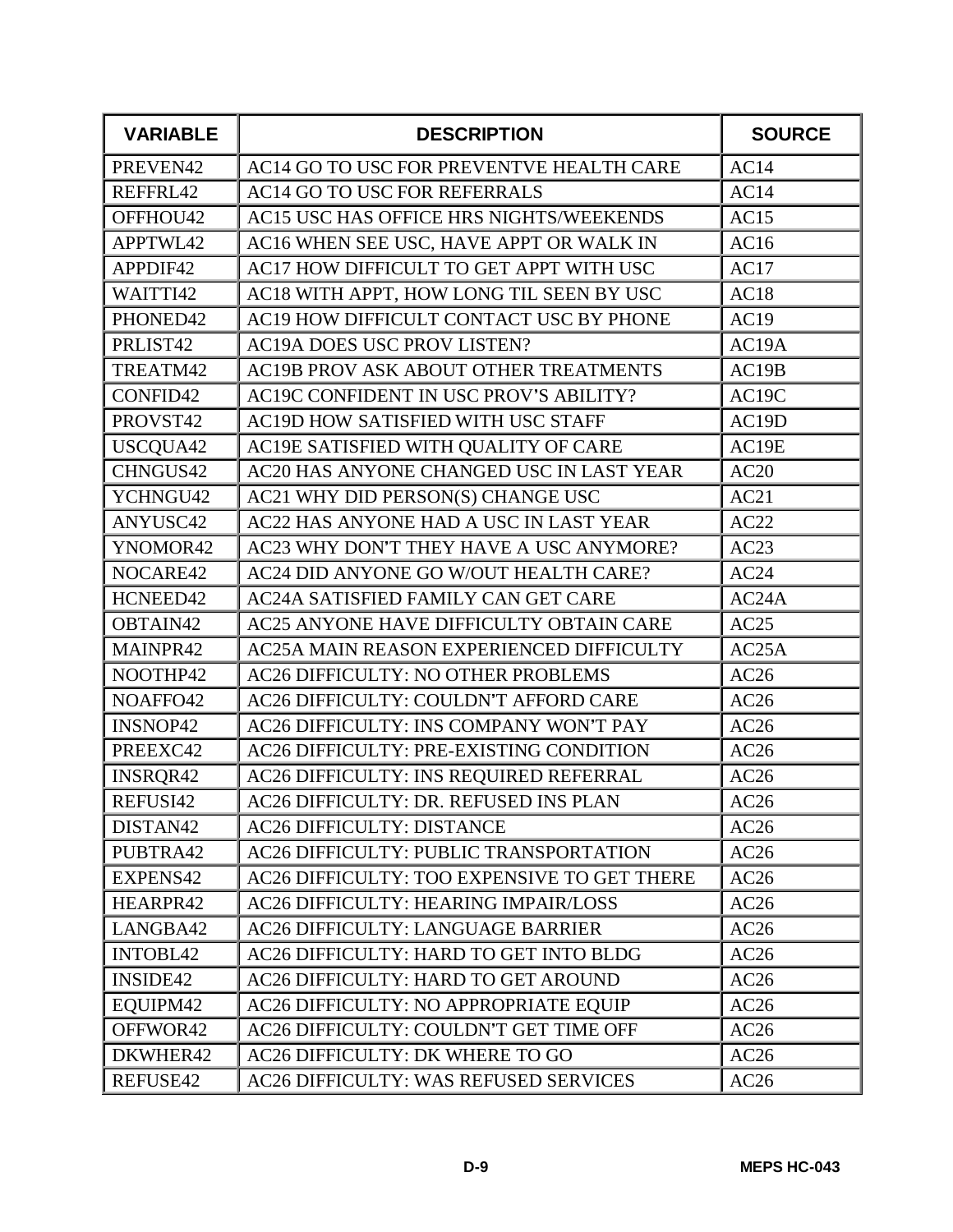| <b>VARIABLE</b> | <b>DESCRIPTION</b>                       | <b>SOURCE</b> |
|-----------------|------------------------------------------|---------------|
| CHLDCA42        | AC26 DIFFICULTY: COULDN'T GET CHILD CARE | AC26          |
| NOTIME42        | AC26 DIFFICULTY: NO TIME/TOOK TOO LONG   | AC26          |
| OTHRPR42        | <b>AC26 DIFFICULTY: OTHER</b>            | AC26          |